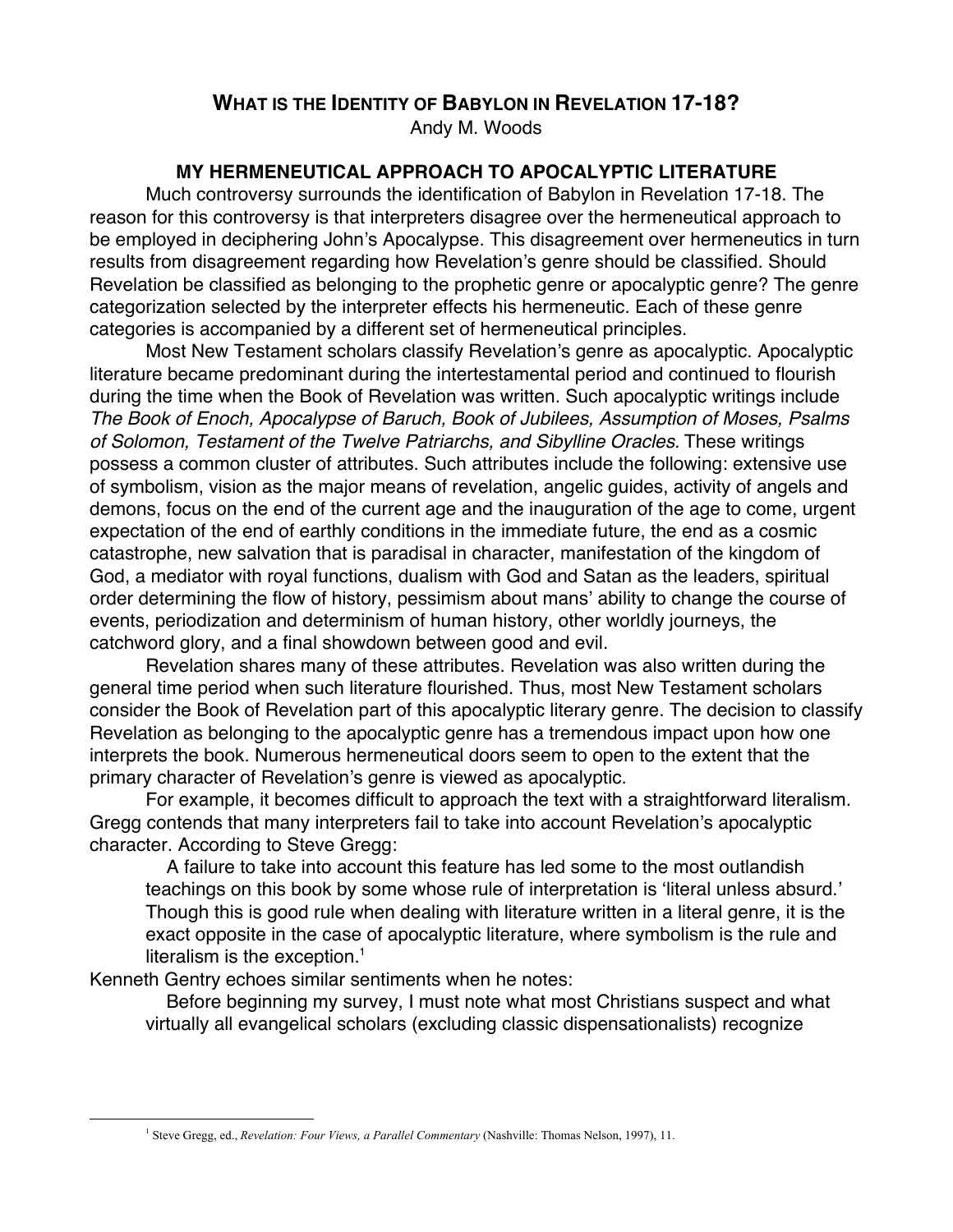regarding the book: Revelation is a highly figurative book that we cannot approach with a simple straightforward literalism.<sup>2</sup>

The reason that apocalyptic literature cannot be approached literally is because of the nature of such literature. At times, the apocalyptists disguised through symbolic language the entity that was oppressing God's people. The apocalyptic writer sought to give hope to the oppressed people of God by predicting the cataclysmic destruction of the enemy that was persecuting them. However, the apocalyptist was not at liberty to literally identify the oppressor. Such a message of hope would have never gotten past the censors of Antiochus or Rome. Had it been written unambiguously that the insane Antiochus would be cast down, such a message would have been proscribed just as the books of the law had been. Thus, the message had to be veiled in symbolic language. ${}^{3}$  Thus, a literal interpretation without properly understanding the genre of the book leads to an inaccurate conclusion.

Thus, categorizing Revelation as apocalyptic significantly influences how one identifies Babylon of Revelation 17-18. If John was following in the pattern of the apocalyptists, he does not mean Babylon when he says Babylon. Instead, he is using the word Babylon as a symbolic disguise to identify an oppressor that was persecuting Gods' people when John wrote. Thus, when John mentioned Babylon, he might have had in mind Jerusalem or Rome.

Another reason apocalyptic writings cannot be interpreted literally is because such writings can be described as crisis literature.<sup>4</sup> In other words, the writing was produced as a result of some impending crisis.<sup>5</sup> In order to highlight the severity of the crisis, the apocalyptist spoke in exaggerated terms. Take by way of analogy the statement, "my world has come to an end because my girlfriend has broken up with me." This statement obviously does not communicate a literal end of the world. Rather, it is using heightened language in order to communicate the significance of a personal event.

Similarly, an apocalyptic understanding of Revelation views John as vesting earthly events with heightened eschatological language in order to communicate the gravity of the immediate crisis. Caird best summarizes the matter when he says, "What seems to have escaped notice at the time is that Eschatology is a metaphor, the application of end of the world language to that which is not literally the end of the world."<sup>6</sup> Understanding Revelation in such hyperbolic terms opens the possibility that the global language of Revelation 17-18 may in actuality be descriptive of a localized phenomenon that John has invested with global language. Thus, when John speaks of a great city reigning over the kings of the earth (17:18), he is speaking in heightened language of an immediate oppressive force in his own day, such as Jerusalem or Rome.

Apocalyptic multivalence is another hermeneutical door that opens when Revelation is classified as belonging to the apocalyptic category. Collins offers the following explanation of apocalyptic multivalence:

 In other Jewish apocalypses the Babylonian crisis of the sixth century often provides the filter through which later crises are viewed. The emphasis is not on the uniqueness

 $\frac{1}{2}$ <sup>2</sup> Kenneth L. Gentry, "A Preterist View of Revelation," in *Four Views on the Book of Revelation*, ed. C. Marvin Pate (Grand Rapids: Zondervan, 1998), 38.

James Kallas, "The Apocalypse-an Apocalyptic Book?," *Journal of Biblical Literature* 86 (1967): 70.

<sup>4</sup> Mitchell G. Reddish, ed., *Apocalyptic Literature: A Reader* (Peabody, MA: Hendrickson, 1990), 24.

<sup>&</sup>lt;sup>5</sup> John J. Collins, *The Apocalyptic Imagination: An Introduction to Jewish Apocalyptic Literature*, 2d ed. (Grand Rapids: Eerdmans, 1998), 38.

<sup>6</sup> G.B. Caird, *The Language and Imagery of the Bible* (London: Duckworth, 1980), 253.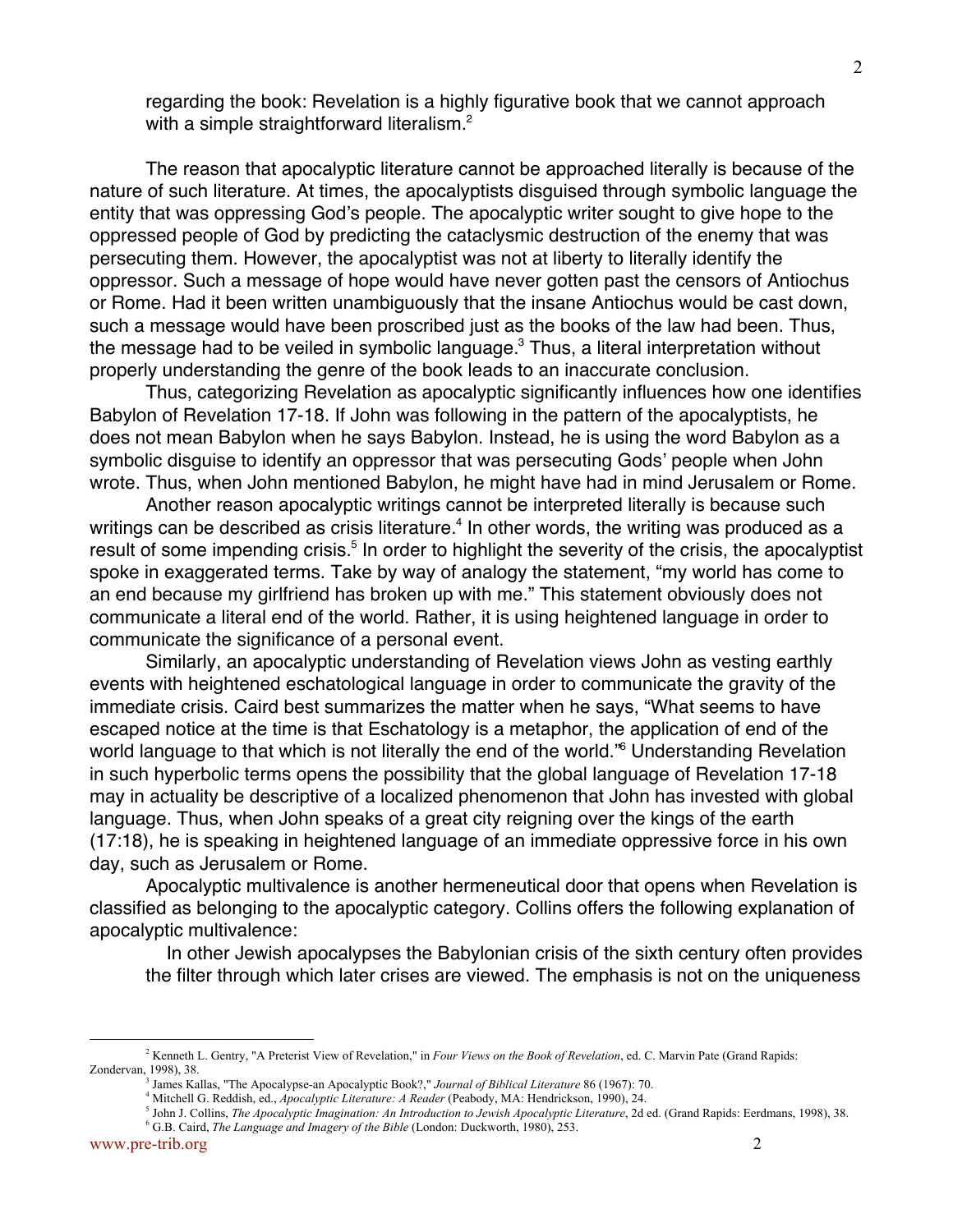of the historical events but on recurring patterns, which assimilate the particular crisis to some event of the past whether historical or mythical.<sup>7</sup>

Understanding multivalence affects how one identifies Babylon of Revelation 17-18. If John employs apocalyptic multivalence in these chapters, it is possible that the events of the chapter cannot be anchored to one event but rather can recur repeatedly throughout history. This perspective allows Bock to employ a multi layered hermeneutic in identifying Babylon. According to Bock, Babylon of Revelation 17-18 not only represents Rome but also a future rebuilt Babylon on the Euphrates. He also says that Babylon also refers to any other city in the sweep of history due to the fact that the world empire's center is always shifting.<sup>8</sup> Pate employs a similar rationale in reaching the conclusion that Babylon not only refers to a future Babylon but to Jerusalem as well.<sup>9</sup>

Categorizing Revelation as apocalyptic also influences how one interprets Revelation's numbers. According to Gregg, other apocalypses typically use numbers to convey concepts rather than count units.<sup>10</sup> Bock seems to rely upon such an apocalyptic framework when he remains open to the possibility that the number 1000 mentioned six times in Revelation 20 refers to an extended period of time rather than a literal 1000 year time period.<sup>11</sup> This again effects how one understands Revelation 17-18 because numerical references are used at least twice in these chapters (17:9-10, 12).

However, others believe that while Revelation contains some apocalyptic elements, the book has more in common with the prophetic genre than the apocalyptic genre. If this is the case, then a new set of hermeneutical principles is not needed to properly interpret Revelation.<sup>12</sup> Thus, the same literal, grammatical, historical method that is used to understand other sections of scripture and prophetic material is also what is needed in order to understand Revelation. Literalism can be defined as attaching to every word the same meaning that it would have in normal usage, whether employed in speaking, writing, or thinking.<sup>13</sup> By using this approach, the interpreter takes Revelation literally until he encounters some obvious clue in the text alerting him to the fact that figurative or symbolic language is being employed.

How does the interpreter using this approach recognize when figurative or symbolic language is being employed? One clue involves the use of the word sign (shmeion). When John uses this word, it alerts the interpreter to the fact that John is speaking figuratively or symbolically rather than literally. For example, because John uses shmeion to describe the woman in Revelation 12:1, it is obvious that the woman is symbolic or representative of something. Another clue involves the words like (ovmoios) or as (wvs). When John employs such language, he is indicating a correspondence between what he saw in the vision and what he was trying to describe. For example, Revelation 8:8 says, "…And something like a great mountain burning with fire was thrown into the sea…" The word "like" alerts the

<sup>&</sup>lt;u>7</u>  $<sup>7</sup>$  Collins, 51.</sup>

<sup>8</sup> Darrell L. Bock, "Interpreting the Bible-How Texts Speak to Us," in *Progressive Dispensationalism*, ed. Darrell L. Bock Craig A. Blaising (Wheaton: Victor, 1993), 93-96.

<sup>9</sup> C. Marvin Pate, "A Progressive Dispensationalist View of Revelation," in *Four Views on the Book of Revelation*, ed. C. Marvin Pate (Grand Rapids: Zondervan, 1998), 160. <sup>10</sup> Gregg, ed., 11-12.

<sup>11</sup> Darrell L. Bock, "Summary Essay," in *Three Views on the Millennium*, ed. Darrell L. Bock (Grand Rapids: Zondervan, 1999), 303-305.

<sup>&</sup>lt;sup>12</sup> Robert L. Thomas, *Revelation 1 to 7: An Exegetical Commentary* (Chicago: Moody Press, 1992), 38.

<sup>&</sup>lt;sup>13</sup> Bernard Ramm, *Protestant Biblical Interpretation* (Boston: W.A. Wilde, 1956), 89-92.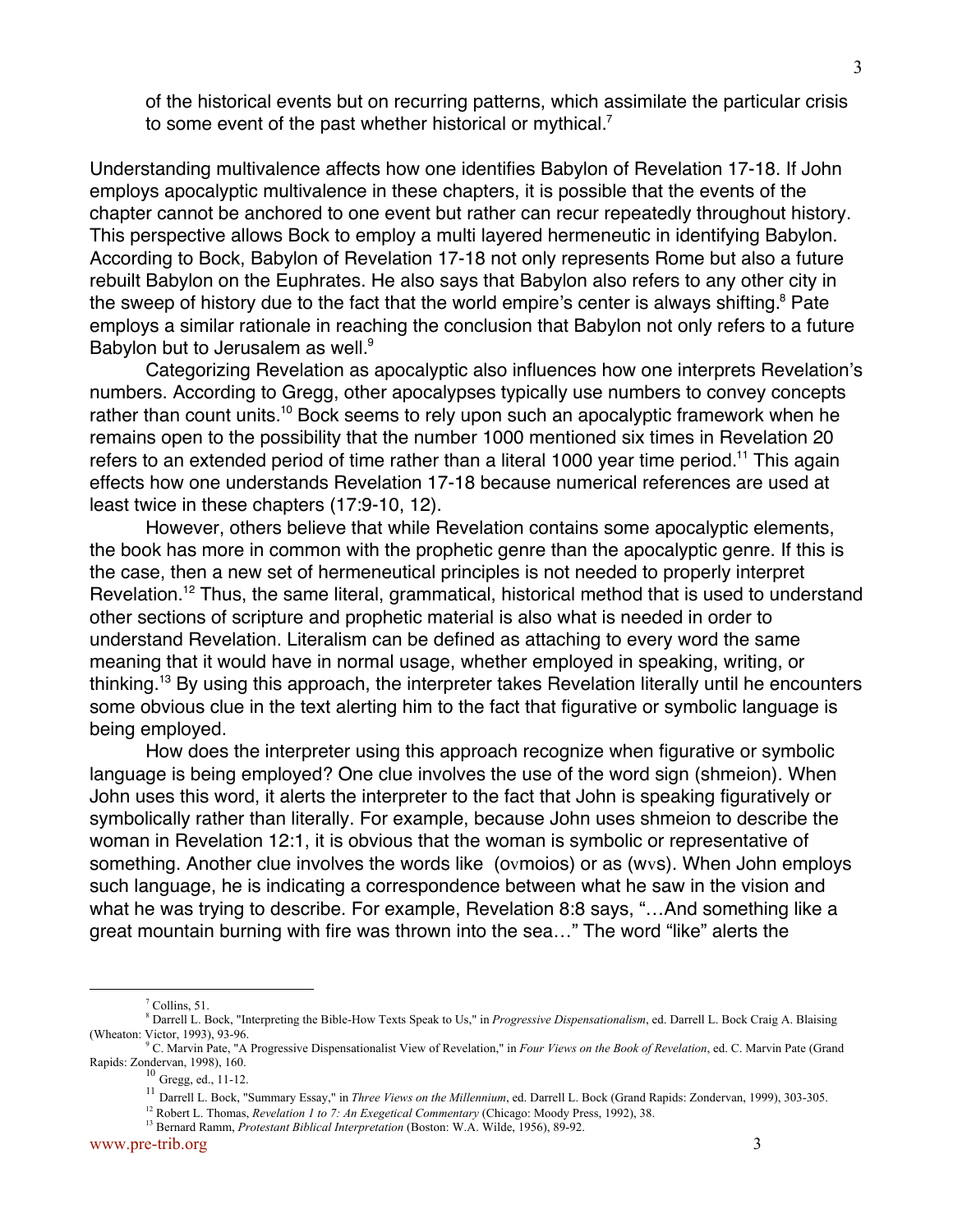4

interpreter to the fact that John is simply using comparative language to describe withal he saw and the mountain is not to be interpreted literally.

Another clue involves an identical correspondence in the Old Testament. Because the leopard, lion, and bear in Revelation 13:2 are also used in Daniel 7 to depict nations, the interpreter is alerted to the fact that John is employing symbolic language. Thus, the leopard, lion, and bear also represent nations in Revelation 13 just as they did in Daniel 7. Yet another clue involves an interpretation in the immediate context. If something is interpreted for the reader, then the thing interpreted is obviously a symbol. The woman in Revelation 17 is obviously a symbol because the immediate context interprets her to be a city (17:18). A final clue involves looking for absurdity. For example, if the woman in Revelation 12:1 was literally clothed with the sun she would be destroyed by the heat. Because a literal interpretation yields an absurd result, symbolic language must be in use.

After identifying figurative or symbolic language, how is such language to be understood? Sometimes the immediate context interprets the symbol. For example, the dragon of Revelation 12:3 is interpreted as Satan in 12:9. Walvoord identifies twenty-six instances in which a symbol is interpreted in the immediate context.<sup>14</sup> Another method is to see if the same symbol is employed elsewhere in the Old Testament. For example, the same symbol of the woman used in Revelation 12:1 is also used in Genesis 37:9-11 to depict Israel. Thus, the woman of Revelation 12 is symbolic of Israel. This strategy is useful because John uses so much of the Old Testament's imagery. According to Thomas, 278 of Revelation's 404 verses allude to the Old Testament.<sup>15</sup> Fruchtenbaum's work is helpful to the interpreter in this regard because it contains a lengthy appendix listing all of the Old Testament allusions found in Revelation.<sup>16</sup> A final method for understanding Revelation's symbolic language is to note that John through his use of "like" or "as" is attempting to describe futuristic events that are beyond his linguistic ability. Thus, he communicates through language of correspondence. In other words, in order to communicate the contents of his vision, he uses similes or language of comparison by equating things from his own world to the futuristic events that he sees in his vision.

Moreover, Tenney observes that a consistent application of a literal approach to Revelation logically leads to the futurist interpretation.<sup>17</sup> A relationship exists between literalism and futurism because the ordinary import of Revelation's words and phrases makes it impossible to argue that Revelation's contents have already been fulfilled. The sea turning to blood (Rev 16:3), half of the world's population being destroyed (Rev 6:4; 9:15), and the greatest earthquake in human history (Rev 16:18) obviously have never taken place. Thus, literal interpreters are less likely to see events taking place in John's day as significant for interpreting the book's meaning because the events of the book will be fulfilled in the distant future from John's era.

In this introductory section, I have sought to set forth the different hermeneutical principles that will be employed if one views the primary character of Revelation as apocalyptic or prophetic. While no one can deny the many similarities between Revelation and apocalyptic literature, I believe that the book has more in common with prophecy than apocalypticism. My reasons for making this determination will be presented under the Babylon interpretation in the second section of the paper. Thus, my conclusions regarding the

<sup>14&</sup>lt;br>14 <sup>14</sup> John F. Walvoord, *The Revelation of Jesus Christ* (Chicago: Moody Press, 1966), 29-30.

 $15$  Thomas, 40.

<sup>&</sup>lt;sup>16</sup> Arnold G. Fruchtenbaum, *Footsteps of the Messiah* (Tustin: Ariel Ministries, 1983), 454-59.

<sup>&</sup>lt;sup>17</sup> Merrill C. Tenney, *Interpreting Revelation* (Grand Rapids: Eerdmans, 1957), 139, 142.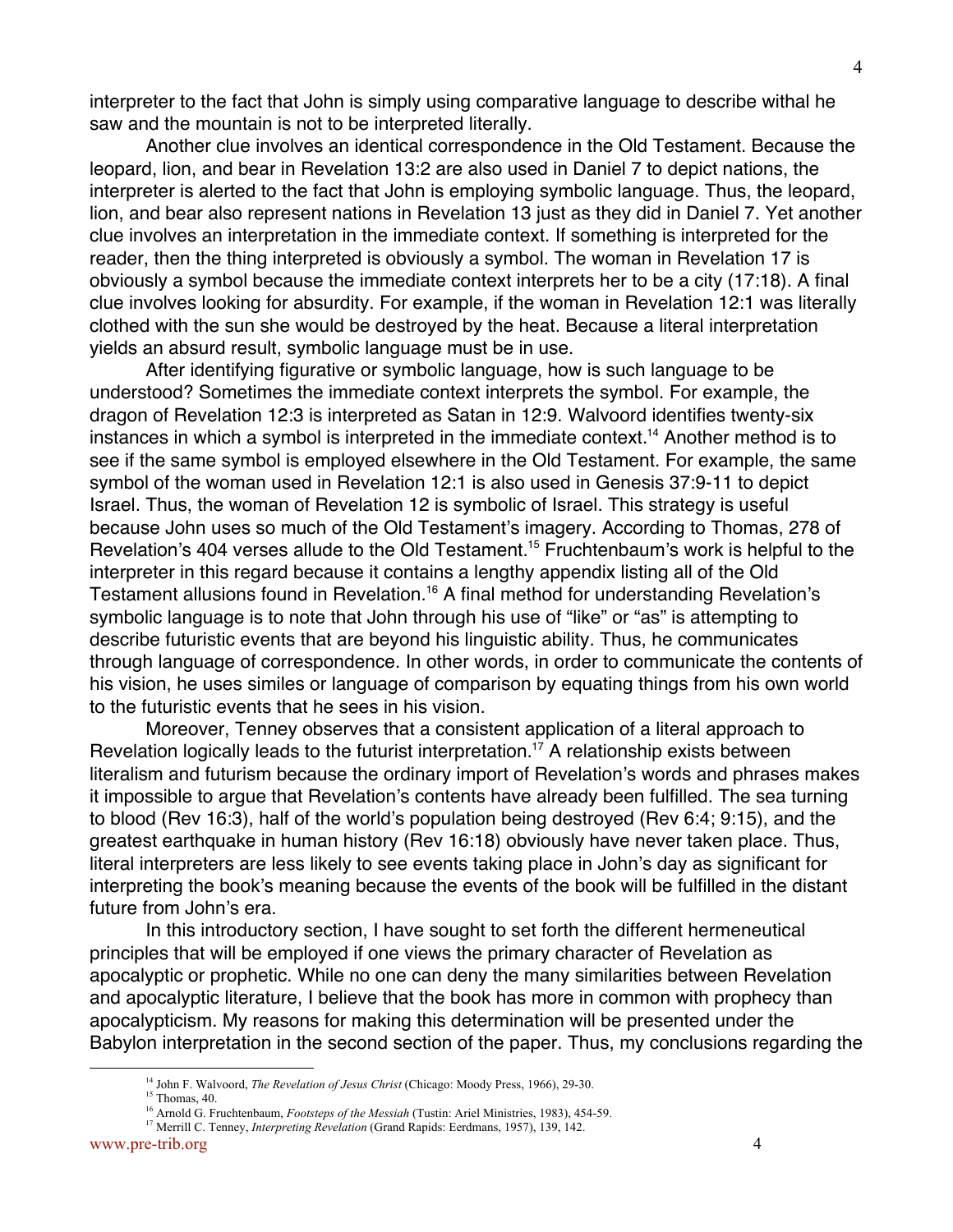identity of the woman in Revelation 17-18 are based largely upon the literal method of interpretation. I will identify and interpret symbolic or figurative language in Revelation 17-18 according to the principles enumerated above. I know that this approach will not answer all of the questions. However, in comparison to other approaches, it seems to have the best potential of unfolding the true meaning of Babylon in Revelation 17-18.

## **IDENTIFICATION OF BABYLON IN REVELATION 17-18**

This section of the paper will survey five prominent approaches for identifying Babylon in Revelation 17-18. These approaches include identifying Babylon as the world, Jerusalem, Rome, an end time religious system, and futuristic, literal, rebuilt Babylon. As will be discussed below, I lean toward the last option. Other interpretive options exist, such as viewing Babylon as the Roman Catholic Church or as an eclectic amalgamation of two or more of these views. However, spatial limitations cause me to limit the discussion to the previously enumerated five views. For each option, I will follow a two-fold approach. First, I will allow the view to speak for itself by presenting the methodology embraced by its proponents. Second, I will raise objections and potential weaknesses.

#### **World**

#### **Methodology**

The first interpretive option in identifying Babylon of Revelation 17-18 is to see Babylon as depicting the satanic world system that has corrupted the world's history. This approach is part of the idealist method of interpreting Revelation. According to this method, the events described in Revelation do not necessarily look for individual or specific fulfillments. Rather, the symbolism of the book depicts spiritual lessons or principles recurring throughout history thus edifying believers in every age. Therefore, the view divorces Revelation from history in exchange for finding great principles that are operational in every age. These great principles include the triumph of good over evil, the vindication of martyrs, the sovereignty of God, and spiritual warfare taking place throughout history.<sup>18</sup>

Beale,<sup>19</sup> Hamstra,<sup>20</sup> and Hendriksen<sup>21</sup> heavily incorporate various aspects of idealism into how they interpret Babylon. Beale contends that Rome as well as all wicked world systems take on the symbolic name "Babylon the Great."<sup>22</sup> Elsewhere, he maintains that "Babylon is the prevailing economic-religious system in alliance with the state and its related authorities and existing throughout the ages."<sup>23</sup> According to Hamstra:

 In the first century, Babylon was Rome. Two generations ago it was Berlin. Today, perhaps, it is Las Vegas or even a university campus. Babylon can be found everywhere throughout the history of the world. It is the center of anti-Christian seduction any time in history.<sup>24</sup>

According to Hendrickson:

## www.pre-trib.org 5

<sup>18&</sup>lt;br>18 <sup>18</sup> Gregg, ed., 43-44.

<sup>&</sup>lt;sup>19</sup> G. K. Beale, *The Book of Revelation*, ed. I. Howard Marshall and Donald A. Hagner, New Century Bible Commentary Series (Grand Rapids: Eerdmans, 1999), 885-86.<br><sup>20</sup> William Hendrickson, *More Than Conquerors: An Interpretation of the Book of Revelation* (Grand Rapids: Baker, 1939), 200-202.

<sup>21</sup> Sam Hamstra, "An Idealist View of Revelation," in *Four Views on the Book of Revelation*, ed. C. Marvin Pate (Grand Rapids: Zondervan, 1998), 116-20.<br><sup>22</sup> Beale, 755.

<sup>23</sup> Ibid., 850. 24 Hamstra, 117.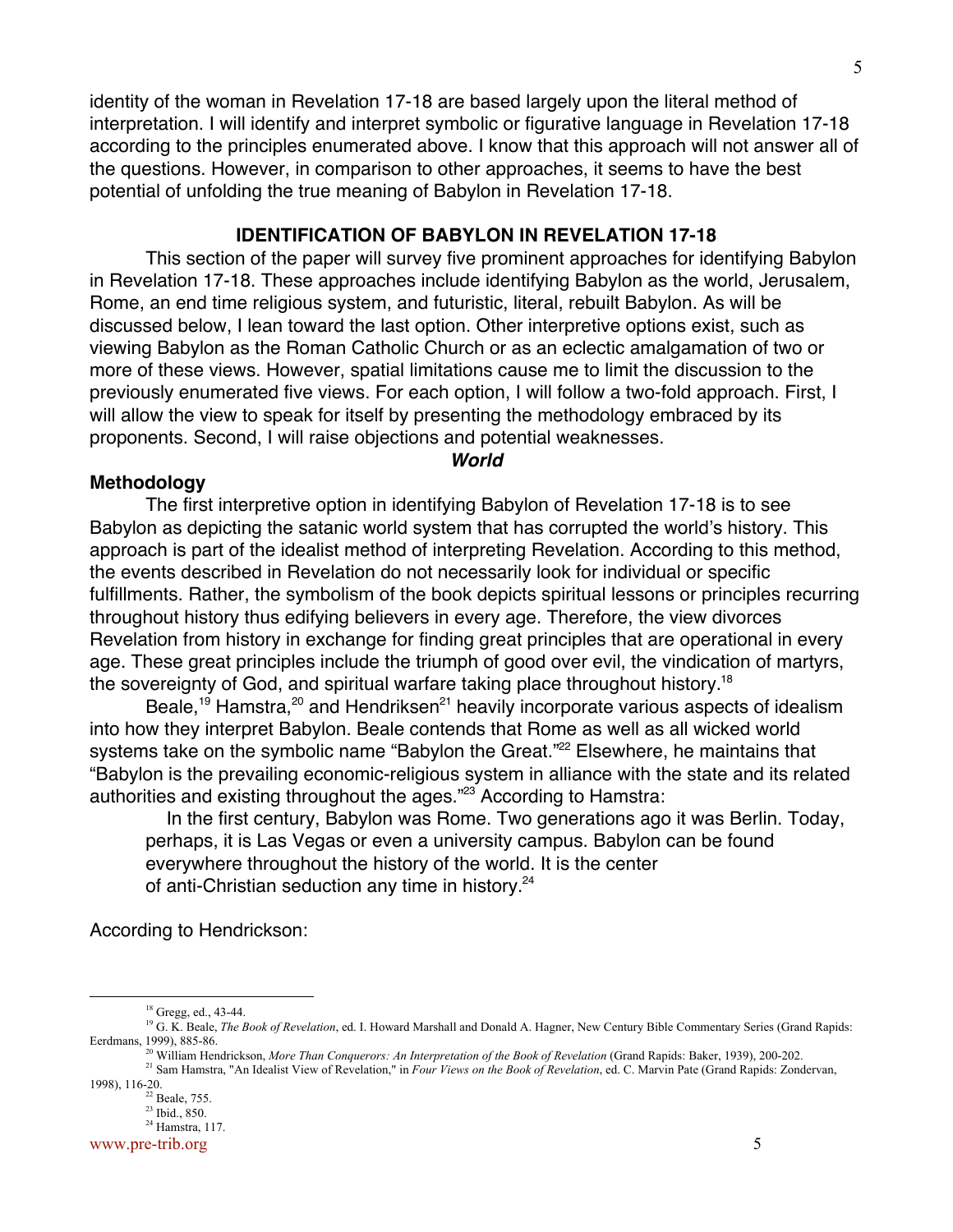…the world viewed as the embodiment of 'the lust of the flesh, the lust of the eyes, and the vainglory of life.' Babylon, then, is the world as the centre of seduction at any moment in history, particularly during this dispensation.<sup>25</sup>

The idealist approach heavily relies upon Revelation's apocalyptic content. According to Hamstra, because the idealist begins with the presupposition that Revelation is apocalyptic, the idealist views all of Revelation's episodes and visions as symbolic until proven otherwise.<sup>26</sup> In addition, an idealist employs the above described transtemporal framework when approaching the text of Revelation 17-18. Thus, the woman drunk with the blood of the saints (17:6) not only speaks of Rome's persecution of believers but also of the persecution caused by world governments throughout history.<sup>27</sup> Hendriksen sees the command to leave Babylon (18:4) as relating to believers of all time when he notes:

 The admonition to leave Babylon is addressed to believers in all ages (cf. Isa 48:20; 52:11; Jer 50:8, 41-44; Zech 2:7). From this fact it appears that Babylon is not only the city of the end-time. It is the world, as the centre of seduction, in any age.  $^{28}$ 

Hendriksen attaches a similar transtemporal meaning to Babylon's destruction (17:16-17; 18:9-24):

 When Babylon perishes, the economic chaos is complete; the world of the unbeliever, on which he has pinned his hopes and built his trust, collapses! This is true with respect to the fall of every Babylon–whether it is literal Babylon, or Nineveh, or Rome.<sup>29</sup>

## **Weaknesses**

To begin with, a problem with this transhistorical understanding is that Revelation 1:1 seem to be predicting a set of specific events that must shortly come to pass. This verse gives the impression that at least some specific events in some historical setting is intended.<sup>30</sup> Also, Wright similarly contends that biblical prophetic tradition shows a concern for history in addition to theology. He notes:

 [Jews] knew a good metaphor when they saw one, and used cosmic imagery to bring out full theological significance of cataclysmic socio-political events.<sup>31</sup>

Elsewhere Wright indicates:

 It will not do to dismiss…'apocalyptic' as 'merely metaphorical.' Metaphors have teeth; the complex metaphors available to first century Jews had particularly sharp ones, and they could be, and apparently were, reapplied to a variety of scenarios, all within this-worldly history.<sup>32</sup>

Moreover, why are the specific details given in Revelation 17-18 if they will have no historical fulfillment? Thus, to refer to the city as merely an ideal city seems to fall short of the

 <sup>25</sup> <sup>25</sup> Hendrickson, 202.

<sup>&</sup>lt;sup>26</sup> Hamstra, 129.

 $27$  Gregg, ed., 405.

<sup>&</sup>lt;sup>28</sup> Hendrickson, 208.

 $29$  Ibid., 210.  $30$  Gregg, ed., 44.

<sup>31</sup> N. T. Wright, *Christian Origins and the Question of God*, 2 vols. (Minneapolis: Fortress, 1996), 1:333.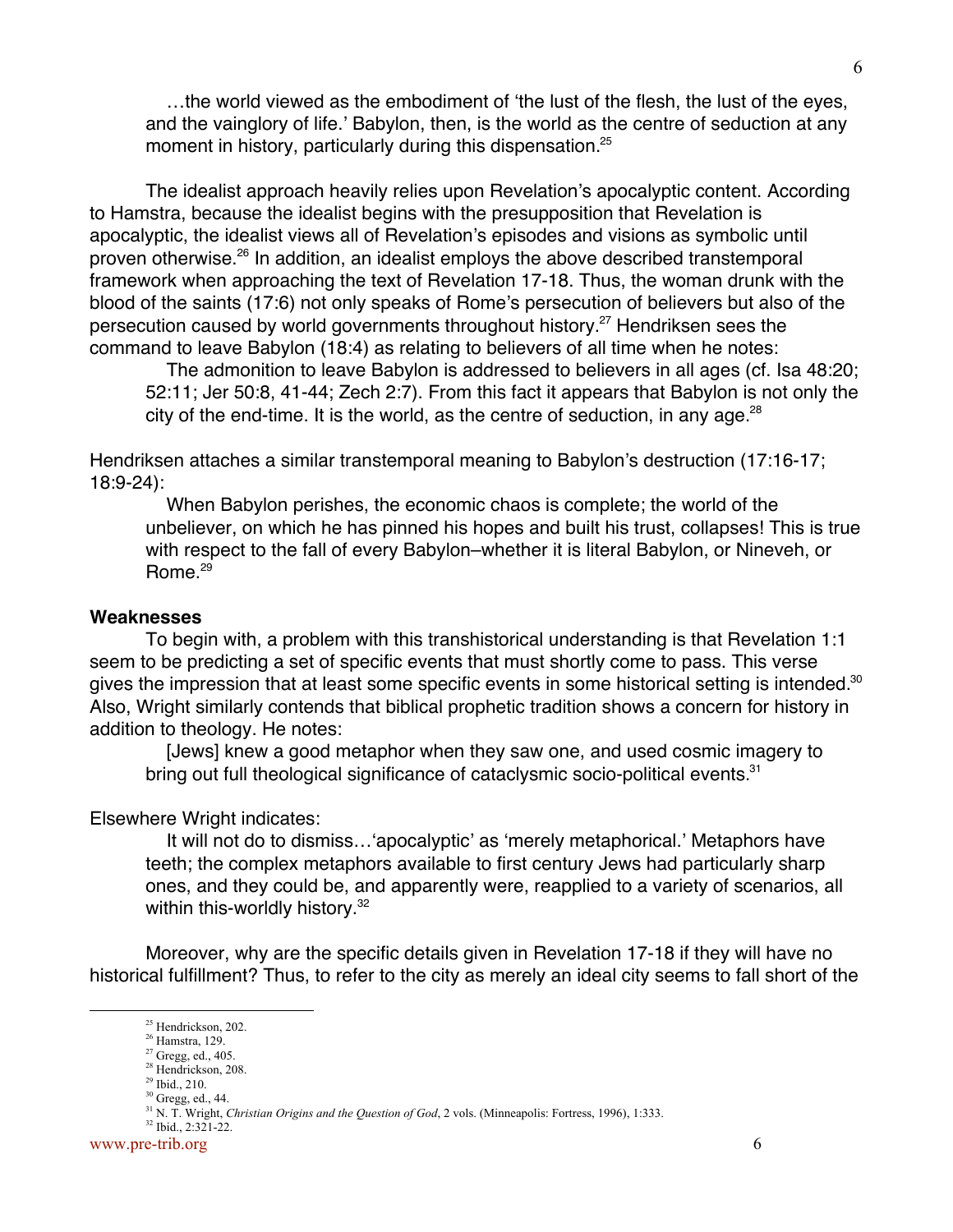requirement of chapters 17-18 of a real city at a certain spot on the earth. Finally, predictive prophecy in Scripture has fulfillments in history that are specific, such as the predictions in Isaiah 53 of Messiah's sufferings.33

#### **Jerusalem**

Another interpretive option involves identifying Babylon in Revelation 17-18 as the city of Jerusalem. Some of the main proponents of this position include Ford, $^{34}$  Russell, $^{35}$  Terry, $^{36}$ Chilton, $37$  Gentry,  $38$  and Beagley.  $39$  Most of the proponents of the Babylon = Jerusalem position are either full or partial preterists<sup>40</sup> who see the events described in Revelation 4-22 as predicting the Jewish War of A.D. 66-70 as well as the destruction of Jerusalem in A.D. 70. Thus, Jerusalem advocates typically hold to an early date of the Book of Revelation. However, not all advocates of the Jerusalem view are of this mindset. Some advocating this position hold to a late date of the book and view the imagery of the harlot in Revelation 17-18 to be merely reminiscent of the A.D. 70 event. Thus they understand these chapters as an ex eventu prophecy. Provan<sup>41</sup> is a proponent of this position.

#### **Methodology**

#### **General Arguments**

Advocates of the Jerusalem view employ some general arguments in reaching the conclusion that the description of Babylon and its destruction are in actuality describing the fall of Jerusalem in A.D. 70. To begin with, some Jerusalem proponents see Peter's reference to the place of origin of his letter as Babylon in 1 Peter 5:13 as actually a reference to Jerusalem. By way of comparison, Babylon = Rome proponents view Peter's reference to Babylon in 1 Peter 5:13 as a reference to Rome on account of the fact that tradition associates Peter's later life with Rome rather than Babylon. Thus, they see Peter using the term Babylon to speak cryptically of Rome in 1 Peter 5:13. Rome advocates use this verse as proof that Babylon was a common first century Christian code word for Rome. This theory helps them identify Babylon of Revelation 17-18 as Rome.

Babylon = Jerusalem proponents employ this identical rationale. However, they maintain that Peter was referring to Jerusalem rather than Rome in 1 Peter 5:13 and therefore the early church understood Babylon as a cryptic reference to Jerusalem rather than Rome. Russell cites several reasons to substantiate the theory that Peter was referring to Jerusalem through his use of the term Babylon in 1 Peter 5:13.<sup>42</sup> Russell contends that Peter's life and acts were more closely associated with Jerusalem than any other city. For

- <sup>36</sup> Milton S. Terry, *Biblical Apocalyptics: A Study of the Most Notable Revelations of God and of Christ* (NY: Eaton & Mains, 1898), 426-39. 37 David Chilton, *The Days of Vengeance: An Exposition of the Book of Revelation* (Tyler, TX: Dominion Press, 1987), 421-66.
- <sup>38</sup> Gentry, 73-79.

www.pre-trib.org 7 42 Russell, 346-50.

 <sup>33</sup> <sup>33</sup> Robert L. Thomas, "A Classical Dispensationalist View of Revelation," in *Four Views on the Book of Revelation*, ed. C. Marvin Pate (Grand Rapids: Zondervan, 1998), 226.<br><sup>34</sup> J. Massyngberde Ford, *Revelation*, ed. William Foxwell Albright and David Noel Freedman, Anchor Bible, vol. 38 (Garden City, NY:

Doubleday, 1975), 54-56, 93, 259-307.<br><sup>35</sup> J. Stuart Russell, *The Parousia: A Critical Inquiry into the New Testament Doctrine of Our Lord's Second Coming (London: Unwin, 1887;* 

reprint, Grand Rapids: Baker, 1999), 482-98.

<sup>&</sup>lt;sup>39</sup> Alan James Beagley, *The 'Stitz Im Leben' of the Apocalypse with Particular Reference to the Role of the Church's Enemies (New York: de* Gruyter, 1987), 93-110.<br><sup>40</sup> Full preterism sees Revelation 4-22 as finding a total A.D. 70 fulfillment. Russell is a representative of the full preterist camp. On the other

hand, partial preterism understands most of the contents of Revelation 4-22 as finding an A.D. 70 realization while allowing for some of these prophecies, such as Revelation 20, to receive a futuristic fulfillment. Gentry is an advocate of partial preterism.

<sup>41</sup> Iain Provan, "Foul Spirits, Fornication and Finance: Revelation 18 from an Old Testament Perspective," *Journal for the Study of the New Testament* 64 (December 1996): 81-100.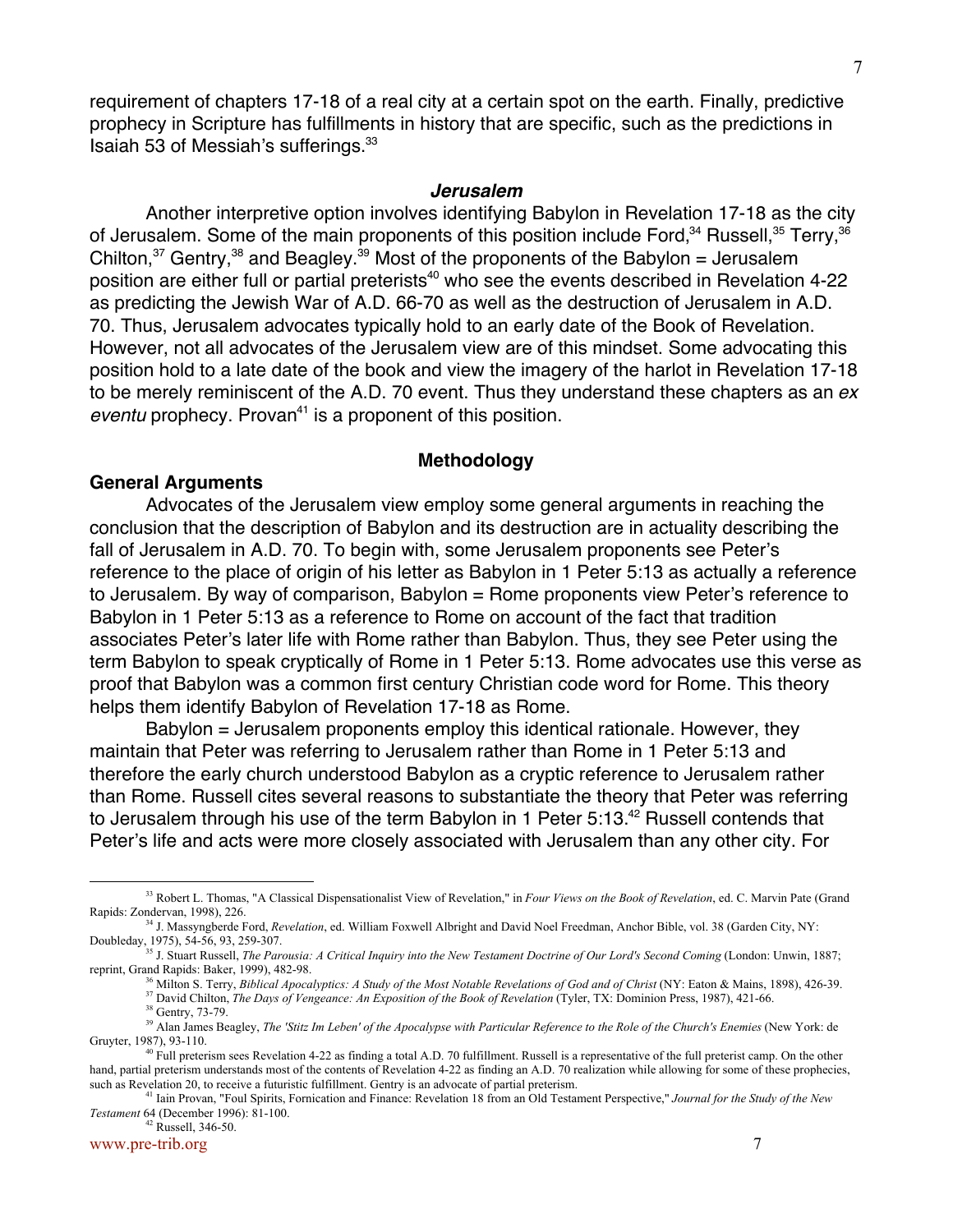example, Peter and the apostles remained in Jerusalem when the rest of the church was scattered (Acts 8:1). Moreover, Peter was in Jerusalem when Herod Agrippa I apprehended and imprisoned him (Acts 12:3). Furthermore, Paul went and visited Peter who was dwelling in Jerusalem (Gal 1:18).

Also, fourteen years later Paul again visited Barnabas, Titus, and Peter in Jerusalem (Gal 2:1-9). In addition, Peter was intimidated by those who came from Jerusalem presumably because upon his way home they would hold him accountable. This seems to imply that Peter's residence was in Jerusalem (Gal 2:11-12). Moreover, if Markus named in the epistle is John Mark, we know that his abode was in Jerusalem (Acts 12:12). In addition, Silvanus or Silas, the writer or bearer of the epistle, was known as a prominent member of the Jerusalem church (Acts 15:22-32).

Russell also maintains that 1 Peter 4:17 also supports the notion that Peter was in Jerusalem when he wrote the epistle. 1 Peter 4:17 says, "For the time has come for judgment to begin at the house of God; and if it begins with us first, what will be the end of those who do not obey the gospel of God?"<sup>43</sup> Russell argues that this verse fixes Peter's location in Jerusalem just before the city's imminent destruction in A.D. 70. Russell contends that the phrase "house of God" is an unmistakable reference to the Jewish temple. Moreover, the phrase "and if it begins first with us" places Peter in the temple area when the judgment was to take place. In addition, Russell believes that Peter is drawing his imagery from Ezekiel's vision, which fixes the locality where the slaughter was to commence by speaking of the impending doom of the temple and the City of Jerusalem.

Russell also argues that Peter did not mention Babylon by name in 1 Peter 5:13 because it was possible that the early church already associated Jerusalem with Babylon. The ancient enemy of Babylon would be a fitting description of first century Judaism since both were oppressors of God's people. Thus, just as Peter associated Babylon with Jerusalem in 1 Peter 5:13, John made the same association in Revelation 17-18.

Babylon = Jerusalem proponents marshal other evidence in support of their view. For example, they contend that Revelation's predictions that its prophecies will come to pass "shortly" or "quickly" (Rev 1:1; 2:16; 3:11; 11:14; 22:6, 7, 12, 20) prevent Babylon from being interpreted as referring to something centuries after the date of the original writing. This limitation is heightened by the fact that Revelation indicates that its prophecies are "near" or "at hand" (Rev 1:3; 22:10) or are "about to" take place (Rev 1:19; 3:10). According to Jerusalem advocates, such a limitation at least narrows the interpretive possibilities of the identity of Babylon in Revelation 17-18 so that the interpreter at least must consider Jerusalem, which was an immediate oppressor of God's people at the time John wrote the Apocalypse.<sup>44</sup>

Jerusalem advocates also note that many commentators have observed that Revelation appears to be a reworking of the Olivet Discourse.<sup>45</sup> Russell observes numerous parallels between Revelation and the Olivet Discourse such as the Parousia, wars, famines, pestilence, earthquakes, false prophets, deceivers, signs and wonders, the darkening of the sun and moon, stars falling from heaven, angels, trumpets, eagles, carcasses, great tribulation, woe, convulsions of nature, the treading down of Jerusalem, the gathering of the elect, the reward of the faithful, and the judgment of the wicked.<sup>46</sup> These similarities allow

 <sup>43</sup> <sup>43</sup> All Scripture quotations used throughout are taken from the New King James Version.

 $44$  Chilton, 421.

 $45$  Gentry, 52-53.

<sup>46</sup> Russell, 374.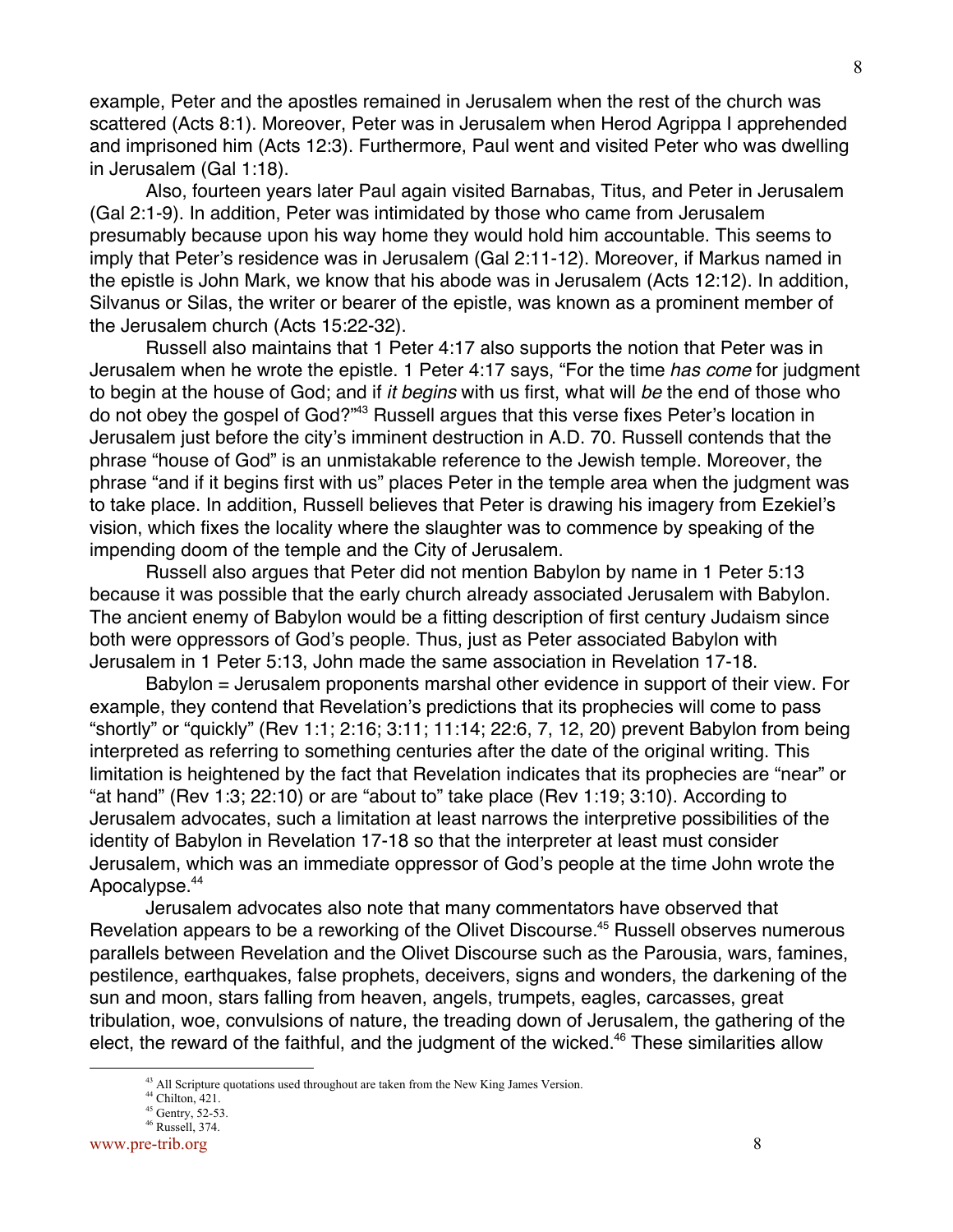Russell to conclude that same events that are predicted in the Olivet Discourse are also predicted in Revelation but only in "a more figurative and symbolical dress."47

This connection between the Olivet Discourse and the Apocalypse is important for Jerusalem advocates. It allows them to conclude that Revelation is about the approaching judgment upon Israel and Jerusalem because Christ's prophecy on the Mount of Olives is concerned about this same subject.<sup>48</sup> The fact that the Olivet Discourse concerns primarily the imminent destruction of Israel and Jerusalem can be seen from various texts. For example, Matthew 24:15 speaks of the desecration of the temple. Also, in Matthew 24:20, the Jews are told to pray that their flight will not take place on the Sabbath. In sum, Jerusalem advocates maintain that it should come as no surprise that the harlot of Revelation 17-18 is identified with Jerusalem because the Olivet Discourse and its fuller exposition in Revelation concerns the imminent destruction upon Israel and Jerusalem.

Jerusalem proponents also argue that the New Testament often contrasts the Jerusalem from above and the Jerusalem from below (Gal 4:21-26; Heb 11:10, 16; 12:22). They also observe that this same contrast continues into the Book of Revelation. There, the contrast is made between the holy city (Rev 21:2; 22:19) and the wicked city (Rev 17-18) and between the bride (Rev 21:9; 22:17) and the harlot (Rev 17:15-16). Interestingly, Revelation also refers to the New Jerusalem (Rev 3:12; 21:2). Thus, viewing Revelation 17-18 as Jerusalem from below continues this contrast between the two cities. Such a view also continues the thematic contrast of the two Jerusalems found throughout the New Testament. Therefore, it is appropriate to identify Babylon of Revelation 17-18 as Jerusalem.<sup>49</sup>

One of the stronger arguments used by Jerusalem proponents involves the identification of the phrase "the great city" as used in Revelation 17:18. Jerusalem advocates contend that the only way to properly identify this city is to observe how the phrase "the great city" appears earlier in Revelation. The are only two references to "the great city" prior to Revelation 17:18. These references include Revelation 11:8 and Revelation 16:19. Jerusalem advocates believe that both are unmistakable references to Jerusalem. Thus, Revelation 17:18 must refer to Jerusalem as well.

Revelation 11:8 says, "And their dead bodies will lie in the street of the great city which spiritually is called Sodom and Egypt, where also our Lord was crucified." Here, the city of Jerusalem is obviously in view because it refers to the city where Christ was crucified. Thus, Revelation 11:8 applies the phrase "the great city" to Jerusalem. Since Babylon of Revelation 17-18 is consistently designated as "the great city" (17:18; 18:10, 16, 18, 19, 21), "the great city" of Babylon must also be a reference to Jerusalem.<sup>50</sup> Jerusalem advocates believe that their argument is strengthened by the fact that Revelation 11:8 figuratively refers to Jerusalem as Sodom and Egypt. They conclude that if Jerusalem can be figuratively called Sodom and Egypt in Revelation 11:8, then she was also figuratively called Babylon in Revelation 17-18.<sup>51</sup>

The other reference to the "great city" is Revelation 16:19, which says, "Now the great city was divided into three parts, and the cities of the nations fell. And great Babylon was remembered before God, to give her the cup of the wine of the fierceness of His wrath." Jerusalem advocates believe that this reference to "the great city" also refers to Jerusalem.

 <sup>47</sup> <sup>47</sup> Ibid., 375-76.

<sup>48</sup> Ibid., 485.

 $49$  Terry, 460.

<sup>50</sup> Russell, 486-87. 51 Ibid., 486.

www.pre-trib.org 9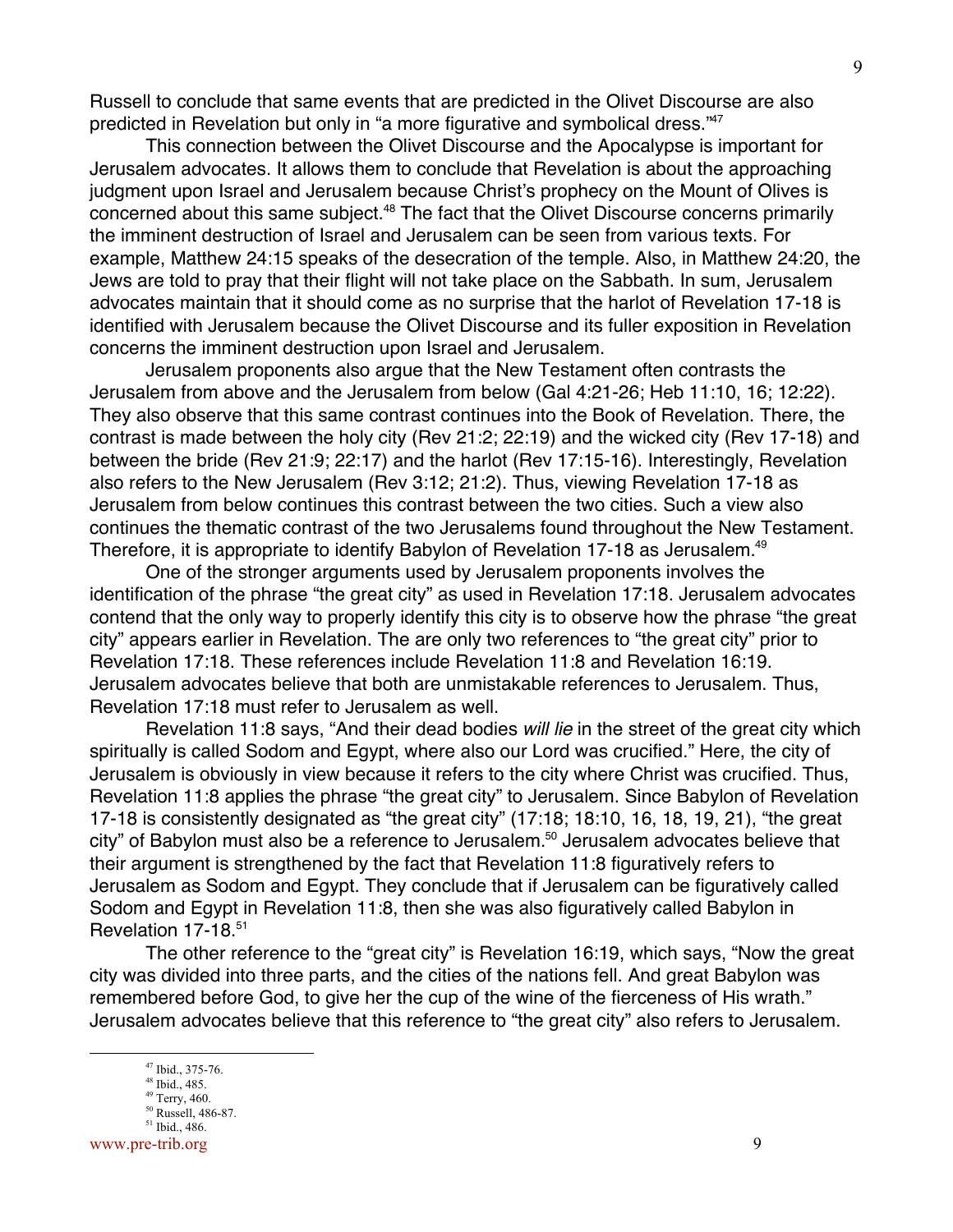They arrive at this conclusion by noting that the division of the city into three parts is an allusion to Ezekiel 5:1-5. There God told Ezekiel to cut his hair and divide it into three to depict the fate that the different sections of Jerusalem would experience during the Babylonian siege.<sup>52</sup> Ford observes that the juxtaposition of the phrase "the great city" with the term "nations" suggests that "the great city" of Revelation 16:19 could not be a gentile city such as Rome. $53$ 

Jerusalem advocates believe that their case is further strengthened by another reference found in Revelation 14 calling Babylon Jerusalem. Revelation 14:20 says, "And the winepress was trampled outside the city, and blood came out of the winepress, up to the horses' bridles, for one thousand six hundred furlongs." Because of the grapes/vine imagery that is so typically associated with Israel throughout the Old Testament,<sup>54</sup> most interpreters identify the city of Revelation 14:20 as Jerusalem.<sup>55</sup> Interestingly, the only other city mentioned within the same chapter is "Babylon the great," which therefore must also represent Jerusalem.56

## **Descriptive Words and Phrases from Revelation 17-18**

Jerusalem advocates also point out numerous descriptors of Babylon found in Revelation 17-18 that could only apply to Jerusalem. For example, the harlot imagery (17:1- 2) was used most frequently of Israel's covenant unfaithfulness in the Old Testament (Isa 1:21; Jer 2:20-24, 30-33; 3:1-3, 8; Ezek 16; 23; Hos 9:1). Chilton explains that such imagery was typically associated with Israel when God brought a covenant against His people.<sup>57</sup> Terry observes that harlot imagery connotes covenant unfaithfulness in the Old Testament.<sup>58</sup> Chilton notes that the only two cities outside of Israel that are accused of harlotry are Tyre (Isa 23:16-17) and Nineveh (Nah 3:4). Yet, both had been in covenant with God (1 Kings 5:1- 12; 9:13; Amos 1:9; Jonah 3:5-10).59

Chilton sees the reference to the wilderness in Revelation 17:3 to be an allusion to Israel's wilderness experience as depicted in Numbers 13-14.<sup>60</sup> Jerusalem advocates also see the reference to the harlot riding on the beast as an allusion to Israel's dependence upon the Roman Empire for her existence and power. The interdependence between Israel and Rome is seen in the New Testament as Israel turned Jesus over to Rome to be crucified (John 19:12-16) and encouraged Rome to persecute the church (Acts 18:12-13).  $61$ 

Gentry points out that the color and adornment of the harlot in Revelation 17:4 reflects the Jewish priestly colors of scarlet, purple, and gold (Exod 28:33). These same colors were also found in the tapestry of the temple. <sup>62</sup> Beale notes that the combination of the words in the Greek that describe the harlot's garb is identical to the LXX description of the Jewish high priest's garments.<sup>63</sup> According to Beagley, the outward beauty of the cup and its inward impurity is reminiscent of Christ's denunciation of the Pharisees in Matthew 23:35.<sup>64</sup> In

- 52 <sup>52</sup> Ibid., 487-88.
	- 53 Ford, 264.
	- 54 Russell, 487.
	- 55 Gregg, ed., 404.
	- 56 Russell, 487. 57 Chilton, 424-26.
	- <sup>58</sup> Terry, 427.
	- 59 Chilton, 424, n. 2.
	- 60 Ibid., 428.
	- 61 Ibid., 429.
	- $62$  Gentry, 76.
	- 63 Beale, 886. 64 Beagley, 94.

www.pre-trib.org 10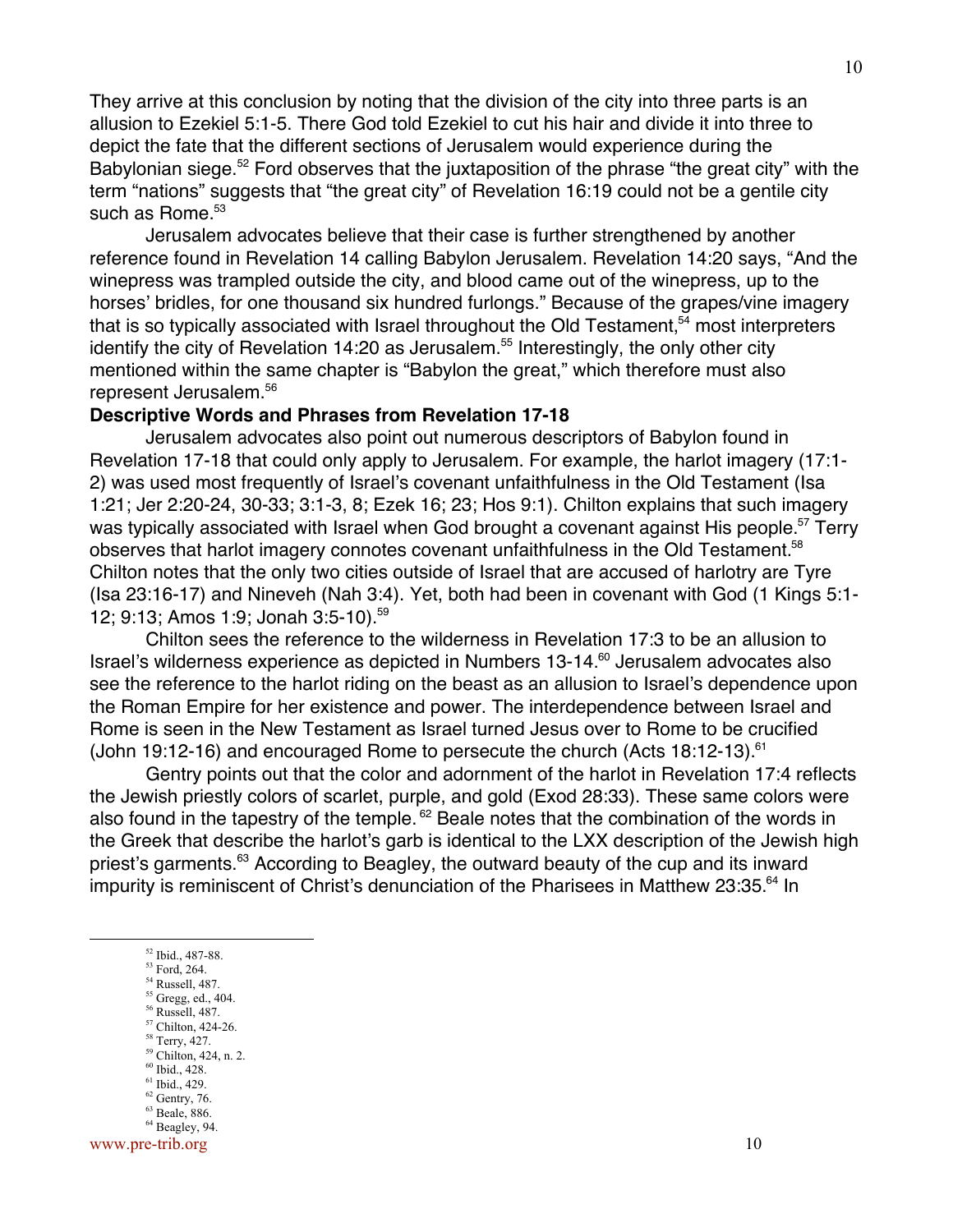addition, the woman's title of harlot written across her forehead in Revelation 17:5 is a direct reference to Jeremiah 3:3 where God told apostate Judah that she had a harlot's forehead.<sup>65</sup>

Jerusalem advocates maintain that Jerusalem best fits the description of the woman's persecution of the saints, apostles and prophets (Rev 17:6; 18:20, 24). Unlike Rome, Jerusalem was responsible for killing Old Testament prophets (Matt 23:35; Luke 1:50-51; Acts 7:52) in addition to the New Testament saints and apostles.<sup>66</sup> Russell believes that Jerusalem also fits the description of the city on seven hills as depicted in Revelation 17:9. He enumerates seven prominent hills found in Jerusalem. He also notes Psalm 48:1, which depicts Jerusalem as "a city set upon a hill."<sup>67</sup> Russell also sees that it is possible to harmonize Jerusalem with seven kings mentioned in Revelation 17:10 by taking the seven kings either symbolically or as Herodian kings or procurators of Judea.<sup>68</sup> Russell also harmonizes the Jerusalem view with the ten kings of Revelation 17:12 by interpreting them as auxiliary chiefs and princes who were allies of Rome and received their commands from Rome during the Jewish War.<sup>69</sup>

Most Jerusalem view advocates interpret the destruction of the harlot by the beast in Revelation 17:16-17 as Rome's siege of Jerusalem in A.D. 70. Beagley sees the stripping and burning of the harlot depicted in these verses alluding back to similar Old Testament prophecies of Israel's destruction found in Ezekiel 16:35-41 and Hosea 2:3, 9-10.<sup>70</sup> Jerusalem advocates have different ways of explaining how their view can be harmonized with the description of the city reigning over the kings of the earth as described in Revelation 17:18. Russell notes that the term "earth" (gh) in the phrase "kings of the earth" can have a localized meaning elsewhere in Scripture (Acts 4:26-27).<sup>71</sup> Chilton argues that Jerusalem did in fact reign over the kings of the earth when she obeyed God and consequently experienced the blessings of her covenant (Deut 28:1-14).<sup>72</sup> Ford contends that the language of Revelation 17:18 is similar to hyperbolic language of Jerusalem's exaltation found in the Old Testament as well as other early Jewish sources.<sup>73</sup>

Jerusalem advocates often interpret the description of Babylon having become the dwelling place of demons (18:2) as the fulfillment of Christ's prophecy found in Matthew 12:38-45 that Israel would be overrun by demons as an act of judgment because of the nation's rejection of Him.<sup>74</sup> They also view the call for God's people to come out of Babylon (Rev 18:4) as a reference to Christ's admonition to His disciples in the Olivet Discourse to flee from condemned Jerusalem at the first sign of its imminent doom (Luke 21:20-23).<sup>75</sup> Provan notes that the reference to pay her back double according to her deeds (18:6) is a phrase used only of Israel (Jer 16:18; 17:18; Isa 40:2; 61:7; Hosea 10:10).<sup>76</sup> In addition, regarding the description of her punishment as being given a cup to drink from, God used this same imagery when describing Israel's punishment in the Old Testament (Jer 25:15-18; Isa 51:17, 22-23; Ezek 23:32-34).

- 65  $65$  Gentry, 75.
	- 66 Ford, 300.
	- 67 Russell, 492.
	- 68 Ibid., 499-502. 69 Ibid., 502-4.
	- $70$  Beagley, 95.
	- 71 Russell, 493-95.
	- 72 Chilton, 442-43.
	- 73 Ford, 285.
	- 74 Gregg, ed., 424.
	- 75 Ibid., 428.

www.pre-trib.org 11 76 Provan: 94.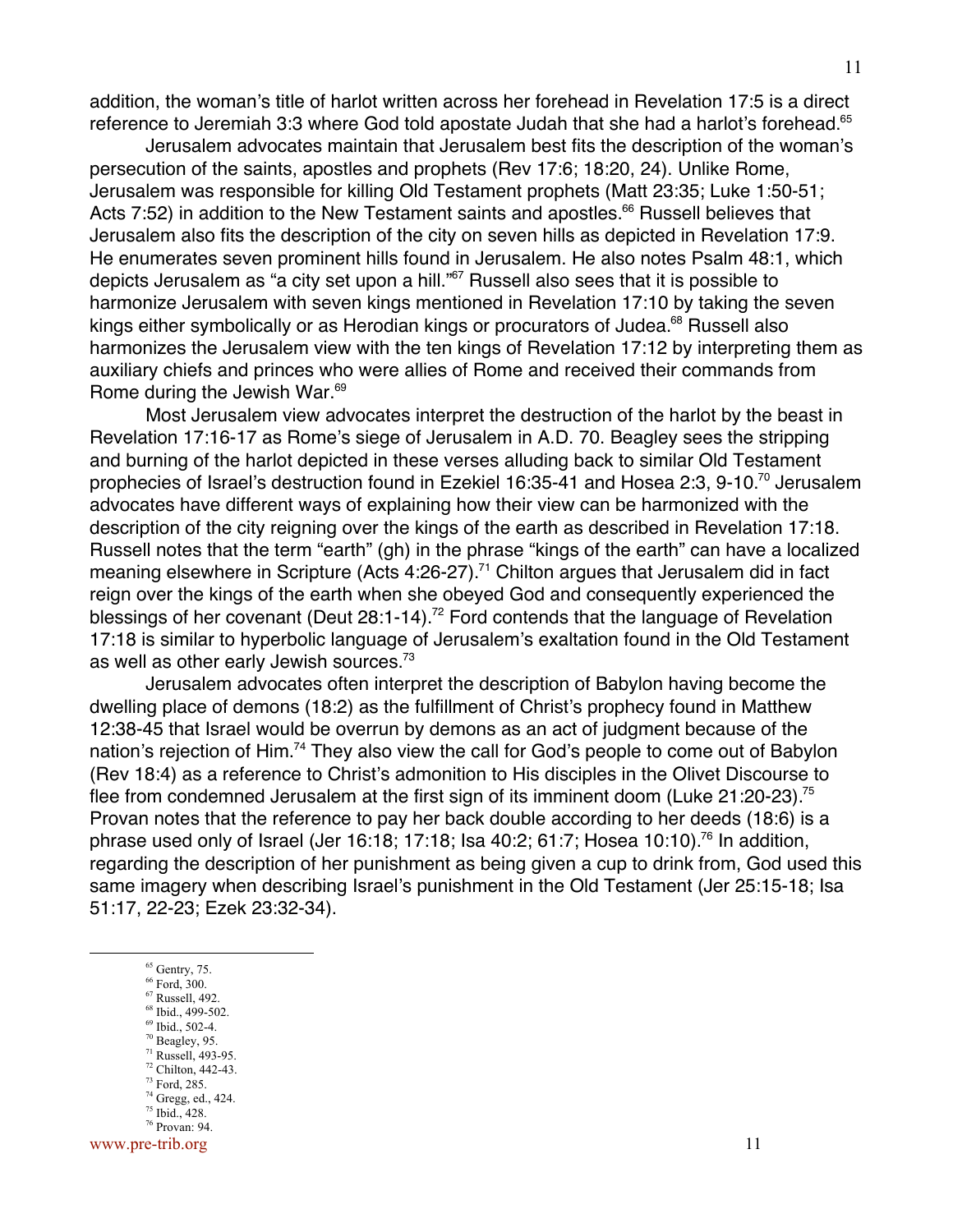Jerusalem advocates have explained the commercial items enumerated in Revelation 18:11-15 in various ways. Ford believes that most of these items were used in the temple.<sup>77</sup> Beagley understands them in the context of Judean imports.<sup>78</sup> Provan sees this section of Scripture as recalling the familiar Old Testament lament song pattern echoing God's past judgment on pagan peoples rather than a description of economic details.<sup>79</sup>

Most commentators see the analogy between Babylon's destruction and a millstone sinking to the bottom of the sea as an allusion to Babylon's destruction that is similarly described in Jeremiah 51:63. However, Beagley notes that Revelation 18:21 adds the phrase "like a great millstone" and replaces the term "the Euphrates" with "the sea." According to Beagley, this change is due to the author's desire to draw a parallel with Christ's words in Matthew 18:6 rather than Jeremiah 51:63.<sup>80</sup> In Matthew 18:6, Christ warned that it would be better for a person to have a millstone tied around his neck and cast into the sea than to offend a little one. Finally, Jerusalem advocates parallel the predictions of the cessation of the sound of music and the millstone and the shining of the light (Rev 18:22-23) with similar Old Testament prophecies relating to Israel's destruction (Jer 7:34; 16:9-13; 25:10).

#### **Weaknesses**

#### **General Problems**

Before responding to some of the specific arguments advanced by Jerusalem advocates, I will first specify some general weaknesses with the position. To begin with, to refer Jerusalem to Babylon is unprecedented.<sup>81</sup> While Scripture typically relates Jerusalem to the people of God, it relates Babylon to the world.<sup>82</sup> Although Sodom and Egypt have precedent for being used as a metaphor for Jerusalem, Babylon is never used in this way.<sup>83</sup> Also, there is no example in Jewish literature of the use of the name Babylon for Jerusalem.<sup>84</sup>

Moreover, if the Babylon = Jerusalem hypothesis is correct then Jerusalem will never be rebuilt again. Revelation 18:21-23 describes the permanent destruction of Babylon. Revelation 18:21 says, "…Thus with violence the great city Babylon shall be thrown down, and shall not be found anymore." Thus, according to the Babylon = Jerusalem view, Jerusalem was destroyed in A.D. 70 and will never be rebuilt again. Yet, how can this be a description of Jerusalem when scripture repeatedly speaks of its return to prominence during the millennial reign (Isa 2:3; Zech 14:16; Rev 20:9). Scripture is quite plain that God still has a plan for ethnic Israel and yet the Jerusalem view seems to teach the opposite.<sup>85</sup>

Furthermore, the description of the harlot in Revelation 17-18 seems to communicate her heavy involvement with idolatry.<sup>86</sup> This seems to be communicated by terms such as "spiritual adultery," "unclean things," and "abominations." This is an odd description of first century Jerusalem in light of the fact that the city of that era was strictly monotheistic and never compromised with the idolatry of their pagan neighbors.<sup>87</sup> First century Jews

- 82 Ibid., 206.
- 83 Beale, 25.
- 84 Ibid.
- <sup>85</sup> Pate, 169-70. 86 Beale, 885.
- 87 Ibid., 887.

www.pre-trib.org 12

<sup>&</sup>lt;u>77</u> Ford, 304-5.

 $78$  Beagley, 109.

<sup>79</sup> Provan: 81-100.

 $80$  Beagley, 99.

<sup>81</sup> Robert L. Thomas, *Revelation 8 to 22: An Exegetical Commentary* (Chicago: Moody Press, 1992), 307.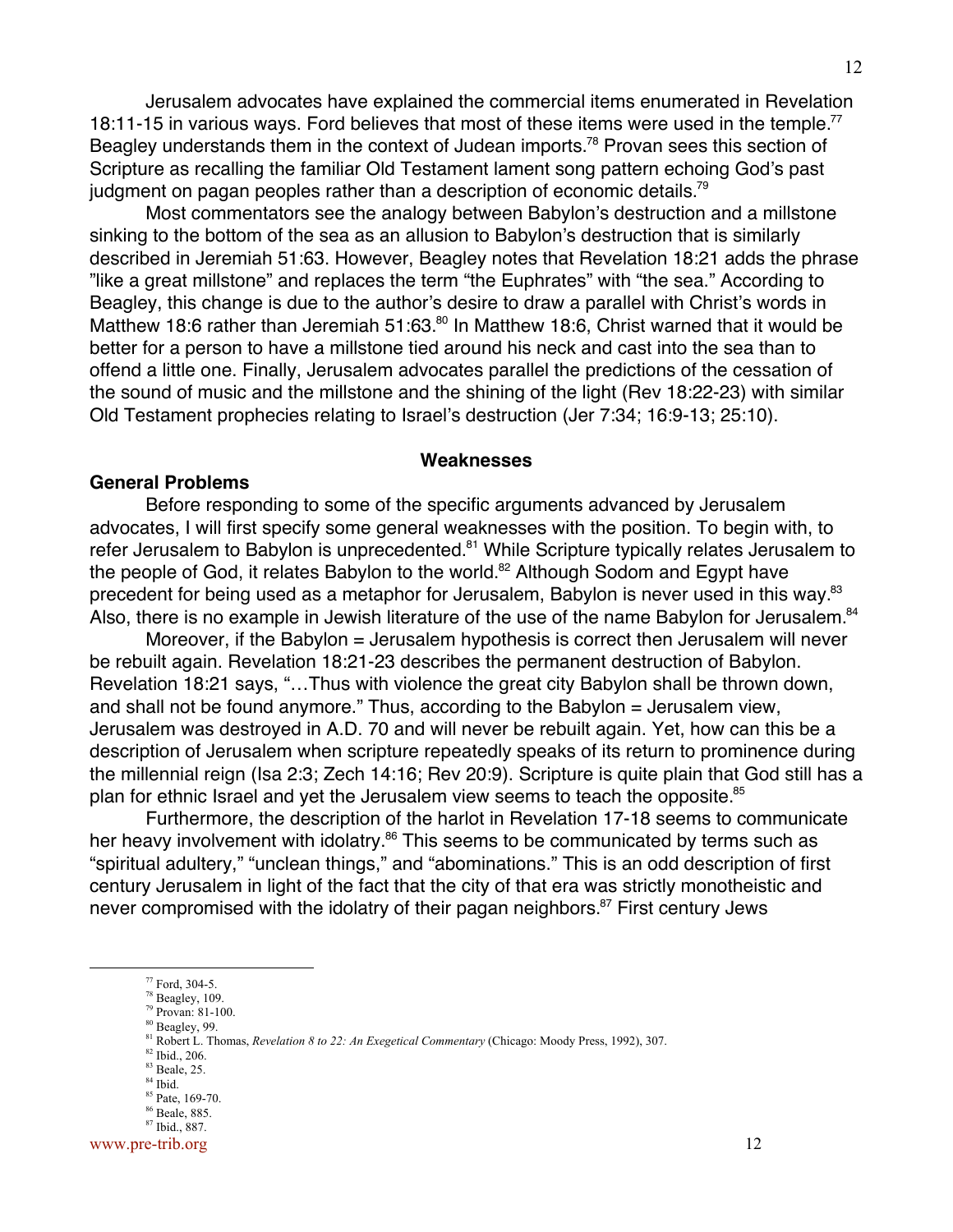recognized idolatry had caused the Babylonian captivity. This recognition had the effect of curing the nation of that particular sin.

In addition, while idealist, historicist, and futurist interpretations of Revelation can be sustained regardless of whether one assigns a Neronic or Domitianic date to John's Apocalypse, the type of preterist interpretation advocated by Gentry, Chilton, and Russell does not enjoy the same luxury. Because Revelation 17-18 obviously cannot be a prophecy about the destruction of Jerusalem in A.D. 70 if these prophecies were written 25 years later, the Jerusalem view has a tendency to rise or fall depending on whether one assigns an early or late date to the book. This generalization, of course, exempts the work of Provan who argues for a late date while seeing Revelation 17-18 as an ex eventu prophecy that is merely reminiscent of the A.D. 70 event.

It is interesting to observe Jerusalem advocates either expressly or tacitly admitting their dependence upon an early date. According to preterist R.C. Sproul, "If the book was written after A.D. 70, then its contents do not manifestly refer to the events surrounding the fall of Jerusalem–unless the book is a wholesale fraud, having been composed after the predicted events had already occurred."<sup>88</sup> Similarly, upon reviewing the Revelation commentary called Days of Vengeance of fellow preterist David Chilton, Gentry noted, "If it could be demonstrated that Revelation were written 25 years after the Fall of Jerusalem, Chilton's entire labor goes up in smoke."89

Needless to say, Jerusalem advocates must go out of their way to demonstrate Revelation's early date. This explains why Gentry devoted his doctoral dissertation to the subject of Revelation's early date. The content of this dissertation was later published in his book *Before Jerusalem Fell.*<sup>90</sup> The Jerusalem view's dependence on Revelation's early date is also demonstrated by a recent Dallas Theological Seminary master's thesis arguing for identifying Babylon of Revelation 17-18 as Jerusalem. In this thesis, the author devotes an entire chapter toward defending Revelation's early date.<sup>91</sup>

The problem with the Jerusalem view's dependence upon assigning an early date to Revelation is that most modern New Testament scholars will not date the book that early. Thus, Gentry is candid in his admission that his assignment of an early date for the book has caused him to swim against the tide of contemporary opinion.<sup>92</sup> I believe that most of the external and internal arguments for Revelation's early date have already been successfully rebutted.<sup>93</sup> In sum, the Jerusalem view's dependence upon an early date places it in a precarious situation. D. A Carson echoes such a sentiment when issuing the following critique of Chilton's commentary:

 …Chilton ties his interpretation of the entire book to a dogmatic insistence that it was written before A.D. 70, and that its predictions are focused on the destruction of Jerusalem. Although there are some excellent theological links crafted in this book, the

22-54.

 <sup>88</sup> R.C. Sproul, *The Last Days According to Jesus* (Grand Rapids: Baker Books, 1998), 140.

<sup>89</sup> Kenneth L. Gentry, "The Days of Vengeance: A Review Article," *The Council of Chalcedon* (June 1987): 11.

<sup>90</sup> Kenneth L. Gentry, *Before Jerusalem Fell* (Tyler, TX: Institute for Christian Economics, 1989).

<sup>&</sup>lt;sup>91</sup> D. Ragan Ewing, "The Identification of Babylon the Harlot in the Book of Revelation" (Th.M. thesis, Dallas Theological Seminary, 2002),

<sup>92</sup> Kenneth L. Gentry, *The Beast of Revelation* (Powder Springs, GA: American Vision, 2002), 109.

www.pre-trib.org 13 <sup>93</sup> J. Ritchie Smith, "The Date of the Apocalypse," *Bibliotheca Sacra* 45 (April-June 1888). For a more recent work specifically critiquing the early date arguments raised by Gentry, see Mark Hitchcock, "The Stake in the Heart: The A.D. 95 Date of Revelation," in *The End Times Controversy*, ed. Tim LaHaye and Thomas Ice (Eugene, OR: Harvest House, 2003), 123-50. It is my understanding that much of the material from this chapter will provide the basis for Hitchcock's upcoming doctoral dissertation arguing for a Domitianic date for Revelation.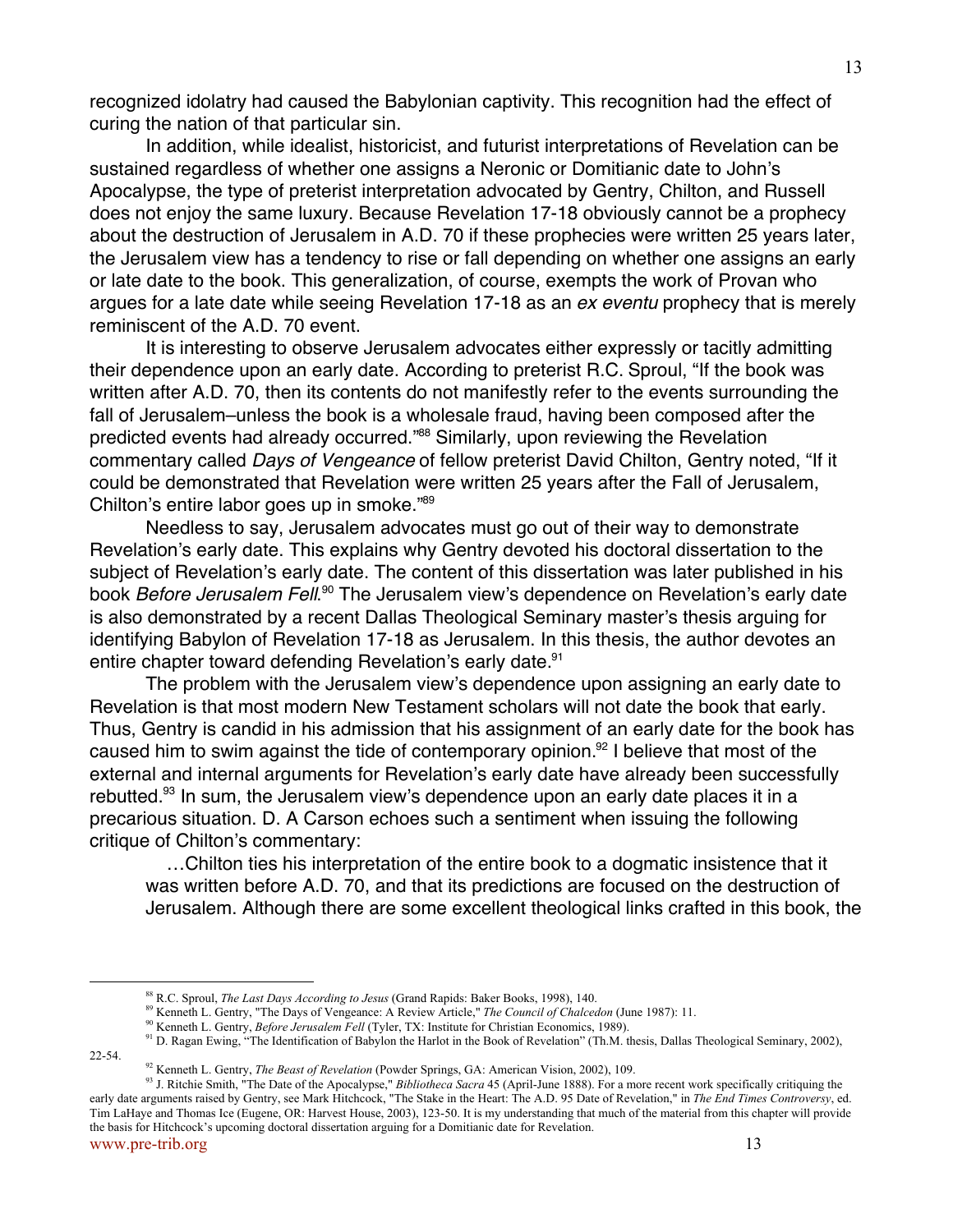central setting and argument are so weak and open to criticism that I cannot recommend the work very warmly.<sup>94</sup>

The Jerusalem view is further weakened to the extent that it appears to come on the scene rather late in church history. Frost explains:

 The postmillennialism and partial preterism of Gentry and Seraiah is not of the fathers. It hardly bears resemblance. Gentry borrowing form late nineteenth century theologian Milton Terry interprets the Babylonian whore in Revelation 17:1-ff to be Jerusalem in the age of Paul. This is brand new. No father taught this that we are aware of. For nearly two thousand years this view never breathed, if and only if we are to maintain that all eschatology can be found in these writings.<sup>95</sup>

Finally, the Jerusalem view has problems handling the global language found in Revelation 17-18 and Matthew 24. For example, the waters on which the woman sits (Rev 17:1) are later defined as peoples, multitudes, nations, and tongues (Rev 17:5). Except for the replacement of tribes with multitudes, these are the same categories are mentioned in Revelation 5:9 regarding those for whom Christ died.<sup>96</sup> Thus, viewing the categories of Revelation 17:15 as pertaining to the local situation of A.D. 70 logically leads to the conclusion that Christ only died for those within the same localized sphere rather than the whole world. This example illustrates the daunting task Jerusalem advocates face. Because of their prior understanding that Revelation pertains to the destruction of Jerusalem in A.D. 70, Jerusalem advocates are forced to allegorize Revelation's global language into local language. Jerusalem advocates face similar problems upon encountering global language elsewhere in Revelation 17-18 (Rev 17:18). As previously indicated, Jerusalem advocates view Revelation as merely a fuller exposition of the Olivet Discourse. Because they see the Olivet Discourse as a warning of Jerusalem's imminent destruction, Jerusalem advocates also face the problem of handling global and futuristic language in the Olivet Discourse (Matt 24:15, 21-22, 27, 29, 30-31).

#### **Specific Arguments**

Now that some of the general weaknesses of the Jerusalem view have been presented, I will now respond to some of the previously mentioned arguments advanced by Jerusalem proponents. To begin with, stronger arguments can be made for either a literal understanding of Babylon or Roman identification of Babylon in 1 Peter 5:13 than for a Jerusalem identification of Babylon. The Roman view has in its favor tradition that places Peter in Rome during his later years as well as extra biblical writings indicating that Babylon was a common way of referring to Rome. The Jerusalem view is unable to marshal similar evidence. Thus, most scholars believe that Peter was referring to Rome rather than Jerusalem in 1 Peter 5:13. The strengths of a literal interpretation of 1 Peter 5:13 will be explored later on.

Second, Revelation's timing texts do not limit the scope of its fulfillment to the first century. It is possible to understand the timing texts qualitatively rather than chronologically. In other words, these texts could indicate the manner of Christ's return rather than when he will return. Thus, when the action comes, it will come suddenly with great rapidity.<sup>97</sup> Moreover,

 <sup>94</sup> D.A. Carson, *New Testament Commentary Survey*, 5th ed. (Grand Rapids: Baker, 2001), 129.

<sup>&</sup>lt;sup>95</sup> Samuel M. Frost, *Misplaced Hope: The Origins of First and Second Century Eschatology* (Colorado Springs: Bimillennial Press, 2002), 154.

<sup>96</sup> Thomas, *Revelation 8 to 22: An Exegetical Commentary*, 303.

<sup>&</sup>lt;sup>97</sup> Walvoord, 56.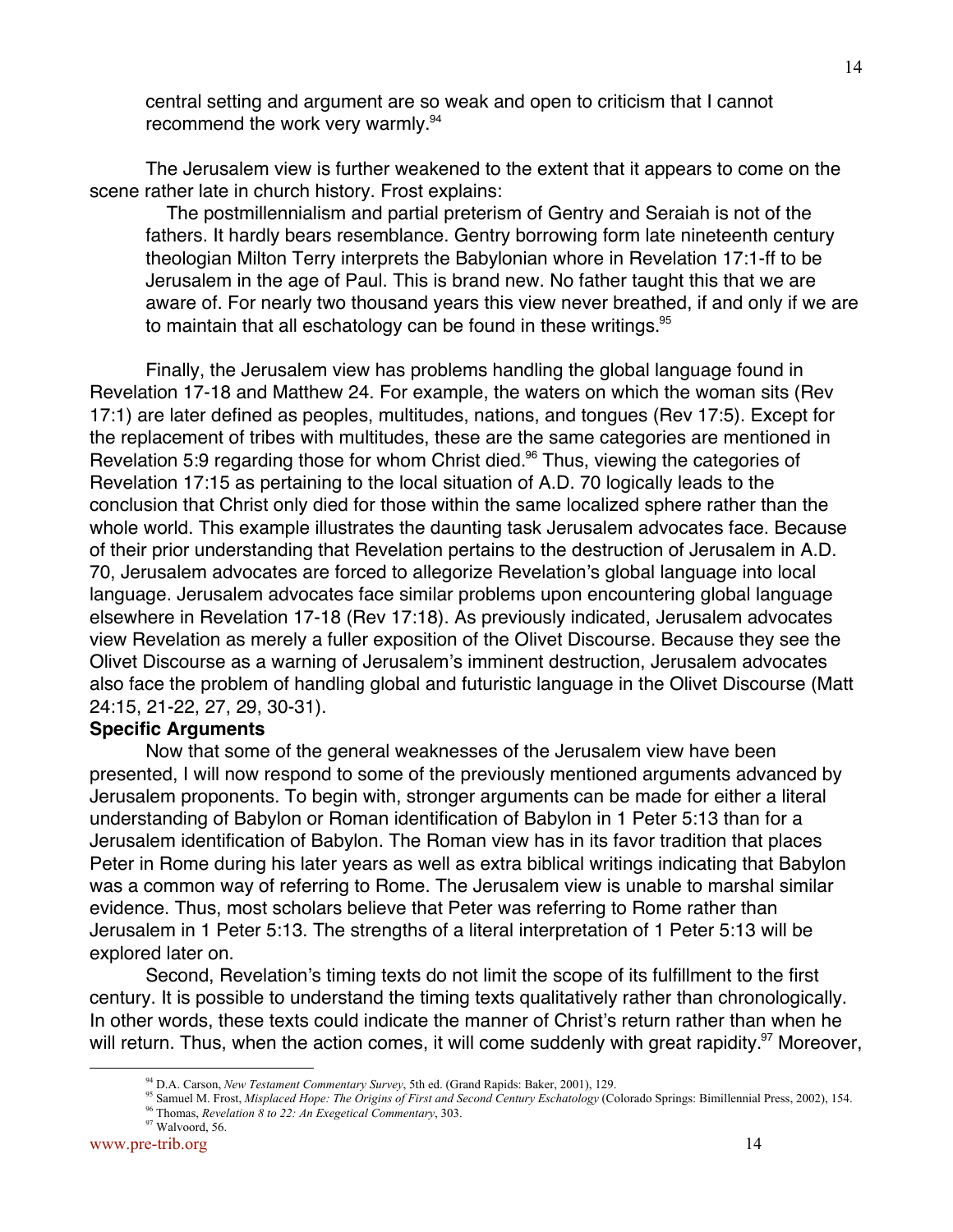the action is to be regarded as impending as if it could be fulfilled at any moment.<sup>98</sup> The New Testament allows for such a usage. For example, while it is true that Scripture often uses "shortly" or "quickly" (tacos) in a chronological sense to indicate when (1 Timothy 3:14), Scripture also uses the same word in a qualitative sense. For instance, Acts 22:18 uses tacos to indicate manner when it says, "Make haste, and get out of Jerusalem quickly, because they will not accept your testimony about me."

In addition, the Septuagint often uses tavcos qualitatively in prophetic passages.<sup>99</sup> It is obvious that the use of tavcos in the following passages cannot be chronological and therefore must be qualitative because contextually these prophetic passages would not find their fulfillment for hundreds and even thousands of years after they were written. For example, Isaiah 13:22 says, "...Her (Israel) fateful time will *soon* come..." This verse was written around 700 B.C. and predicted Israel's destruction under Babylon that did not occur until 539 B.C. Isaiah 51:5 says, My righteousness is near, My salvation has gone forth, And My arms will judge the peoples; The coastlands will wait upon Me, And on My arm they will trust." Many scholars believe that this passage will not be fulfilled until the millennium. Similar Septuagint uses of the timing phrases utilized in Revelation can be found in Isaiah 5:26; 13:6; 58:8; Joel 1:15; 2:1; 3:14.

Also, the argument regarding Jerusalem from above and Jerusalem from below would be persuasive as a secondary argument only if it is first exegetically established that Jerusalem is in view in Revelation 17-18. However, Jerusalem proponents are not able to leap this initial hurdle. Finally, the argument that "the great city" of Revelation 17-18 is identical to "the great city" of Jerusalem found earlier in Revelation 11:8 represents a hermeneutical error known as "illegitimate totality transfer." This error arises when the meaning of a word or phrase as derived from its use elsewhere is then automatically read into the same word or phrase in a foreign context.<sup>100</sup> Jerusalem advocates commit such an error when they define "the great city" in Revelation 17-18 from how the same phrase is used in totally different contexts elsewhere in Revelation. The same error occurs when the identification of "city" in Revelation 14:20 is then read back into the same word in an entirely different context in verse 8 of the same chapter. Such a hermeneutical approach neglects the possibility that Revelation could be highlighting two "great" cities. Both the city of Jerusalem and the city of Babylon could be separately designated "the great city."

Moreover, one of the earlier references to "the great city" that Jerusalem advocates believe is speaking of Jerusalem may not be a reference to Jerusalem at all. As previously indicated Jerusalem proponents believe that Revelation 16:19 is speaking of Jerusalem because its division into three parts is identical to the destruction of Jerusalem as portrayed in the Old Testament (Ezek 5). However, equating Babylon and Jerusalem on the basis of similarities between Revelation 16:19 and Ezekiel 5 may be unwarranted. John may simply be borrowing familiar imagery from Israel's past destruction and applying it in Revelation 17- 18 for purposes of communicating the manner of Babylon's future destruction.

## **Descriptive Words and Phrases from Revelation 17-18**

It should first be observed that similarity of language between Revelation 17-18 and Old Testament Jerusalem does not necessarily indicate that John is identifying Babylon as

www.pre-trib.org 15 <sup>100</sup> James Barr, *The Semantics of Biblical Language* (London: Oxford University Press, 1961), 217-18.

<sup>&</sup>lt;u>98</u> 98 Ibid., 333.

<sup>99</sup> Thomas Ice, "Has Bible Prophecy Already Been Fulfilled? (Part 2)," *Conservative Theological Journal* 4 (December 2000): 306.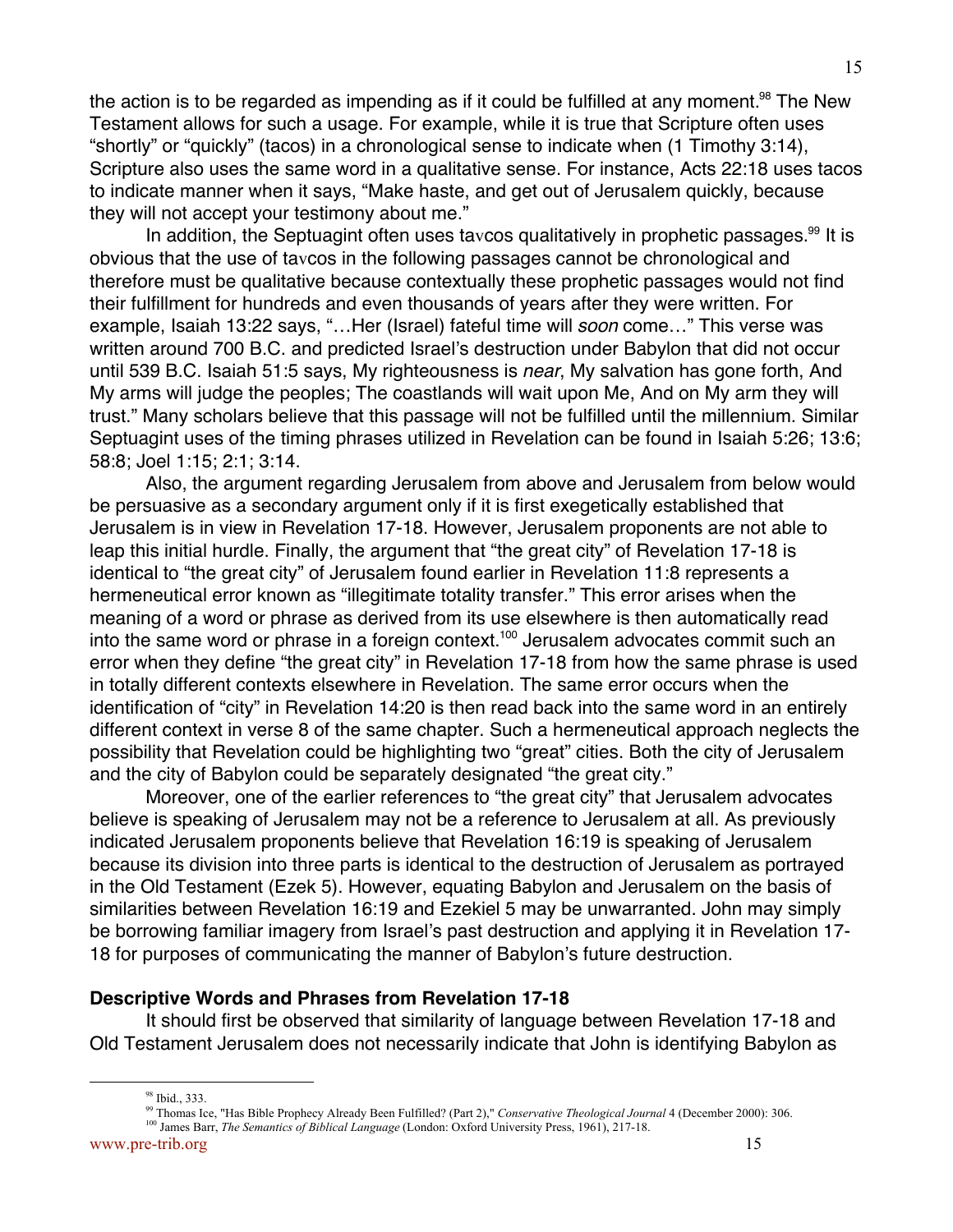Jerusalem. John may simply be borrowing familiar imagery from Israel's past destruction and applying to Babylon in Revelation 17-18 in order to clearly communicate the manner of Babylon's future destruction. In addition, a scrutiny of some of the parallels between Revelation 17-18 and Old Testament Jerusalem that are relied on by Jerusalem advocates demonstrates that they are not as convincing as perhaps they initially appear. For example, the harlot imagery (Rev 17:1, 5) need not automatically refer back to God's accusations of Israel as an unfaithful harlot. Thomas notes that the angel describing the woman uses the term pornh (harlotry) rather than moiceia (adultery). The latter word is more restrictive implying a previous marital relationship. Although pornh can include adultery, it is much broader. Thus, it is possible that the woman represents all false religions of all time rather than just the spiritual unfaithfulness of God's covenant people Israel.<sup>101</sup>

In addition, as previously indicated, Jerusalem proponents believe Revelation 17:3, which describes the woman riding the beast, refers to the alleged first century alliance between Jerusalem and Rome. However, Thomas questions whether such imagery is consistent with that historical situation when he observes, "Rome's prolonged siege and destruction of Jerusalem from the late 60's to 70 hardly gives the impression of any alliance between the Jews and the Romans."<sup>102</sup> Moreover, as previously indicated, Jerusalem proponents believe that only Israel can satisfy the details of Revelation 18:20, 24. These verses state that Babylon killed the apostles and prophets. Jerusalem advocates maintain that only Israel killed the Old Testament prophets. However, none of these texts specifies which prophets are in view. It is

possible that the references to prophets in these verses could refer to New Testament prophets such as Agabus (Acts 11:28; 21:10). If this is the case, then the possibility opens for another political power besides Israel to be the persecutor that is depicted in Revelation 17:6; 18:20, 24.

Finally, Russell's understanding of gh in Revelation 17:18 as the local land of Canaan is unsatisfactory. Although the term "earth" (gh') can have a local meaning in the New Testament and the LXX by referring to the land of Israel (1 Sam 13:19; Zech 12:12; Matt 2:9), the word can also have a universal meaning by referring to all the earth (Gen 1:1). Thus, the meaning of the term depends upon the context in which it is used. The global emphasis of the immediate context (Rev 17:15) argues for gh' to be given a global rather than local understanding.

#### **Rome**

The most common approach among New Testament scholarship is to identify Babylon of Revelation 17-18 as Rome. This interpretive approach is essentially historicist. It sees Revelation's prophecies regarding Babylon as finding their fulfillment in the life and destruction of the Roman Empire. Thus, the prophecies of Revelation 17-18 span from the date of the book's composition until Rome's destruction in A.D. 476. Like the previously discussed Jerusalem option, this approach is predicated largely upon the assumption that John was speaking of an entity that posed an imminent threat to the churches of his immediate era. Aune is one of the most visible proponents of this position.<sup>103</sup> Other

<sup>101</sup> <sup>101</sup> Thomas, *Revelation 8 to 22: An Exegetical Commentary*, 283.

<sup>&</sup>lt;sup>102</sup> Robert L. Thomas, *Evangelical Hermeneutics: The New Versus the Old* (Grand Rapids: Kregel, 2002), 458.

www.pre-trib.org 16 <sup>103</sup> David E. Aune, *Revelation 17-22*, ed. Bruce M. Metzger, Word Biblical Commentary (Nashville: Thomas Nelson, 1997), 906-1012.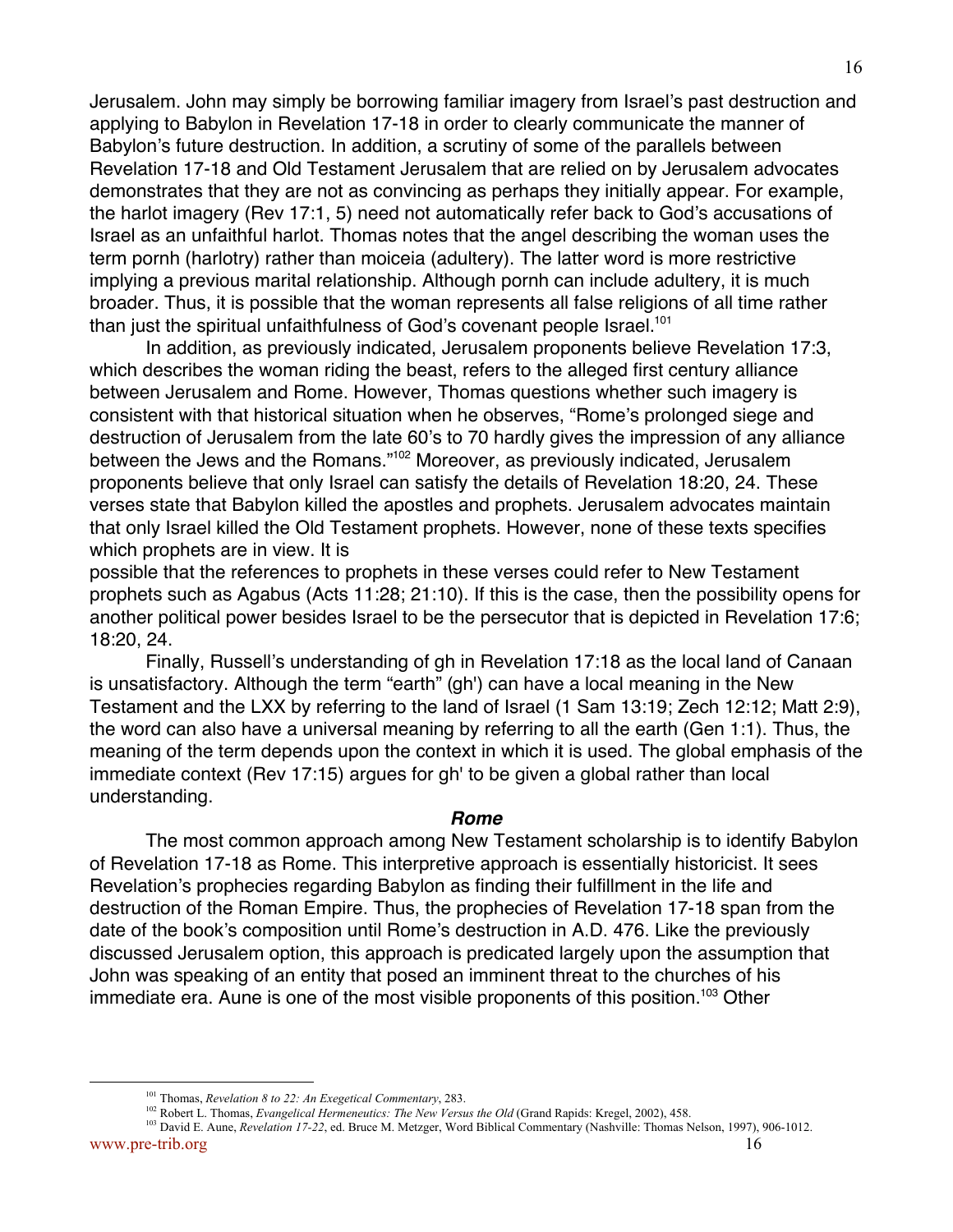commentators that incorporate all or at least some of Aune's approach include Charles.<sup>104</sup> Swete,<sup>105</sup> Caird,<sup>106</sup> Mounce,<sup>107</sup> and Beasley-Murray.<sup>108</sup>

### **Methodology**

The Babylon = Rome view is largely built upon the presupposition that the name Babylon was a common way that early Christians had of disguising their mention of Rome. The early Christians supposedly engaged in this practice in order to avoid detection from Rome and thus insulate themselves from Roman persecution. The reason that the early Christians selected the name Babylon to be used for Rome is that Babylon and Rome are comparable in a variety of ways. For example, both were centers for world empires. Moreover, both captured Jerusalem and destroyed the temple.<sup>109</sup> Thus, the Babylon = Rome hypothesis presupposes that John employed such imagery in light of the destruction of the temple that was first executed by Babylon and subsequently reenacted by Rome.<sup>110</sup>

In addition, there are five oracles against Babylon in the Old Testament (Isa 13:1-22; 14:22-23; 21:1-10; Jer 25:12-14; 50:1-51:64). Rome proponents assume that John in Revelation 17-18 has transferred the hostility that the prophets had toward historical Babylon to Rome.<sup>111</sup> Rome advocates contend that it should not be surprising to find Rome as a symbolic name for Babylon because there were other symbolic names for Rome in use within early Judaism including Edom and Kittim.<sup>112</sup>

### **General Arguments**

Advocates of the Rome view employ some general arguments in reaching the conclusion that the identity of Babylon in Revelation 17-18 is actually Rome. To begin with, Rome advocates rely upon the symbolic nature of the Book of Revelation. Rome proponents Pate and Hays explain:

 The extensive use of symbolism and figurative language by the apostle John to convey specific statements at least opens the door to the possibility that the terms Babylon may be symbolic as well. In fact, since practically all other terms in Revelation 17-18 are symbols (harlot, beast, horns, etc.), understanding the term Babylon in a symbolic sense would reflect a more consistent interpretation of this passage than that of interpreting this term alone as literal reference.<sup>113</sup>

Rome proponents further point out that Babylon should be understood in more of a symbolic rather than literal way based upon the use of the word "mystery" (musthrion) in Revelation 17:5. Robertson believes that musthrion is part of the woman's full name "Mystery Babylon the Great." He also believes that the word "mystery" connotes the notion of mysticism or symbolism. Thus, he concludes, "…the name Babylon is to be interpreted mystically or spiritually (cf. pneumatikws 11:8) for Rome."<sup>114</sup>

114 Archibald Thomas Robertson, *Word Pictures in the New Testament*, 6 vols. (Nashville: Broadman Press, 1933), 6:430.

<sup>104&</sup>lt;br>104 R. H. Charles, *The Revelation of St. John*, ed. S.R. Driver and A. Plummer and C.A. Briggs, International Critical Commentary, vol. 2 (Edinburgh: T & T Clark, 1920), 75.

<sup>105</sup> Henry Barclay Swete, *The Apocalypse of St. John*, ed. 3d (London: Macmillan, 1911), 226.

<sup>&</sup>lt;sup>106</sup> G.B. Caird, *The Revelation of Saint John*, ed. Henry Chadwick, Black's New Testament Commentaries (London: Black, 1966), 213. <sup>107</sup> Robert H. Mounce, *The Book of Revelation*, ed. Gordon D. Fee, rev. ed., Commentary on the New Testament (Grand Rapids: Eerdmans,

<sup>1998), 308.</sup> 

<sup>&</sup>lt;sup>108</sup> G.R. Beasley-Murray, *The Book of Revelation*, New Century Bible Commentary (London: Marshall, Morgan, and Scott, 1974), 225. <sup>109</sup> David E. Aune, *Revelation 6-19*, ed. Bruce M. Metzger, Word Biblical Commentary (Nashville: Thomas Nelson, 1997), 829.

<sup>&</sup>lt;sup>110</sup> Beale, 19.

<sup>111</sup> Aune, *Revelation 6-19*, 830.

 $112$  Ibid.

<sup>113</sup> C. Marvin Pate, *Iraq-Babylon of the End Times* (Grand Rapids: Baker, 2003), 103.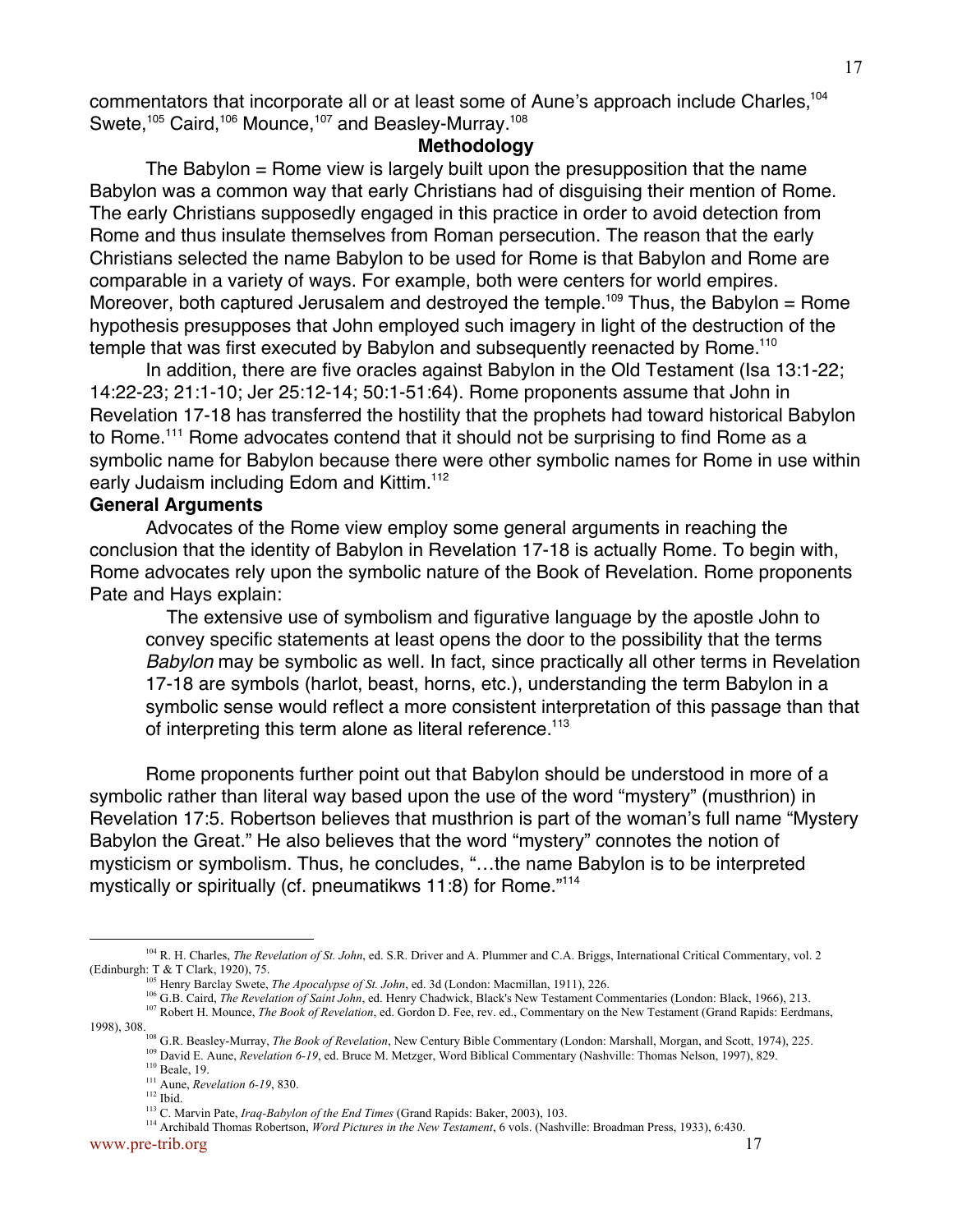Moreover, the assumption of Rome advocates that the early Christians commonly used the name Babylon for Rome is built around two pieces of evidence. These two pieces of evidence include Peter's mention of Babylon as his place of writing in 1 Peter 5:13 and references in extra biblical literature equating Rome with Babylon. Regarding 1 Peter 5:13, Rome advocates cite several reasons to support the conclusion that Peter was speaking of Rome rather than literal Babylon in 1 Peter 5:13.<sup>115</sup> First, tradition places Peter in Rome at the end of his life.<sup>116</sup> Second, according to 1 Peter 5:13, one of Peter's companions was Mark. Mark was with Paul during his first Roman imprisonment (Col 4:10; Phlm 22-23) and may have accompanied Timothy to Rome for the second incarceration (2 Tim 4:11). Therefore, it is more rational to assume that Peter and Mark got together in Rome rather than in Babylon.

Third, Peter and Mark are never associated with the literal city of Babylon. No where in Scripture or in extra biblical Christian material does one find a reference to Peter or Mark visiting Babylon.<sup>117</sup> Fourth, a consultation with a map demonstrates that the letter must have been sent from the West or Rome because of the order in which the names or provinces appear. Fifth, Scripture depicts Peter's ministry moving northward from Canaan to Syrian Antioch (Gal 2:11) and then Westward to Corinth (1 Cor 1:12) in the direction of Rome. Sixth, there was no reason for Peter to visit Babylon. Because of the Babylonian Captivity, a large number of Jews continued to reside in the East. However, in the last years of Caligula's life (Caligula died in A.D. 41), there was a persecution of the Jews in Babylon. Consequently, many of these Jews migrated to Selucia. Five years later a plague diminished their number further.<sup>118</sup> Thus, historians of the day referred to Babylon as uninhabited, declining, and deserted.<sup>119</sup>

Seventh, because Peter uses figurative language elsewhere (1 Peter 1:2, 13; 2:4), it is likely that he is also employing figurative language in 1 Peter 5:13. Perhaps Peter refers to Babylon figuratively in this verse in order to build upon the exile motif that he has been using throughout the epistle. Eighth, because other cities are used in a figurative sense elsewhere in Scripture (Gal 4:25; Rev 11:8), Peter is probably referring to the city of Babylon figuratively here as well. Ninth, the majority of New Testament scholars believe that Peter is referring to Rome in verse 13. Thus, Peter was obviously speaking figuratively of Rome through his use of the term Babylon in 1 Peter 5:13.

Regarding the references in extra biblical literature equating Babylon and Rome, both the Sibylline Oracles (V. 143, 159-60, 434) and the Apocalypse of Baruch (10:1-3; 11:1; 67:7) use Babylon as a code name for Rome. Because Rome advocates believe that these Christian writings were composed during the same general time period as John's composition of the Apocalypse, it is likely that John was also drawing from the common Christian understanding that Babylon was a code word for Rome when writing Revelation 17-18. Pate and Hays buttress their position by noting the many parallels between Revelation 17-18 and the *Sibylline Oracles*. In both writings, Rome is called Babylon, Rome is portrayed as an immoral woman, and this immoral woman sits by the banks of the Tiber River.<sup>120</sup>

<sup>115&</sup>lt;br>115 <sup>115</sup> Most of these reasons were taken from Robert G. Gromacki, *New Testament Survey* (Grand Rapids: Baker, 1974), 351.

<sup>&</sup>lt;sup>116</sup> Thiessen lists the following ancient sources placing Peter in Rome toward the end of his life: Ignatius, Papias, First Clement, Hegesippus, Clement of Alexandria, Origen, Dionysius of Carthage, Tertullian and Jerome. See Henry Clarence Thiessen, *Introduction to the New Testament* (Grand Rapids: Eerdmans, 1955), 285.

<sup>117</sup> Pate, *Iraq-Babylon of the End Times*, 108.

<sup>&</sup>lt;sup>118</sup> Thiessen, 285.

<sup>119</sup> Russell, 347.

<sup>120</sup> Pate, *Iraq-Babylon of the End Times*, 109.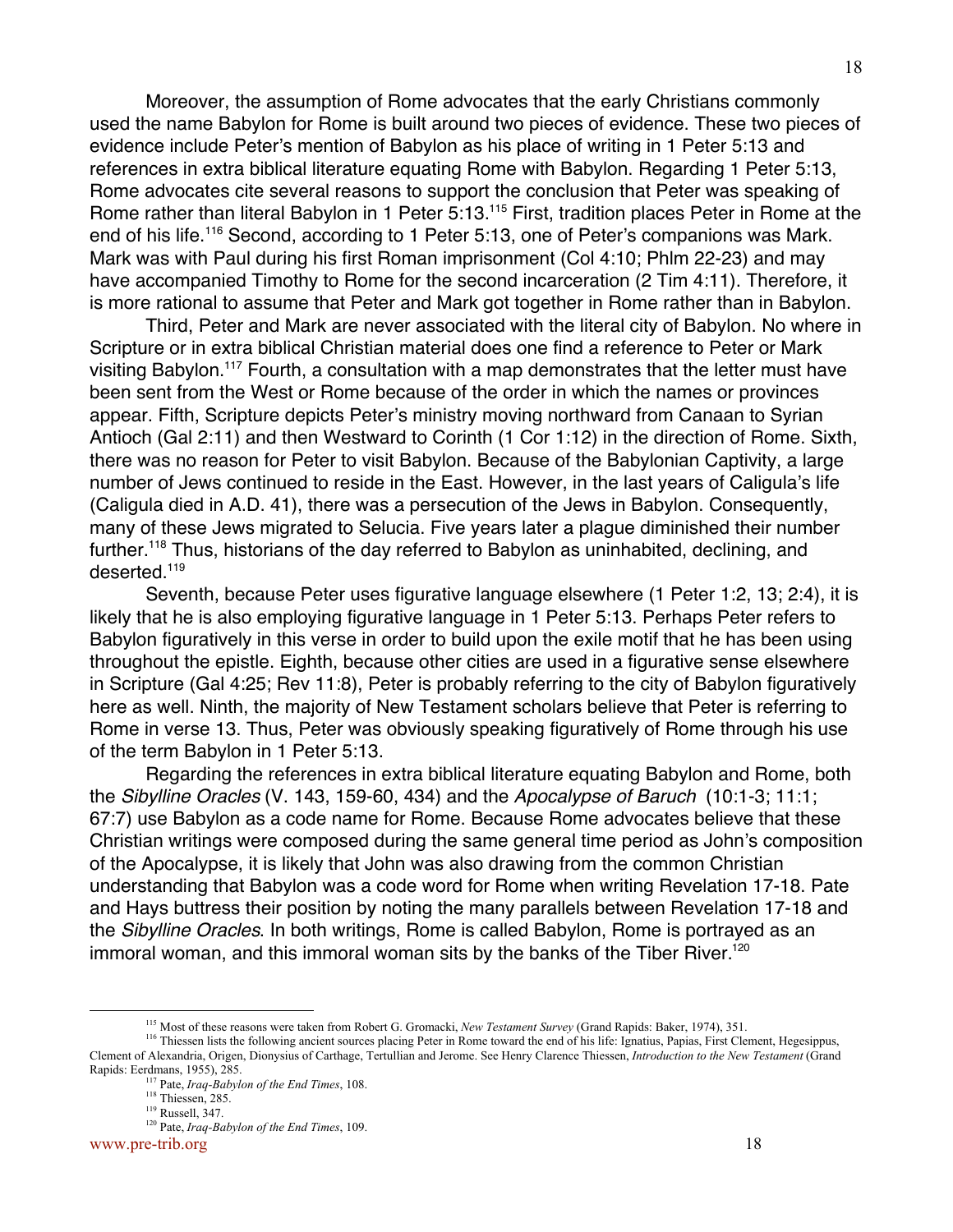The Rome view is also built upon the assumption that the seven hills of Revelation 17:9 identify the topography of the ancient city of Rome. Because literature of the ancient world contains dozens of references to the even hills of Rome,<sup>121</sup> the ancient city of Rome was universally known as the city of the seven hills.<sup>122</sup> Thus, such a topographical reference would immediately suggest Rome in the minds of John's original audience.<sup>123</sup> This suggestion is especially true given the fact that the seven hills were the nucleus of the city on the left bank of the Tiber River and given the fact that an unusual festival called the septimontium received its name because of this topographical feature.<sup>124</sup>

In addition, the notion that John's audience would have understood the imagery of Revelation 17 as referring to the topography of Rome seems strengthened by the discovery of the Dea Roma Coin minted in A.D. 71 in Asia Minor. One side of the coin contains the portrait of the emperor. The reverse side of the coin depicts Roma, a Roman pagan goddess, sitting on seven hills seated by the waters of the Tiber River.<sup>125</sup> There are obvious similarities between the Dea Roma Coin and the imagery of Revelation 17. In both cases, the goddess and the harlot are seated on seven hills and are seated either on or by the waters (Rev 17:1). In addition, the name of the goddess was thought by many Romans to be Amor, which is Roma spelled backwards. Amor was the goddess of love and sexuality. Thus, both the woman on the coin and the woman in Revelation 17 represent harlotry (Rev 17:5). Furthermore, the coin equates Roma with the power of the Roman Empire, which was active in persecuting Christians of John's day. The placement of Vespasian on one side of the coin and Roma on the other makes this connection. Interestingly, Augustus initiated the custom of dedicating temples to both Caesar and Roma. The goddess is also pictured as holding a sword, which may depict Rome's imperial power. This imagery parallels with the woman in Revelation 17 who is said to be drunk with the blood of the saints (Rev 17:6).<sup>126</sup>

Rome proponents also build their case upon Revelation 17:18. This verse says, "And the woman whom you saw is that great city which reigns over the kings of the earth." Rome advocates maintain that such a description would have been immediately identifiable as Rome to John's original audience because it was the city ruling the known world at the time John wrote. Keener expresses such a sentiment when commenting on Revelation 17:18. According to Keener:

 In John's day, no one in the Roman Empire could have doubted that the city that "reigns over the kings of the earth' meant Rome, any more than anyone would have doubted that the seven hills  $(17:9)$  alluded to Rome.<sup>127</sup>

#### **Descriptive Words and Phrases from Revelation 17-18**

Rome advocates also point out numerous descriptions of Babylon found in Revelation 17-18 that apply to Rome. For example, Aune observes that in the Old Testament, prostitution imagery (Rev 17:1-2, 5) is not just applicable to Israel but also to pagan cites such as Tyre (Isa 23:16-17) and Nineveh (Nah 3:4). In addition, the water imagery (Rev 17:1) is reminiscent of the goddess on the Dea Roma Coin who was seated by the rivers of the

<sup>121&</sup>lt;br>121 <sup>121</sup> The names of the seven hills are Capitol, Aventine, Caelin, Esquiline, Quirnal, Viminal, and Palestine.

<sup>122</sup> Pate, *Iraq-Babylon of the End Times*, 103.

<sup>123</sup> Mounce, 313-14.

<sup>124</sup> Thomas, *Revelation 8 to 22: An Exegetical Commentary*, 295.

<sup>125</sup> Aune, *Revelation 17-22*, 919-28.

<sup>126</sup> Pate, *Iraq-Babylon of the End Times*, 104-107.

www.pre-trib.org 19 <sup>127</sup> Craig S. Keener, *The Ivp Bible Background Commentary: New Testament* (Grove, IL: Inter Varsity Press, 1993), 807.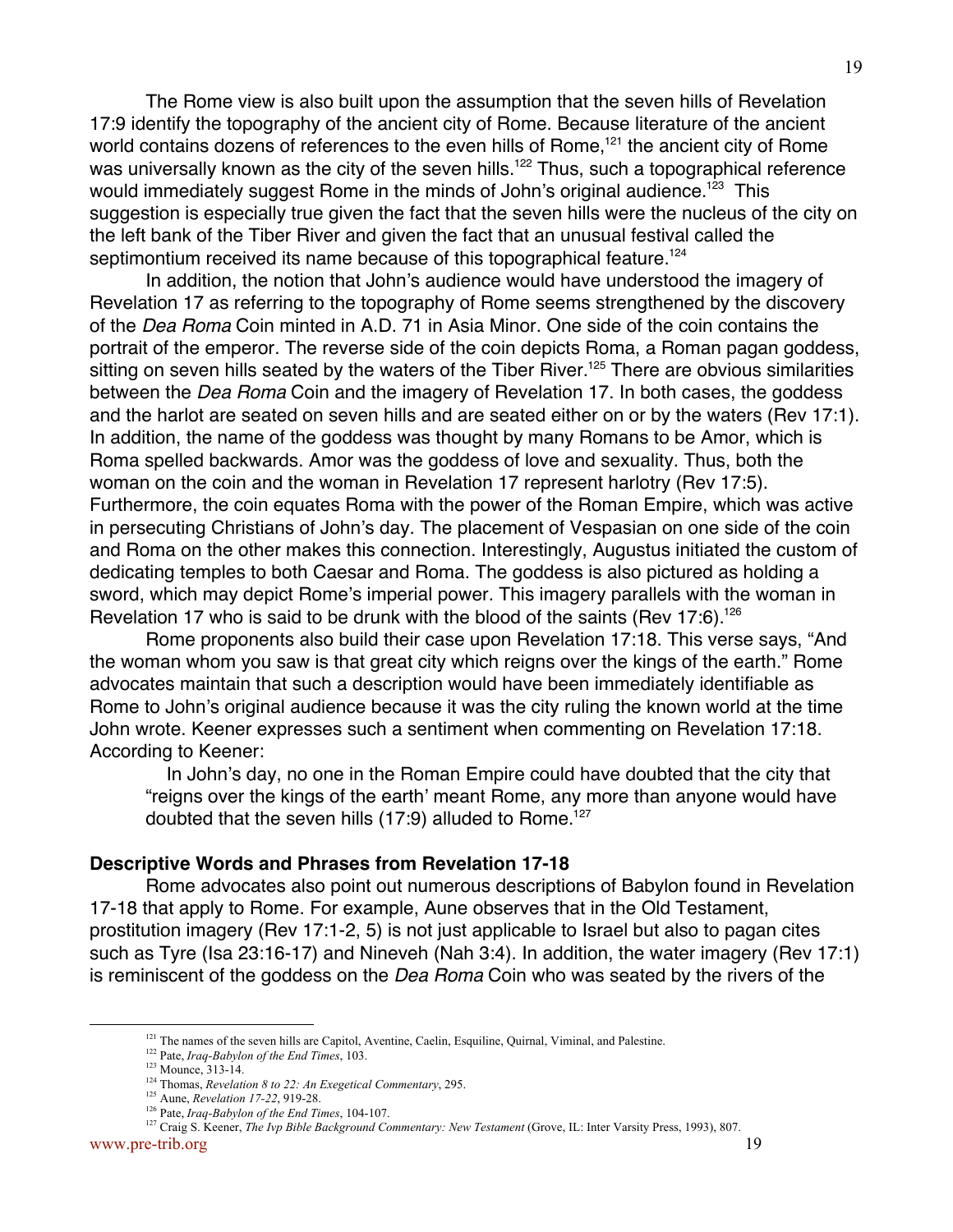Tiber River.<sup>128</sup> Charles sees the array and adornment of the harlot in Revelation 17:4 as a reference to the luxury and splendor of imperial Rome.<sup>129</sup> Mounce sees the harlot's name inscribed upon her forehead (Rev 17:5) as a reference to the Greco-Roman culture of John's day in which prostitutes are said to have worn headbands with their names on them.<sup>130</sup>

Aune sees the reference to the woman's drunkenness with the blood of the saints (Rev 17:6; 18:24) as descriptive of the numerous Christian martyrdoms perpetrated at the hands of the Roman Empire.<sup>131</sup> In addition, he points out that the references to the beast's demise and return in verse 8 and 11 could refer to the popular Nero Redivivus Myth circulating throughout the empire of John's day.<sup>132</sup> Some commentators observe that the ten kings mentioned in verse 12 refer to ten literal Romano-Gothic kingdoms existing in A.D. 532.<sup>133</sup> Rome proponents view the beast's destruction of the harlot (Rev 17:16-17; 18:8, 18) as either Nero burning Rome<sup>134</sup> or the spoiling and burning of Rome by Gothic powers in the fifth and sixth centuries.<sup>135</sup>

Aune sees the wealth of Babylon that is described four times in chapter 18 (vv. 3, 9, 16-17, 19) as alluding to the massive wealth accumulated by the Roman government through its oppressive taxation system.<sup>136</sup> Aune also observes that many of the commercial items enumerated in Revelation 18: 12-13 are repeated practically verbatim by first century Roman historians describing Rome's commercial trade.<sup>137</sup> Gregg notes that many Rome proponents understand the reference to Babylon trafficking in the souls of men to be consistent with Rome's victimization of people through its regular slavery and prostitution practices and its victimization of people through the amphitheater.<sup>138</sup>

### **Weaknesses**

#### **General Problems**

Before responding to some of the specific arguments advanced by Rome advocates, I will first specify some general weaknesses with this position. To begin with, most interpreters who identify the harlot as Rome also identify the beast as Rome. Gregg remarks, "That the beast from the sea is closely identified with Rome will scarcely be disputed by members of most interpretive schools."<sup>139</sup> This identification is no doubt due to the dependence of the image of the beast of Revelation upon Daniel 7. The beast of Revelation and the fourth beast of Daniel 7 are both noted for their blasphemies and protruding ten horns. Thus, to the extent that many commentators identify the fourth beast of Daniel 7 with Rome, the beast of Revelation must be identified with Rome as well. Therefore, the identification of the harlot as Rome is problematic because one ends up with two images for Rome; the beast and the harlot. Beasley-Murray embraces the notion that both entities represent Rome when he says, "The two figures of monster and woman are really alternative representations of a single entity."140

- <sup>133</sup> Gregg, ed., 414.
- 134 Aune, *Revelation 17-22*, 1006.
- <sup>135</sup> Gregg, ed., 414.
- 136 Aune, *Revelation 17-22*, 989.
- 137 Ibid., 981-82. <sup>138</sup> Gregg, ed., 433, 435.

www.pre-trib.org 20

<sup>128&</sup>lt;br>128 Aune, *Revelation 17-22*, 929.

<sup>&</sup>lt;sup>129</sup> Charles, 64.

<sup>&</sup>lt;sup>130</sup> Mounce, 310-11.

<sup>131</sup> Aune, *Revelation 17-22*, 960, 1011. 132 Ibid., 960.

<sup>139</sup> Ibid., 276.

<sup>&</sup>lt;sup>140</sup> Beasley-Murray, 249.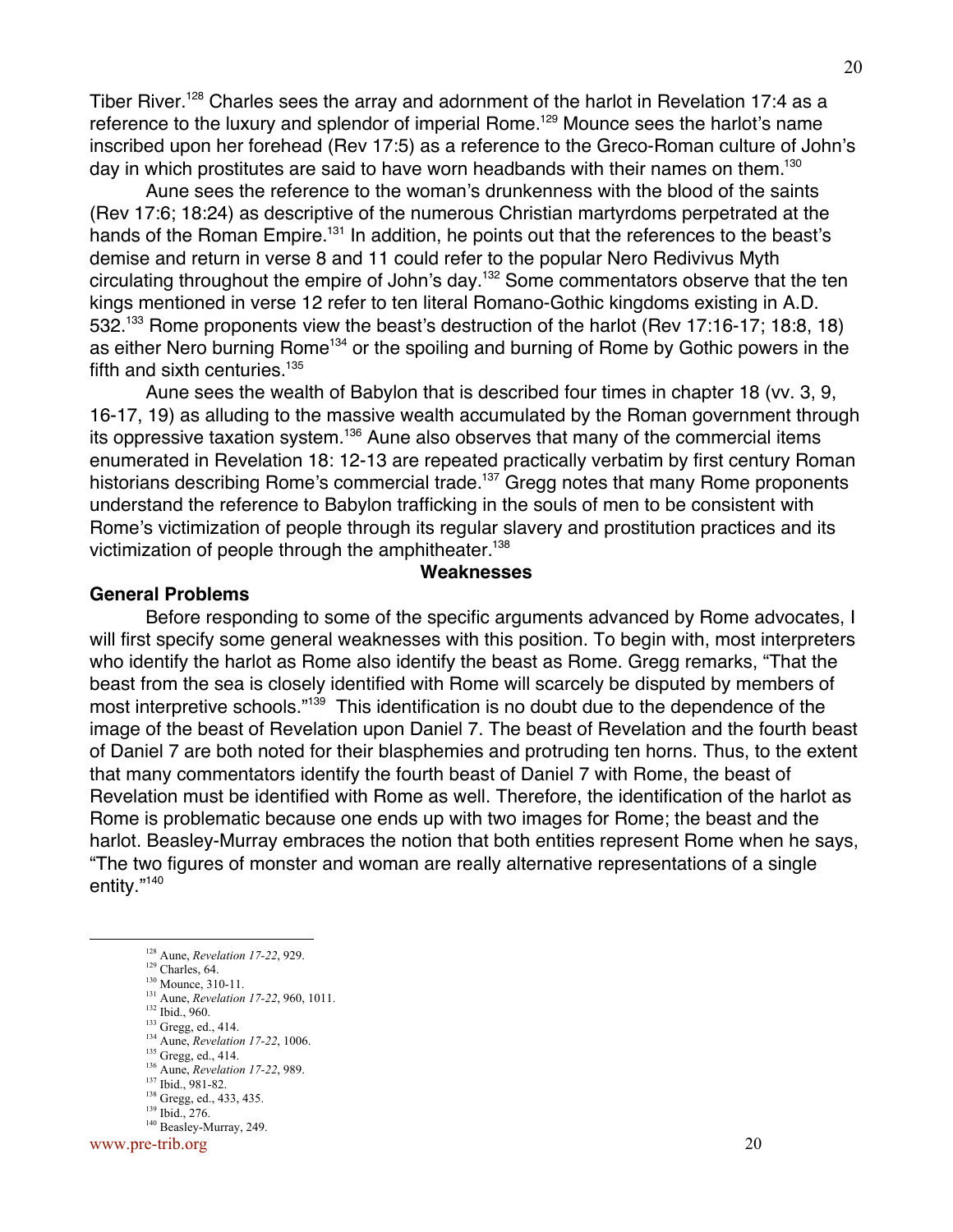If these two characters represent the same entity, why are they depicted as two separate entities in verse 11 and 18 of chapter 17? Why is the beast punished in chapter 19 after the harlot has already been destroyed in chapter 18? If these two characters represent the same entity, how are they able to interact with one another? Revelation 17:3 depicts the woman as riding on the beast. How can Rome ride upon Rome? Revelation 17:16-17 depicts the beast destroying the woman. How can Rome destroy Rome?<sup>141</sup> Perhaps it is possible to propose that the imagery could be satisfied through Nero's burning of Rome in A.D. 64. However, the destruction of Rome portrayed in Revelation 17:16-17 cannot be a picture of Nero burning Rome because Nero did not destroy Rome in its entirety. Rather, he only wanted to destroy a part of Rome in order to make room for a building project.<sup>142</sup> In sum, the imagery makes more sense if Rome destroys a rival power. This fact should prevent interpreters from identifying the woman as Rome.

In addition, the geographic situation depicted in Revelation 18 has made some commentators reluctant to identify Babylon as Rome. Some commentaries observe that Rome was not a major seaport or trading city.<sup>143</sup> Rome was never a great city of commerce described in Revelation 18.<sup>144</sup> Revelation 18:17 actually fits Babylon better than Rome because Rome had no seaport.<sup>145</sup> The description of the deserts and many waters also fits Babylon better than Rome.<sup>146</sup>

Furthermore, like the Jerusalem view, the Rome view also has difficulty handling the global language of Revelation found in Revelation Rev 17:15. While Rome exercised jurisdiction over the known world of John's day, it never exercised the type of global control that is spoken of in Revelation 17:15. No single historical city, especially Rome, can meet all of the criteria that John mentions in Revelation 17-18.<sup>147</sup>

#### **Specific Arguments**

Now that some of the general weaknesses of the Rome view have been presented, I will respond to some of the previously mentioned arguments advanced by Rome proponents. To begin with, it is odd for Pate and Hays to contend that their approach of identifying Babylon as Rome takes into consideration Revelation's symbolic character while they simultaneously interpret other aspects of Revelation 17-18 with extreme literalness. For example, Rome advocates interpret the seven hills (Rev 17:9) literally. Their number, location, and topographical characteristics are not approached symbolically by Rome advocates. It is interesting to note that although the Babylon view is typically labeled as "overly literalistic," most Babylon proponents do not take the seven hills literally. Thus, at least on this point, it seems that the Babylon interpretation rather than the Rome interpretation better takes into account Revelation's symbolic character. Moreover, Rome proponents also interpret the word "city" (Rev 17:18) literally. Despite the fact that some Rome advocates believe that their approach best takes into account Revelation's symbolic character, it appears these same interpreters have no problem vacillating toward literalism when necessary in order to furnish further support for their view.

<sup>141</sup> <sup>141</sup> Beagley, 92-93.

<sup>142</sup> Ibid.

<sup>143</sup> Ibid., 108. 144 Thomas, *Revelation 8 to 22: An Exegetical Commentary*, 307.

<sup>&</sup>lt;sup>145</sup> Ibid., 339.

<sup>146</sup> Ibid., 289.

www.pre-trib.org 21 147 George Eldon Ladd, *A Commentary on the Revelation of John* (Grand Rapids: Eerdmans, 1972; reprint, 1979), 228.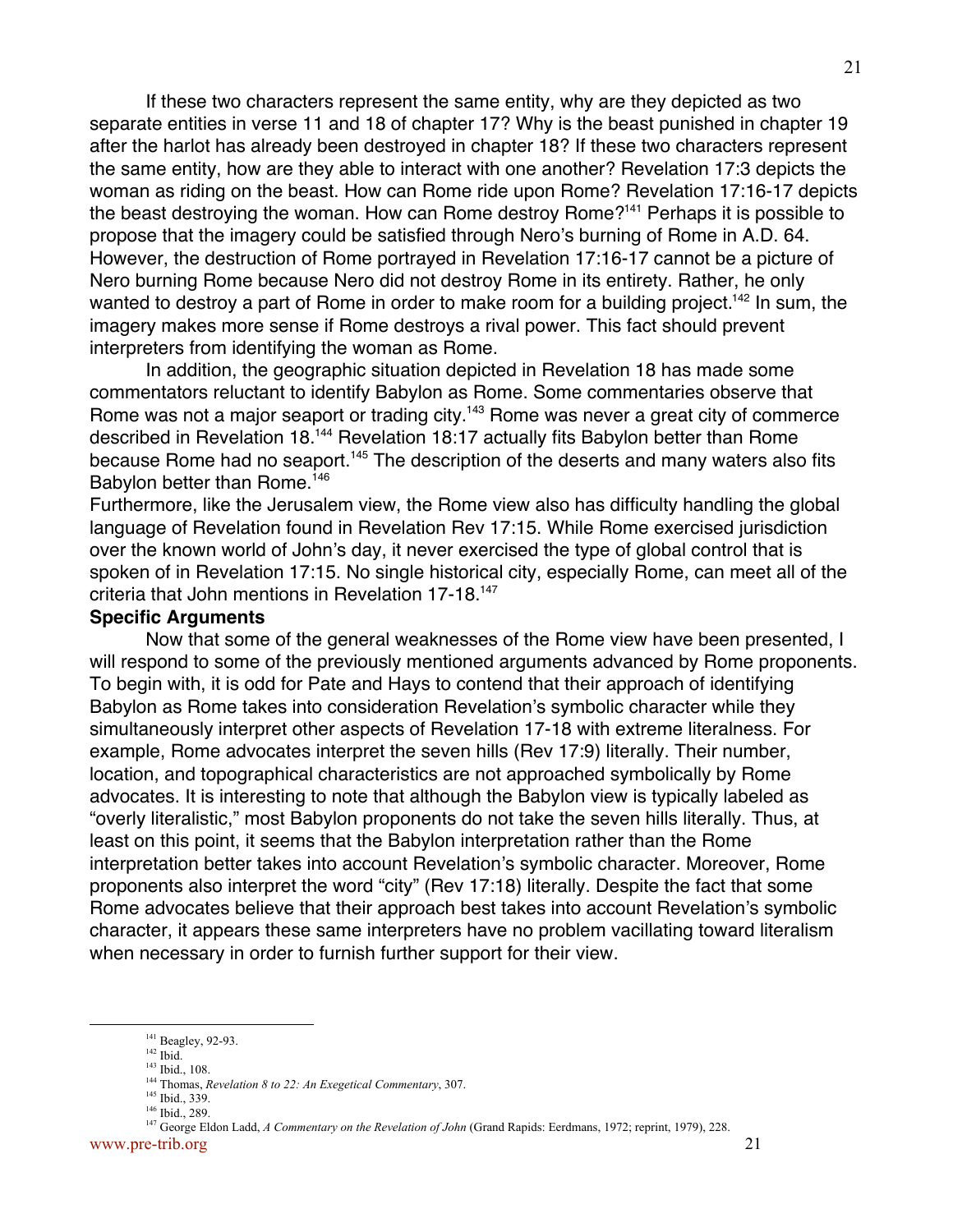Moreover, it is debatable whether musthrion in Revelation 17:5 has the nuance that A.T. Robertson attaches to it. Several issues seem to be at stake.<sup>148</sup> The first question is whether musthrion should be interpreted as being in apposition with ovnoma? If not, John would be saying that the name on the woman's forehead is "Mystery Babylon the Great." If so, John would be saying that the name "Babylon the Great" written upon the woman's forehead is a mystery. Although most Rome proponents prefer viewing musthrion as not being in apposition to ovnoma, the evidence seems to favor the second option. Walvoord observes:

 The word mystery is a descriptive reference to the title, not part of the title itself as implied by the capitalization in the Authorized Version. This can be seen by comparing the name given to the woman in 16:19 and  $18:2.^{149}$ 

Thus, the repetition of the woman's title as "Babylon the Great" (14:8; 16:19; 18:2) rather than "Mystery Babylon the Great" favors the appositional relationship.<sup>150</sup>

Second, does musthrion refer to mysticism or simply new revelation? Although most Rome proponents take the word in the first sense, the New Testament evidence seems to support the latter sense. According to Vine

 In the N.T, it [musthrion] denotes, not the mysterious (as with the Eng. word), but that which, being outside the range of unassisted natural apprehension, can be made known only by Divine revelation, and is made known in a manner and at a time appointed by God, and to those who are illumined by His Spirit.<sup>151</sup>

Hoehner's word study of musthrion demonstrates this understanding as well.<sup>152</sup>

Third, can musthrion of Revelation 17:5 be equated with "spiritually" (pneumatikws) of Revelation 11:8 to support the notion that Babylon of Revelation 17:5 deserves the same type of spiritual interpretation that is given to Jerusalem in Revelation 11:8? Thomas believes that such a comparison is inappropriate. Musthrion is a noun and not an adverb like pneumatikws. In addition, musthrion comes from a different root than pneumatikws.<sup>153</sup> In sum, John in Revelation 17:5 does not seem to be saying that the woman's name is to be understood mystically or symbolically. Rather, he seems to be simply saying that the revelation of Babylon's dominant role in the end times is a previously unknown truth now revealed.

Furthermore, it is also debatable that the Christians of John's day commonly used Rome as a code for Babylon. The evidence favoring such a code is built upon certain assumptions that may or may not be true. For example, it is possible that Peter is referring to literal Babylon in 1 Peter 5:13 rather than Rome. A straightforward reading of the text would lead readers to this conclusion.<sup>154</sup> According to Alford, "...we are not to find an allegorical meaning in a proper name thus simply used in the midst of simple and matter-of-fact sayings."<sup>155</sup> According to Gromacki:

<sup>148&</sup>lt;br>148 Charles H. Dyer, "The Identity of Babylon in Revelation 17-18 (Part 2)," *Bibliotheca Sacra* 144 (October-December 1987): 434-36. <sup>149</sup> Walvoord, 246.

<sup>150</sup> Thomas, *Revelation 8 to 22: An Exegetical Commentary*, 289.

<sup>&</sup>lt;sup>151</sup> W. E. Vine, *Vine's Complete Expository Dictionary of the Old and New Testament Words* (Nashville: Thomas Nelson, 1985), 424.

<sup>152</sup> Harold W. Hoehner, *Ephesians: An Exegetical Commentary* (Grand Rapids: Baker, 2002), 428-34.

<sup>153</sup> Thomas, *Revelation 8 to 22: An Exegetical Commentary*, 288-89.

<sup>&</sup>lt;sup>154</sup> Henry Alford, *The Greek Testament*, 3d ed., 4 vols. (Cambridge: Deighton, Bell and Co., 1866), 4:128. 155 Ibid., 129.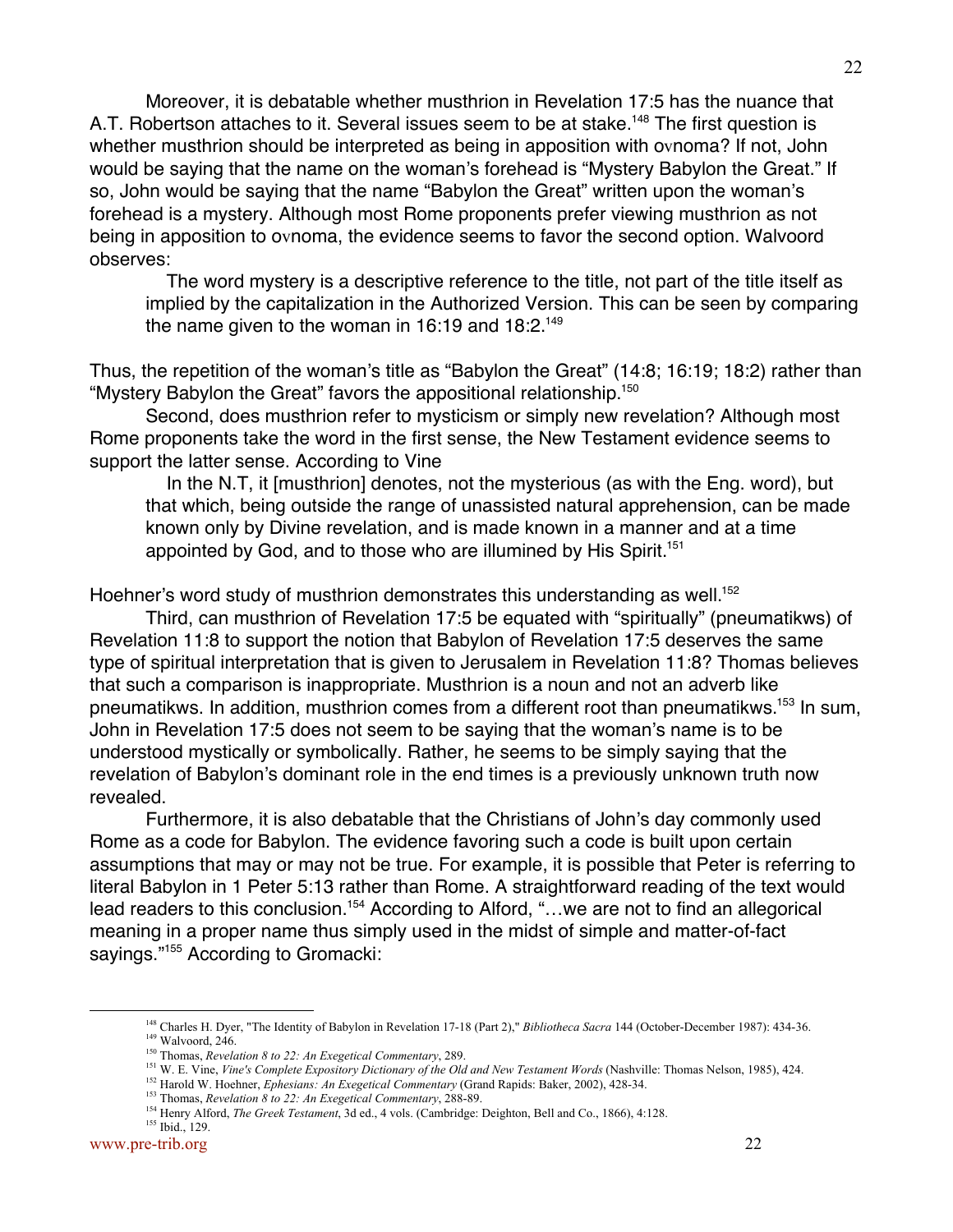There is no reason to suspect that Peter asserted a symbolic name into a nonsymbolic context. The normal reading of the passage would cause the reader to think of the literal reading on the Euphrates.<sup>156</sup>

Moule argues that that the epistle contains nothing that requires the use of such a code.<sup>157</sup>

In addition, if one interprets the geographic areas in the greeting section of the letter literally (1:1), then consistency seems to dictate that the geographic area mentioned in the conclusion of the epistle (5:13) deserves the same literal interpretation. A literal interpretation of Babylon becomes even more compelling to the extent that it is recognized that 1 Peter was written to a predominantly Jewish audience. His use of the word "diaspora" in 1:1 always refers to Jews in all of its New Testament uses (John 7:35; James 1:1) and LXX (Deut 28:25; 30:4; Isa 49:6; Ps 174:2; 2 Macc 1:27). If Babylon refers to Babylon in all of its Old Testament uses, why would 1 Peter 5:13 be the exception considering Peter's Jewish audience?

Although Peter does use figurative language in other sections of his letter, this fact does not automatically lead to the conclusion that Peter is employing figurative language in 5:13. Each use of figurative language must be proven from its immediate context rather than how the author employs figurative meaning in a remote context. In addition, it is difficult to argue that 1 Peter 5:13 is describing a figurative city just as cities are used in a non-literal fashion in Galatians 4:24-25 and Revelation 11:8. In Galatians 4:24-25, the text itself uses the word "allegorically" to explain that the city of Jerusalem is being figuratively used of Hagar, Mount Sinai, and the Old Covenant. Similarly, Revelation 11:8 uses the word "spiritually" to demonstrate that Jerusalem is being used figuratively of Sodom and Egypt. However, no similar designations are specified regarding the city of Babylon in 1 Peter 5:13. Although the majority of scholars believe that Peter was referring to Rome in 1 Peter 5:13 rather than literal Babylon, it is interesting to note that many prominent interpreters throughout church history have held to the literal Babylon interpretation. These prominent interpreters include Erasmus, Calvin, Hort, Gregory, Alford, Mayor, Moorehead, and Thiessen.<sup>158</sup>

While it is true that there is no evidence outside of the epistle of Peter's visit to Babylon, there is no evidence to contradict it either.<sup>159</sup> There may be evidence testifying to Peter's visit to Babylon that we are not yet aware of.<sup>160</sup> Moreover, Babylon would have been a logical place for Peter to visit. Because of the Babylonian Captivity, a large number of Jews continued to reside in that area. Not only did the Magi come from that region (Matt 2:2), but pilgrims from Mesopotamia also came to hear Peter's sermon on the day of Pentecost (Acts 2:9).<sup>161</sup> The persecution of the Jews in Babylon and subsequent plague does not preclude their increase in number and return to Babylon during the twenty years that intervened in between these events and the writing of Peter's epistle.<sup>162</sup> In fact, Fruchtenbaum argues that at the time Peter's epistle was written, Babylonia had the largest concentration of Jews living outside the land. Moreover, Babylon was also the center of Judaism outside the land. The Babylonian Talmud would later be developed from this area. Because Peter was the apostle to the circumcised (Gal 2:8), it would have been a logical place for him to travel.

<sup>156&</sup>lt;br>156 <sup>156</sup> Gromacki, 351.

<sup>157</sup> Charles Moule, "The Nature and Purpose of 1 Peter," *New Testament Studies* 3 (1956-7): 9.

<sup>&</sup>lt;sup>158</sup> Thiessen, 285.

<sup>159</sup> Ibid.

<sup>160</sup> Alford, 131. <sup>161</sup> Gromacki, 352.

<sup>162</sup> Thiessen, 285.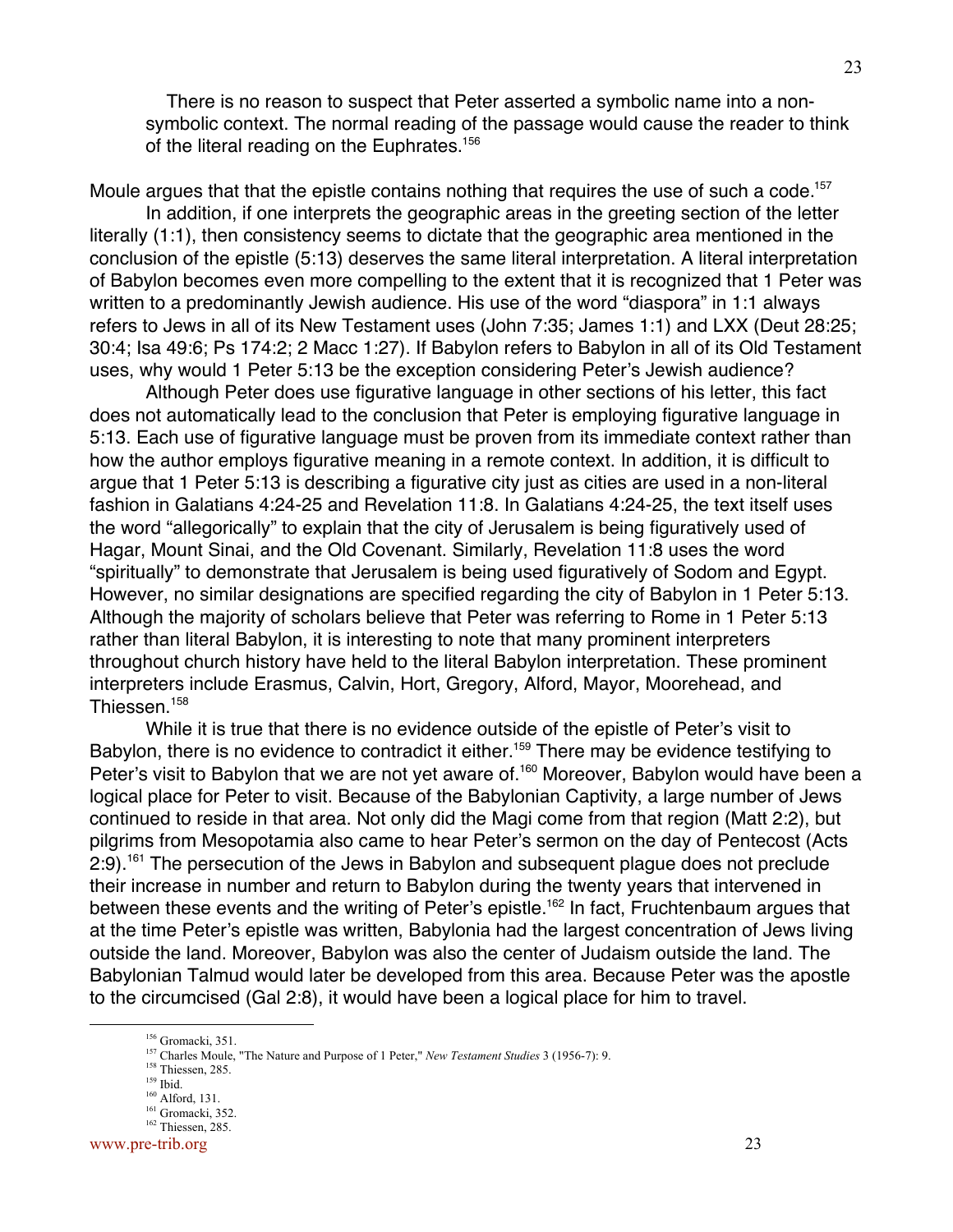Understanding Babylon as the place of writing of Peter's epistle might also explain the heavy Jewishness of the letter.<sup>163</sup>

As previously mentioned, the notion that Babylon was a code word that early Christians used to disguise their reference to Rome is not only built upon Peter's use of Babylon in 1 Peter 5:13 but also upon the Sibylline Oracles (V. 143, 159-60, 434) and the Apocalypse of Baruch (10:1-3; 11:1; 67:7), which both use Babylon as a code name for Rome. However, the hypothesis that such a practice was common in John's day is only workable to the extent that these writings were composed during the time period when John wrote. This assumption is not necessarily true.

Klijn dates the Apocalypse of Baruch in the second century.<sup>164</sup> Although Collins appears to lean towards a first century dating of Book 5 of the Sibylline Oracles, he remains open to the suggestion that the Sibylline Oracles as a whole can be dated in the early years of the second century.<sup>165</sup> Kreitzer accepts the reign of Hadrian (A.D. 117-138) as a date for the composition of Sibylline Oracles 5.<sup>166</sup> Thomas dates both the Apocalypse of Baruch and the Sibylline Oracles in the second century noting that they were composed quite a while after John wrote Revelation.<sup>167</sup> Interestingly, Thomas also indicates that Tertullian late in the second century is the first church father to use Babylon as a name for Rome.<sup>168</sup>

Because all of these writings may have been composed after John's era, their use of Babylon as a code for Rome only proves that such a practice came into existence after John wrote Revelation. Therefore, because this practice may have come into prominence after his era, it is difficult to dogmatically say that John was employing this practice when he mentioned Babylon in Revelation 17-18. In sum, given the notions that Peter could have been referring to literal Babylon in 1 Peter 5:13 and that the extra biblical Christian writings using Babylon as a code word for Rome may have been composed long after John wrote the Apocalypse, it is difficult to dogmatically assert that John was employing the well entrenched practice of his day that Babylon refers to Rome when he wrote Revelation 17-18.

As previously indicated, the Rome position is also built upon the notion that John's description of Babylon in Revelation 17-18 would have been immediately recognizable to John's original audience as Rome. Rome advocates appeal to the seven hills (Rev 17:9) as descriptive of Rome's topography. They also appeal to the "great city which reigns over the kings of the earth" (Rev 17:18) as a descriptive phrase for Rome that any first century person would recognize. They also appeal to similarities between the Dea Roma Coin and Revelation 17-18 to support the assertion that John's description of Babylon would be understood as Rome by John's original audience. However, the assumption that John's apocalypse was written exclusively for the purpose of being understood by the people of his day is open to question.<sup>169</sup> Walvoord explains:

 One of the common assumptions of those who reject the futurist position is that the Apocalypse is the creation of John's thinking and was understandable by him in his generation…The difficulty with this point of view is twofold: (1) Prophecy, as given in

<sup>163</sup> <sup>163</sup> Arnold G. Fruchtenbaum, *Israelology: The Missing Link in Systematic Theology*, rev. ed. (Tustin: Ariel Ministries, 1994), 1003. <sup>164</sup> A. Klijn, "2 (Syriac Apocalypse of) Baruch," in *The Old Testament Psuedepigrapha*, ed. James H. Charlesworth (Garden City, NY:

Doubleday, 1983), 1:616-17.<br><sup>165</sup> J. J. Collins, "The Sibylline Oracles, Book 5," in *The Old Testament Psuedepigrapha*, ed. James H. Charlesworth (Garden City, NY: Doubleday, 1983), 1:390.

<sup>166</sup> Larry Kreitzer, "Hadrian and the Nero Redivivus Myth," *Zeitschrift Fur Die Nuetestamentliche Wissenschaft* 79 (1988): 97.

<sup>167</sup> Thomas, *Revelation 8 to 22: An Exegetical Commentary*, 206.

<sup>168</sup> Ibid., 289.

<sup>&</sup>lt;sup>169</sup> Dyer: 438.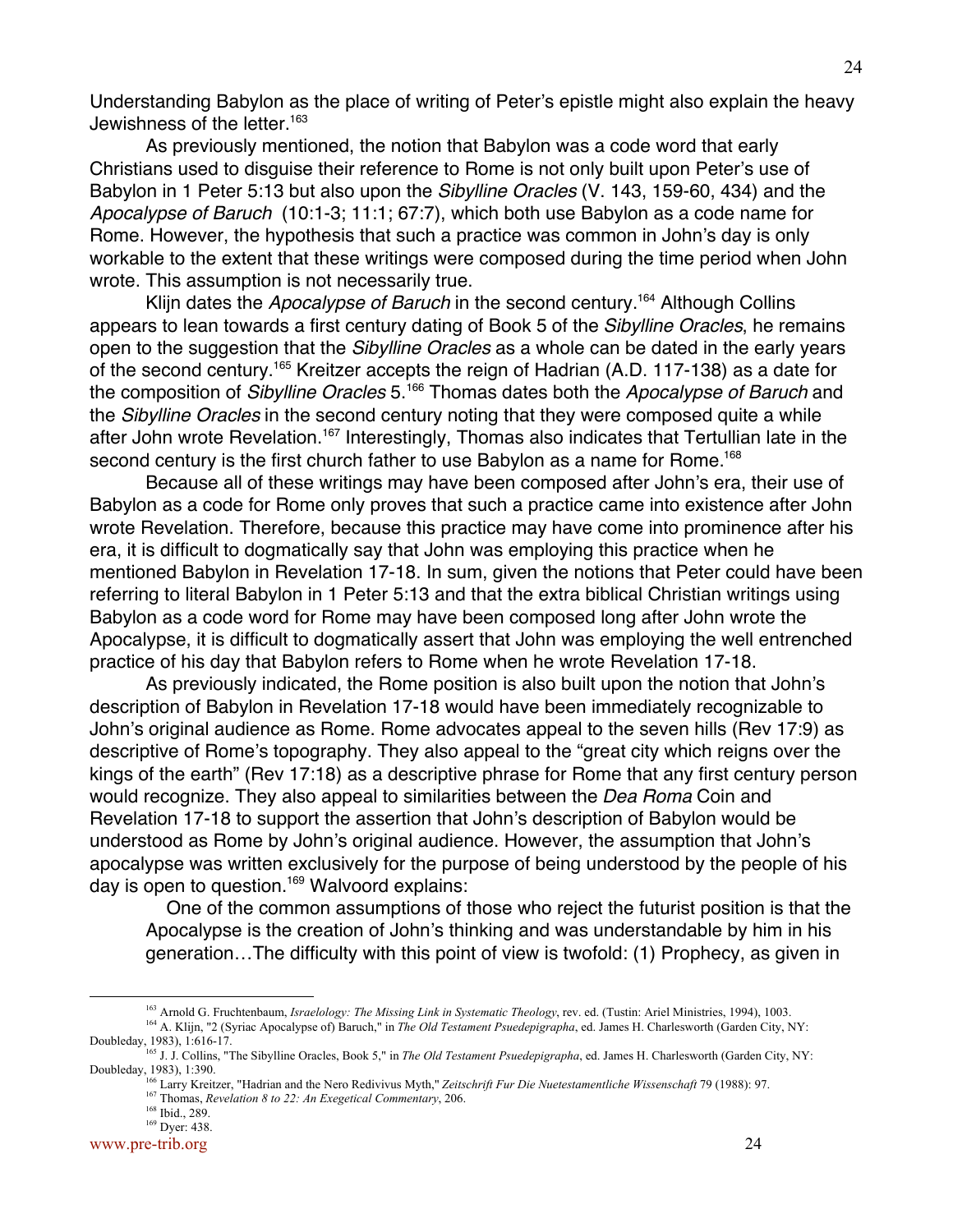the Scripture, was not necessarily understandable by the writer or his generation, as illustrated in the case of Daniel (Dan 12:4, 9). It is questionable whether the great prophets of the Old Testament always understood what they were writing (cf. 1 Peter 1:10-11). (2) It is of the nature of prophecy that often it cannot be understood until the time of the generation which achieves fulfillment. The assumption, therefore, that the book of Revelation was understandable in the first generation or that it was intended to be understood by that generation is without real basis.<sup>170</sup>

Even if Revelation was intended to be understood by John's original audience, it is doubtful whether the seven hills of Revelation 17:9 are descriptive of the topography of Rome. Several reasons call this interpretation into question. First, this interpretation is suspect because those who employ it frequently employ a dual hermeneutic resulting in hermeneutical vacillation. For example, Aune takes the seven hills (17:9) literally,<sup>171</sup> the seven kings (17:10) symbolically,<sup>172</sup> and the ten kings (17:12) literally.<sup>173</sup> Such an inconsistent approach leaves the impression that Aune arbitrarily vacillates back and forth between hermeneutical approaches based upon what fits his preconceived system. Second, it seems odd that the seven hills should be equated with the well-known topography of Rome because verse 9 indicates that the identification of the hills calls for special wisdom. Why should such a well-known geographical locale to John's first century audience require special theological and symbolic insight for proper identification?<sup>174</sup>

Third, it is unclear that John's audience would have automatically understood the reference in 17:9 to the seven hills of Rome. Although Rome was known as the city on the seven hills, it is interesting to note that eight and possibly nine hills could be counted for Rome.<sup>175</sup> Moreover, because every other occurrence to ovros in Revelation refers to a mountain rather than a "hill,"<sup>176</sup> Ewing advises caution before automatically viewing 17:9 as a reference to the seven "hills" of Rome.<sup>177</sup> Furthermore, the evidence to which we have access only places the "seven hills" language in the Western Mediterranean area. There is no record to indicate whether this usage was familiar in the East. Thus, it may be unwarranted to automatically presume that Rome as the city of the seven hills reference would be the shared understanding in Asia Minor.<sup>178</sup> In addition, Russell enumerates the seven hills of Jerusalem and then observes that Jerusalem has as good a claim as Rome to sit upon seven mountains.<sup>179</sup>

Fourth, if the reference to the city on the seven hills was universally well-known in John's day as a reference to Rome, how would the use of this reference insulate John or his readers from Roman persecution? Those found with a copy of the document within their possession would be immediately suspected of advocating the overthrow of the capital of the Roman Empire. Thus, there is no security to be gained by using the phrase "seven hills."<sup>180</sup>

 $177$  Ewing, 63.

<sup>170&</sup>lt;br>170 <sup>170</sup> Walvoord, 22-23.

<sup>171</sup> Aune, *Revelation 17-22*, 944.

<sup>&</sup>lt;sup>172</sup> Ibid., 948.

 $173$  Ibid., 951.

<sup>174</sup> Thomas, *Revelation 8 to 22: An Exegetical Commentary*, 295-96.

<sup>175</sup> Beale, 870.

<sup>176</sup> Ibid., 868.

 $178$  Beagley, 103. 179 Russell, 492.

 $180$  Beagley, 103.

www.pre-trib.org 25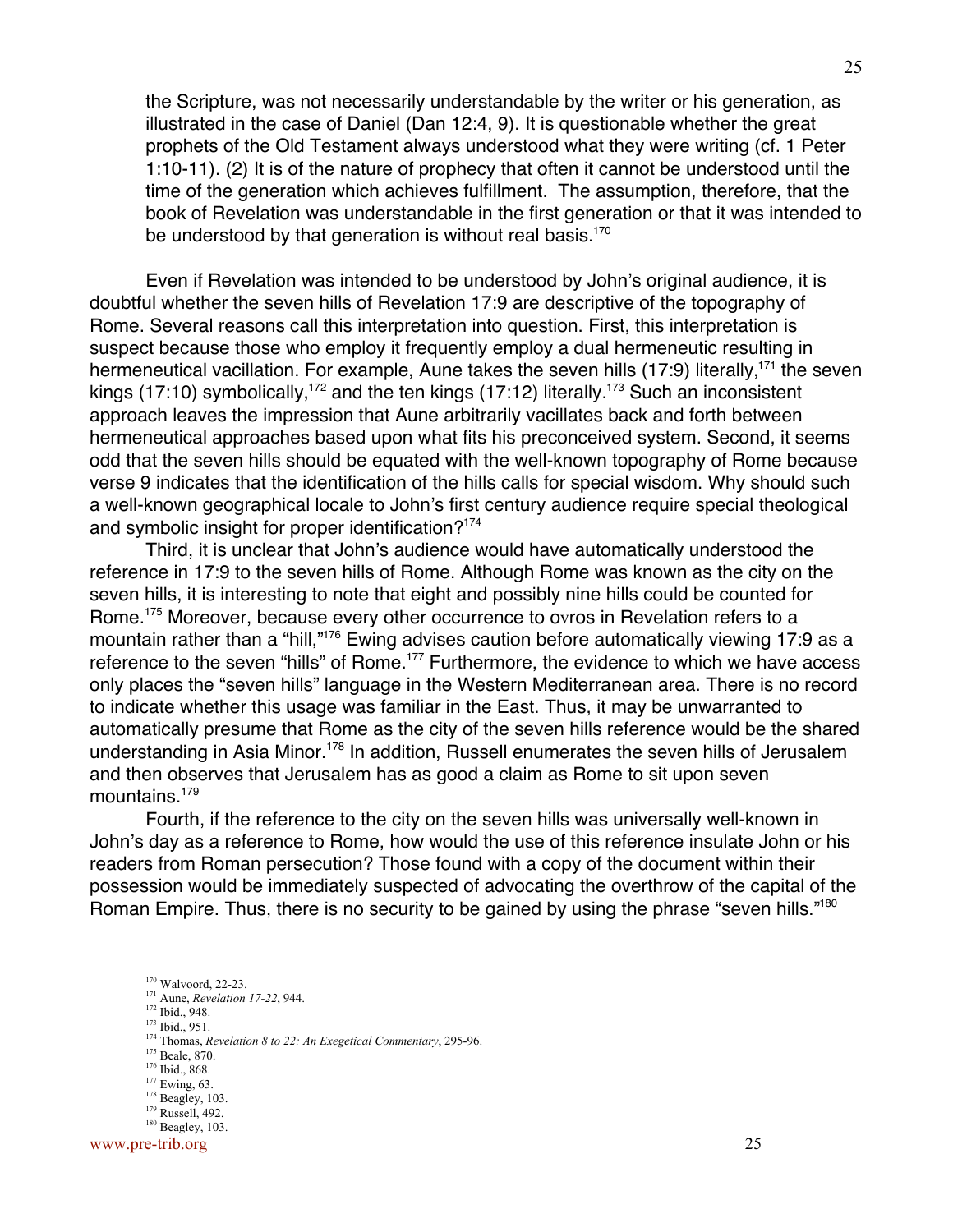Fifth, the reference to the seven mountains (17:9) which are seven heads (17:8) actually belong to the beast (17:3, 7; 13:1) and not the woman named Babylon. Thus, these seven heads or mountains really have nothing to do with the entity Babylon at all. It is possible to argue that the woman is still associated with the seven hills because she is sitting on them. However, it is better to see this as referring to the woman's control rather than her location. The other references to the woman sitting also refer to her control. Revelation 17:1 portrays the woman sitting on many waters. Verse 15 explains that the waters represent peoples, multitudes, nations, and tongues. Thus, Revelation 17:1, 15 show the harlot's control over the entire world. Furthermore, Revelation 17:3 depicts the woman as sitting on the beast, which again indicates control rather than location. Thus, if the harlot's sitting indicates control rather than location twice in chapter 17, then consistency would seem to dictate that the harlot sitting on the seven hills in 17:9 would also indicate control rather than location.<sup>181</sup>

Sixth, the reference to the seven hills is better understood as referring to seven kingdoms. In order to correctly understand the symbolism of the seven mountains, it is necessary to look beyond the immediate culture of John's day and instead to look to John's Jewish heritage. Thus, Revelation must be interpreted in light of the Old Testament.<sup>182</sup> Such an approach makes sense because 278 of Revelation's 404 verses allude to the Old Testament.<sup>183</sup> Jenkins explains:

 The book of Revelation is the most thoroughly Jewish in its language and imagery of any New Testament book. The book speaks not the language of Paul, but of the Old Testament prophets Isaiah, Ezekiel, and Daniel.<sup>184</sup>

The Old Testament frequently uses the term "mountain" to refer to a kingdom or empire (Ps 30:7; 68:15-16; Isa 2:2; 41:15; Jer 51:25; Dan 2:35, 45; Hab 3:6, 10; Zech 4:7).185

This type of imagery seems to be employed in Revelation 17:9 because verse 10 explains that the seven mountains are a metaphor for seven kings. This symbolic understanding of the seven mountains seems buttressed by the fact that the harlot sits on or beside seven mountains (17:9) just as she sits on or beside the many waters (17:1). Since the waters are symbolic of peoples, multitudes, nations, and tongues (17:15), consistency seems to dictate that the seven mountains are symbolic as well.<sup>186</sup> This non-literal interpretation of the seven hills is also strengthened by the fact that the other references to ovros in Revelation are sometimes to be understood non-literally as well (Rev 8:8).

Although Revelation 17:10 uses the word "kings," kingdoms or national entities opposing God's people throughout world history is probably the intended meaning. Expositors face numerous difficulties when they interpret the content of Revelation 17:10 as seven kings of Roman history. For example, in order to apply the seven kings to Roman history, most interpreters leave out Galba, Otho, and Vitellius who reigned briefly between Nero and Vespasian.<sup>187</sup> Bell comments upon the folly of such an omission when he notes:

 But an ancient writer could no more have omitted them from his list of emperors than a modern American historian could omit William Henry Harrison, the ninth

<sup>181&</sup>lt;br>181 <sup>181</sup> Dyer: 437-38.

<sup>182</sup> Ibid.: 438.

<sup>183</sup> Thomas, *Revelation 1 to 7: An Exegetical Commentary*, 40.

<sup>&</sup>lt;sup>184</sup> Ferrel Jenkins, *The Old Testament in the Book of Revelation* (Grand Rapids: Baker, 1976), 22.

<sup>&</sup>lt;sup>185</sup> Ladd, 227-28.

<sup>186</sup> Thomas, *Evangelical Hermeneutics: The New Versus the Old*, 458.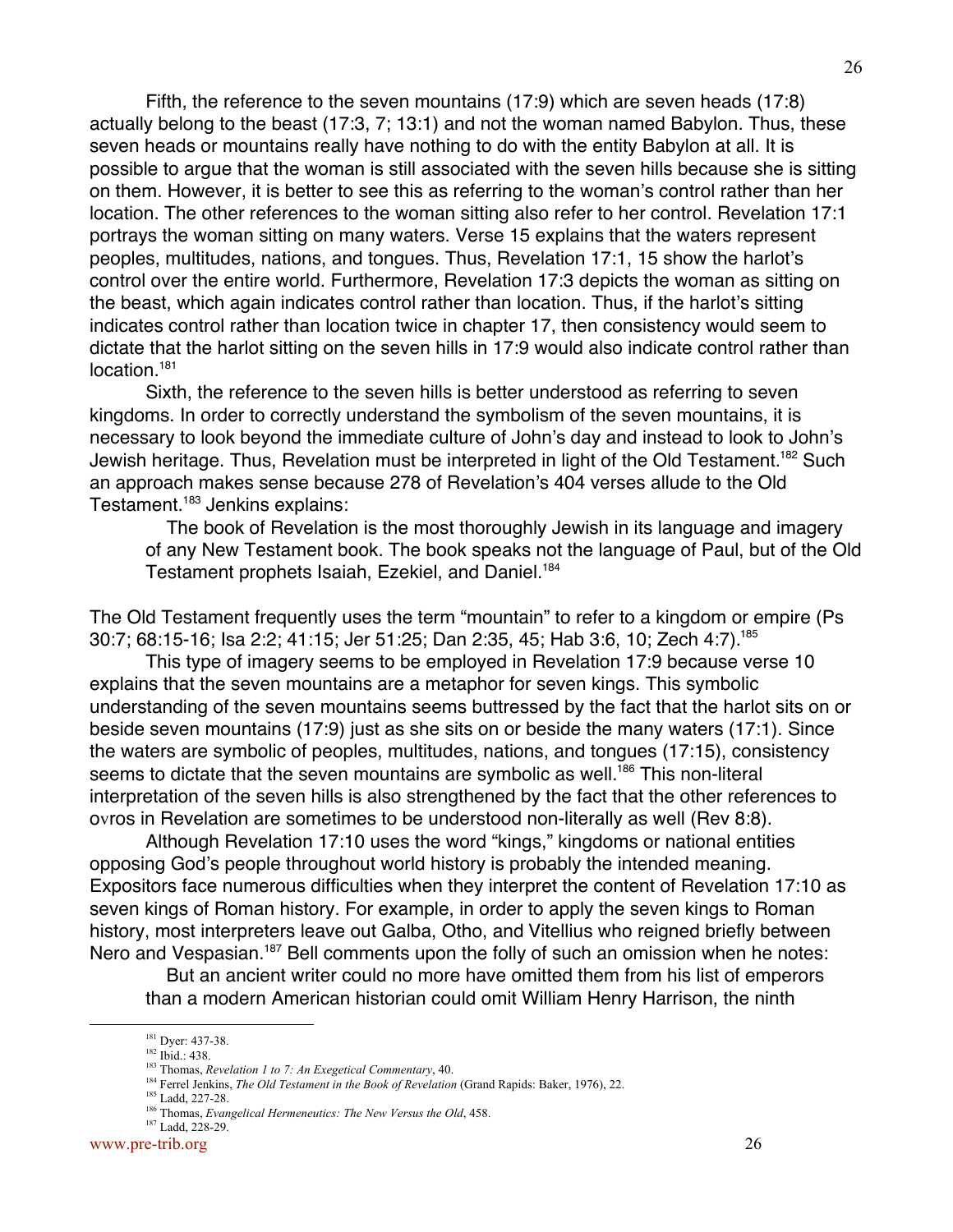president, who caught pneumonia at his inauguration in 1841 and died a month later.<sup>188</sup>

Moreover, it is unclear with which emperor the count should begin. For example, should the count begin with Julius Caesar who appears first in the list in most of the ancient sources or with Augustus, who was the emperor in power when the empire officially began? Perhaps the count should begin with Caligula, who was the first persecuting emperor? Should we count all of the emperors or only those deified by an act of the Senate? Consequently, Aune enumerates nine different schemes for counting the kings.<sup>189</sup> Beale designates five such schemes.<sup>190</sup> Some interpreters have attempted to resolve these problems by taking the number seven allegorically.<sup>191</sup> However, this approach ends up defeating the Rome interpretation, which is built upon a literal understanding of the seven hills. In addition, the allegorical approach fails to take into account the literal use of the number seven elsewhere in Revelation (Rev 2-3). The allegorical approach also seems inconsistent with the amount of intricacy and method of description presented by John.<sup>192</sup> In sum, these types of interpretive dilemmas begin to proliferate when the seven kings of Revelation 17:10 are understood as seven individual kings of Roman history.<sup>193</sup>

On the other hand, these interpretive problems are avoided when the seven kings of Revelation 17:10 are understood as kingdoms opposing God' people throughout world history. In the book of Daniel, the term's kings and kingdoms are used interchangeably. In Daniel 2:37-38, Daniel wrote that the head of gold is a king. In Daniel 2:39, Daniel wrote that the breast and arms of silver were another kingdom.<sup>194</sup> Similarly, in Daniel 7:17, Daniel describes the four beasts as kings. In Daniel 7:23, he describes the fourth beast as a kingdom.<sup>195</sup> Thus, Daniel obviously uses kings and kingdoms interchangeably. Because Revelation draws heavily from Daniel, it is likely that John in Revelation 17:10 is employing this same practice. Walvoord identifies the seven kingdoms as those that have persecuted and will persecute Israel throughout her existence. The five fallen kingdoms include Egypt, Assyria, Babylon, Persia, and Greece. Rome was the kingdom reigning when John wrote. The seventh kingdom will be the revived Roman Empire headed by the antichrist.<sup>196</sup> In sum, Kiddle is correct when he observes that Revelation 17:9-10 refers to the scope and nature of the beast's power rather than to the physical layout of the City of Rome.<sup>197</sup>

**Descriptive Words and Phrases from Revelation 17-18**

A scrutiny of some of the parallels between Revelation 17-18 and Rome that are relied on by Rome advocates demonstrates that they are not as convincing as perhaps they initially appear. For example, as mentioned earlier, the water imagery of 17:1 seems inapplicable to Rome since Rome had no seaport and more applicable to Babylon which was located on the bank of the Euphrates. Moreover, the notion that the forehead writing (Rev 17:5) is an allusion to prostitutes of the Greco-Roman culture wearing headbands inscribed with their

<sup>188&</sup>lt;br>188<br>188 <sup>188</sup> Albert A. Bell, "The Date of John's Apocalypse. The Evidence of Some Roman Historians Reconsidered," *New Testament Studies* 25 (October 1978): 99.

<sup>189</sup> Aune, *Revelation 17-22*, 947.

<sup>&</sup>lt;sup>190</sup> Beale, 874.

<sup>&</sup>lt;sup>191</sup> Isbon T. Beckwith, *The Apocalypse of John* (New York: Macmillan, 1919), 708.

<sup>&</sup>lt;sup>192</sup> A. T. Robinson, *Redating the New Testament* (Philadelphia: Westminster, 1976), 245-49.

<sup>193</sup> Caird, *The Revelation of Saint John*, 217-18.

<sup>&</sup>lt;sup>194</sup> Dyer: 440.

<sup>&</sup>lt;sup>195</sup> Thomas, "A Classical Dispensationalist View of Revelation," 203.

<sup>196</sup> Walvoord, 251-54.

<sup>197</sup> M. Kiddle, *The Revelation of St. John* (New York: Harper, 1940), 349.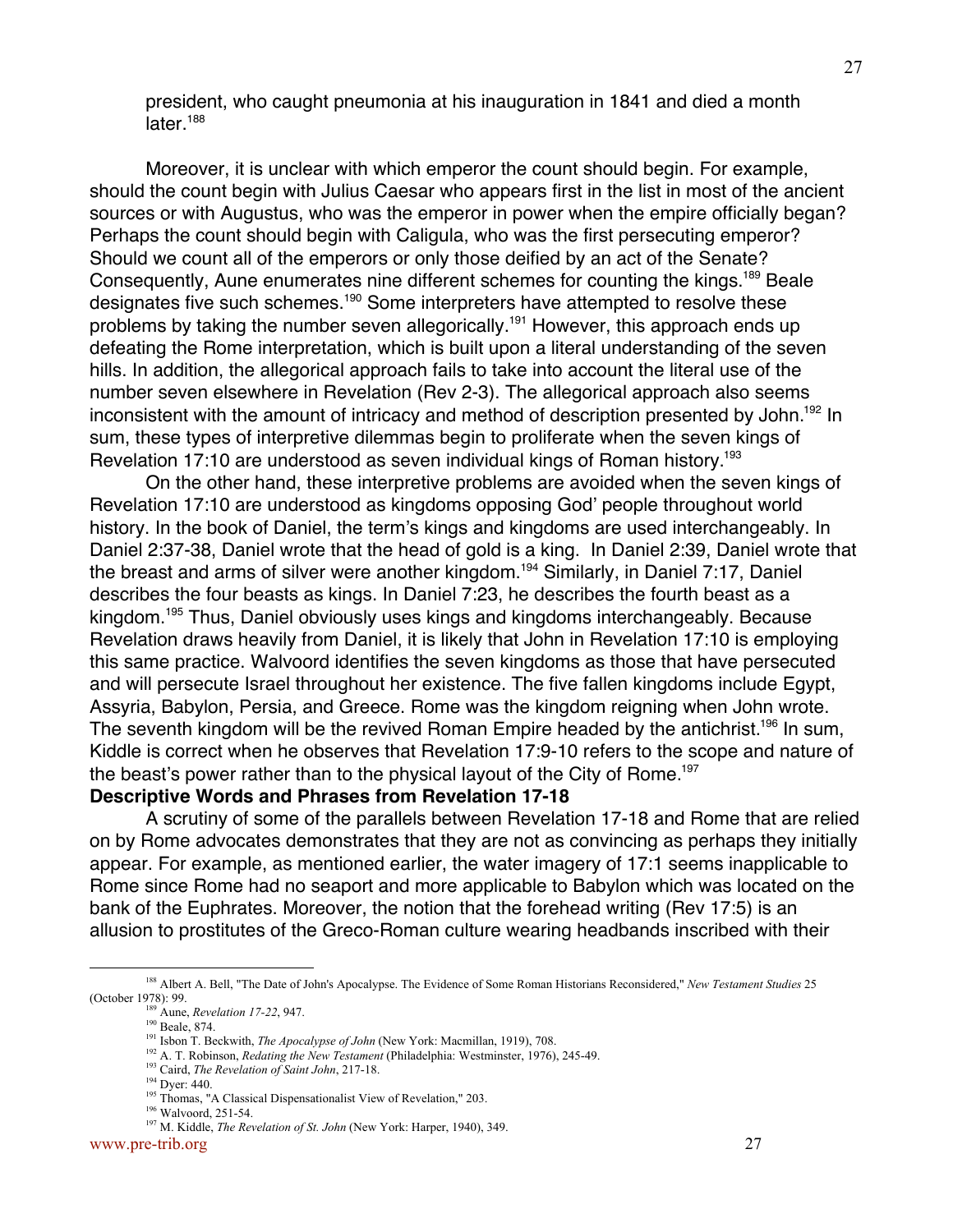names is questionable. Some scholars are questioning the historicity of this practice altogether.198

Furthermore, the Christian martyrdoms supposedly alluded to in Revelation 17:6 and 18:24 do not uniquely identify Rome due to the fact that Israel (Matt 23:35; Acts 7:52) and historical Babylon (Jer 51:35, 36, 49) were also causes of such martyrdoms. In addition, it is doubtful that John was referring to the Nero Redivivus Myth in Revelation 17:8, 11 simply because it is doubtful that John himself believed in such a myth. This myth was unknown to the early church fathers. More importantly, Irenaeus, who was the disciple of Polycarp who in turn was the disciple of John, had no knowledge of the Nero Redivivus Myth.<sup>199</sup> Finally, some have contended that the historical dissolution of the Roman Empire does not match the description of Rome's destruction given in Revelation 17:16-17.<sup>200</sup>

## **End Time Religious System**

### **Methodology**

Yet another approach to identifying Babylon of Revelation 17-18 is to view Babylon as an end times religious system that will dominate the world during the coming tribulation period. This position is the one adopted by most classical and revised dispensational scholars, including Walvoord.<sup>201</sup> While this coming religious system may include prominent religious institutions such as the Roman Catholic Church, its scope will go far beyond particular religious institutions and instead encompasses the ecumenical movement thus forming an all inclusive world religion. This religious system is called Babylon because it opposes God's purposes and people as did ancient Babylon in Old Testament times. Ryrie best summarizes the position when he notes:

 The harlot is also the mother of harlots. In other words, many groups will join together under the one harlot, in a kind of federated church. With the identification in Revelation 17:9 and with the interrelation of Babylon and practices of the Roman Catholic Church, it is difficult to escape the conclusion that the Roman church is the harlot. But this is not the whole picture, for the apostate church is not merely the Roman Church. It will include other groups in a family relationship with their mother. The tie that will bind them will be their harlotry.<sup>202</sup>

Walvoord sees this false church as forming after the rapture:

 In the absence of the redeeming presence of any true believers, the Catholic, Protestant, and Orthodox churches will combine into a powerful religious and political institution. The super-church will be able to command the obedience and devotion of hundreds and millions throughout the world and will have power to put to death those who resist its demands for adherence. The new world church will be in alliance with the political powers of the Middle East. This combined effort will prepare the way for a new government with absolute power over the entire world. This unholy alliance is portrayed symbolically in Revelation 17, which describes a wicked harlot riding a scarlet-colored beast. For centuries, expositors have recognized the harlot as a symbol of religion and the scarlet beast as representing the political power of the

<sup>198&</sup>lt;br>198 <sup>198</sup> Beagley, 102. Beale, 858.

<sup>199</sup> Thomas, *Revelation 8 to 22: An Exegetical Commentary*, 158.

<sup>200</sup> Robert W. Wall, *Revelation*, New International Biblical Commentary (Peabody, MA: Hendrickson Publishers, 1991), 211.

<sup>&</sup>lt;sup>201</sup> Walvoord, 243-67.

<sup>202</sup> Charles Caldwell Ryrie, *Revelation* (Chicago: Moody Press, 1968), 101-2.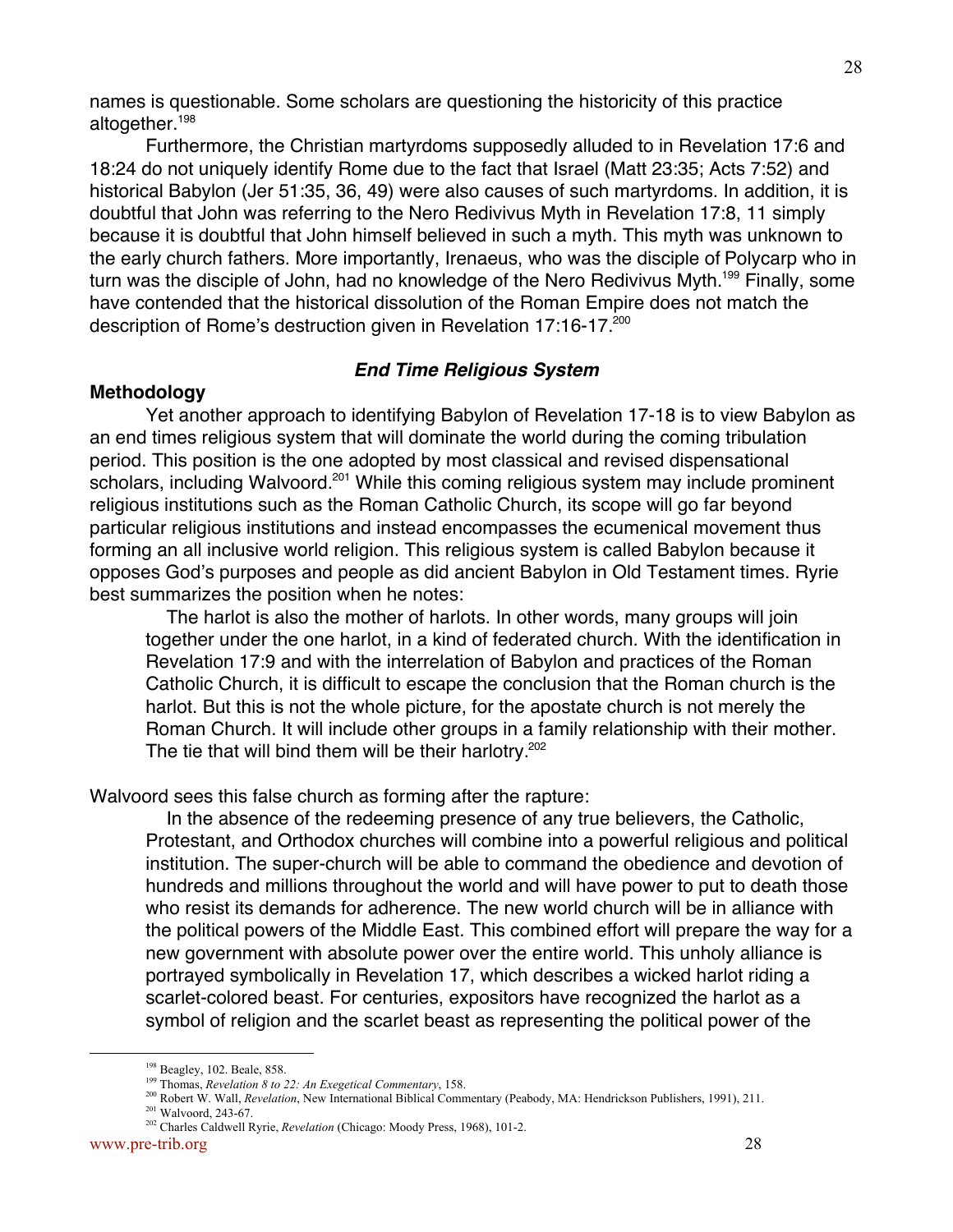Mediterranean Confederacy in the end time. While their alliance will bring a temporary stability to the world, it will also create a blasphemous religious system which will lead the world to new depths of immorality and departure from true faith in God.<sup>203</sup>

Proponents of this position also seem to advocate a well-defined eschatological scenario. On the one hand, the Babylon of Revelation 17 is the religious system that the antichrist destroys mid way though the tribulation period. On the other hand, the Babylon of Revelation 18 is distinct from the Babylon of chapter 17 because it is commercial and political in scope and will be destroyed toward the end to the tribulation. Walvoord explains:

 Babylon, ecclesiastically symbolized by the woman in Revelation 17, proposes a common worship and a common religion through uniting in a world church. This is destroyed by the beast in Revelation 17:16 who thus fulfills the will of God (Rev 17:17). Babylon, politically symbolized by the great city of Revelation 18, attempts to achieve its domination of the world by a world common market and a world government. These are destroyed by Christ at His second coming.204

#### **Weaknesses**

Despite the widespread acceptance of this view at the popular level, it has deficiencies. First, the harlot imagery of Revelation 17:1-5,<sup>205</sup> which is so frequently employed throughout Scripture to depict man's infidelity to God, convinces Walvoord that the city in 17:18 is not a literal city but rather a religious system.<sup>206</sup> However, this assumption seems unfounded. The Old Testament uses harlot imagery to depict the Gentile cities of Tyre (Isa 23:16-17) and Nineveh (Nah 3:4) while never hinting that these cities are not meant to be understood literally. Similarly, the harlot imagery in Revelation 17 should not deter interpreters from understanding the city in Revelation 17:18 literally as well.

Second, the same phrase "great city" that is used in Revelation 17:18 to depict Babylon is also repeatedly used in chapter 18 (vv. 10, 16, 18, 19, 21). Moreover, the same sort of harlot imagery that describes the city in chapter 17 is also employed in chapter 18 (vv. 3, 9). Yet, despite these similarities, Walvoord interprets the city in Revelation 17 nonliterally<sup>207</sup> while simultaneously interpreting the city in Revelation 18 literally.<sup>208</sup> Such inconsistent exegesis can only be explained in terms of a presuppositional bias that sees Revelation 17 as religious and Revelation 18 as political. Perhaps the source of this presupposition is the Scofield Reference Bible, which contains an explanatory note advocating the religious Babylon and political Babylon distinction.209

Third, a strong exegetical case can be made to support the proposition that Revelation 17 and 18 should be viewed as a unit speaking of one Babylon rather than two separate units speaking of two Babylons. The notion of viewing Revelation 17 and 18 as a unit is buttressed by noting the similarities between the chapters.<sup>210</sup> Both chapters refer to Babylon as having the same name (17:5; 18:2), being a city (17:18; 18:10), wearing the same clothing (17:4; 18:6), holding a cup (17:4; 18:6), fornicating with kings (17:2; 18:3), being drunk with wine of

<sup>203</sup> John F. Walvoord, *Armageddon: Oil and the Middle East Crisis* (Grand Rapids: Zondervan, 1974), 108-9.

<sup>204</sup> Walvoord, *The Revelation of Jesus Christ*, 267.

<sup>&</sup>lt;sup>205</sup> Ibid., 243-48.

<sup>206</sup> Ibid., 257.  $207$  Ibid.

 $208$  Ibid., 263.

<sup>209</sup> C. I. Scofield, ed., *The New Scofield Reference Bible* (New York: Oxford University Press, 1909), 1369-70.

www.pre-trib.org 29 210 Charles H. Dyer, "The Identity of Babylon in Revelation 17-18 (Part 1)," *Bibliotheca Sacra* 144 (July-September 1987): 311-13.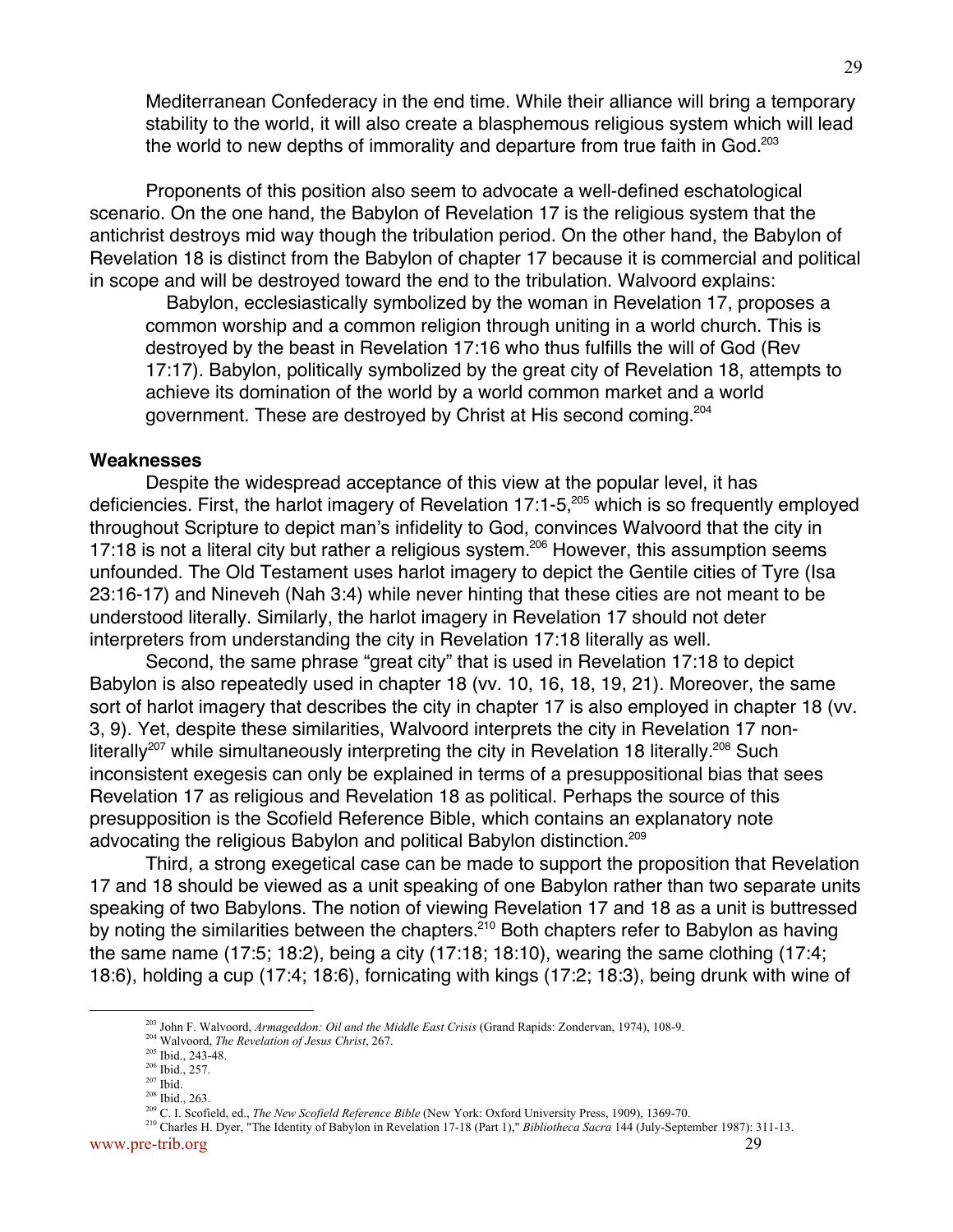Furthermore, most of the arguments used to prove two Babylons have been answered.<sup>211</sup> For example, the phrase "after these things" (meta tauta) in Revelation 18:1 can simply indicate the time sequence in which the visions were revealed to John (chronological use) rather than something that must take place later chronologically (eschatological use) because the phrase is accompanied by a verb of perception "I saw." Whenever a verb of perception accompanies "after these things" in Revelation, the phrase is used chronologically (4:1b; 7:1; 7:9; 15:5; 19:1) rather than eschatologically (1:19; 4:1b; 9:12; 20:3). In addition, it is claimed that Babylon in chapter 17 is destroyed in a different manner and by a different source than the Babylon in chapter 18. However, this contention is without merit because the Babylons in both chapters are both destroyed by fire (17:16; 18:19) and by God (17:17; 18:8).

Moreover, it is claimed that the response to the destruction of the two Babylons is different because chapter 17 records the kings hating the harlot (17:16) and chapter 18 records the kings weeping over the harlot (18:9). However, this discrepancy can be explained. The kings in 17:16 are those who unite with the beast to defeat the harlot while the kings in 18:8 are those engaged in commerce with Babylon mourning over the loss of their source of revenue. Finally, it is claimed that the Babylon in chapter 17 is referred to as a woman while the Babylon in chapter 18 is referred to as a city. However, this argument collapses upon realizing that 17:18 explains that the woman represents a city.

## **Babylon**

A final option involves interpreting Babylon of Revelation 17-18 as the futuristic literal city of Babylon on the Euphrates. Seiss<sup>212</sup> represents an interpreter from a previous generation that held this view. Modern scholars who hold the view include Dyer and Thomas. Proponents of this position believe that because the Old Testament and New Testament prophecies regarding Babylon remain largely unfulfilled, the world's center of power must once again return to the ancient city of Babylon in order for biblical prophecies to be fulfilled.

## **General Arguments**

## **Methodology**

Many of the previously described approaches (e.g., world, Jerusalem, Rome) seem to approach Revelation 17-18 with the pre-understanding that Revelation cannot be understood literally. The basis for this pre-understanding is that Revelation is part of a special type of literary genre that flourished in the intertestamental period as well as the time of Revelation's composition known as apocalyptic literature. The Book of Enoch, Apocalypse of Baruch, Book of Jubilees, Assumption of Moses, Psalms of Solomon, Testament of the Twelve Patriarchs, and Sibylline Oracles as well as Revelation are all considered to be part of this literary era. When interpreting such literature, symbolism is the rule and literalism is the exception.<sup>213</sup> Because Babylon proponents approach Revelation 17-18 in more of a literal manner, they seem to distance themselves from the less than literal hermeneutical approaches introduced when the genre of Revelation is categorized as apocalyptic literature.

<sup>211&</sup>lt;br>211  $211$  Ibid.: 305-11.

<sup>212</sup> J. A. Seiss, *The Apocalypse: Lectures on the Book of Revelation* (New York: Charles C. Cook, 1909; reprint, Grand Rapids, Zondervan, 1964), 397.

www.pre-trib.org 30 <sup>213</sup> Gregg, ed., 11.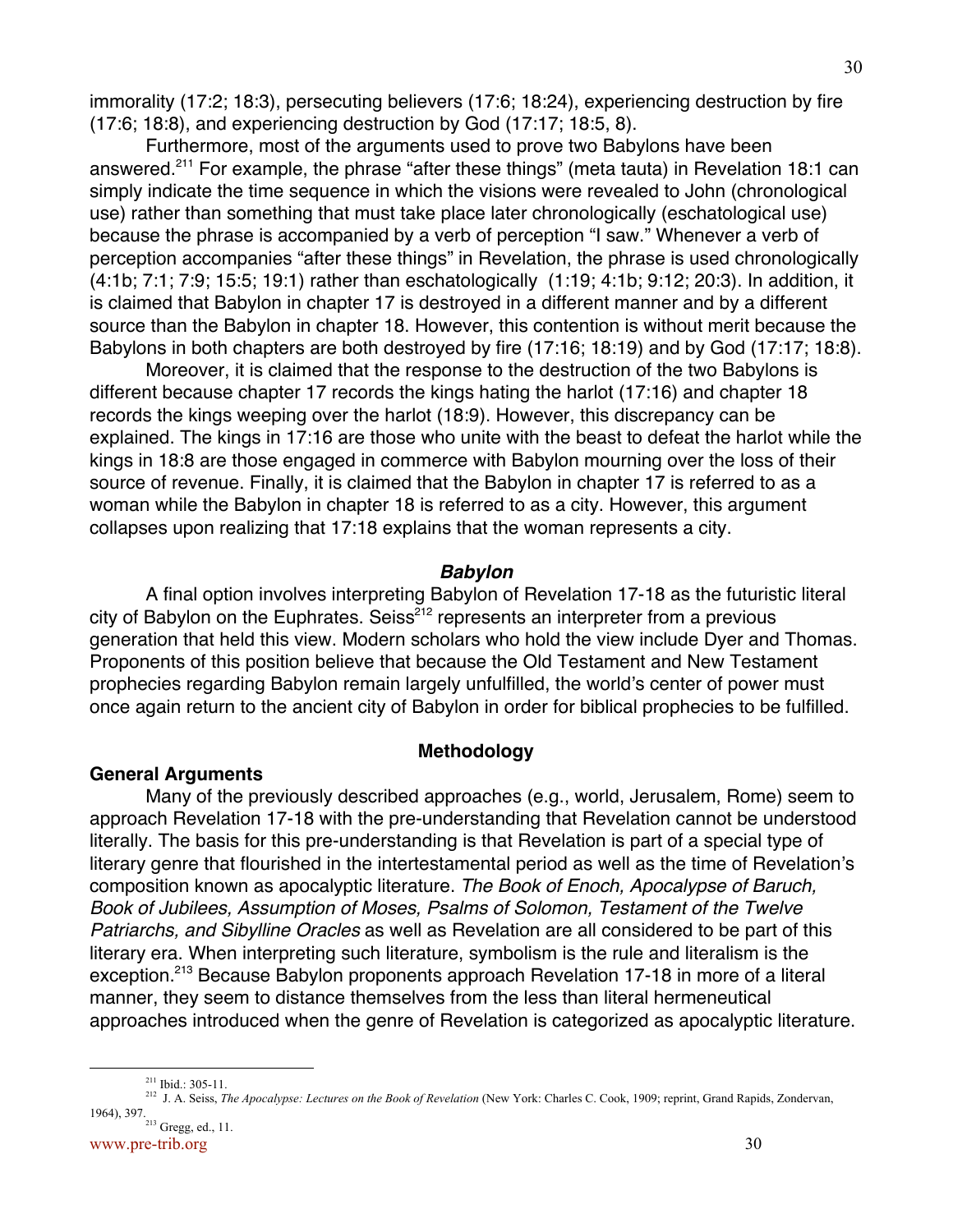Thomas, for example, rejects the classification of Revelation as apocalyptic literature and instead opts for viewing the book as prophetic rather than apocalyptic. While acknowledging the numerous similarities between Revelation and apocalyptic literature, Thomas highlights the differences and concludes that the differences outweigh the similarities.<sup>214</sup>

For example, although apocalyptic literature was typically pseudonymous, Revelation bears the name of its author (Rev 1:1, 4, 9; 22:8). Moreover, Revelation fails to share the pessimism of the apocalyptists who despaired of all human history. Rather, Revelation reflects the optimism of God working redemptively through the lamb presently as well as in the future. Furthermore, apocalyptic literature contains no epistolary material. By contrast, seven ecclesiastical epistles are found in Revelation 2–3. In addition, non-canonical apocalyptic literature lacked moral imperatives. By contrast, Revelation utilizes moral imperatives. Humanity's need for repentance is not only found in Christ's exhortations to the seven churches (Rev 2: 5, 16, 21, 22; 3:3, 19), but the exhortation to repent is found throughout the book as a whole (Rev 9:20-21; 16:9, 11). Moreover, the coming of messiah in apocalyptic literature is something that takes place exclusively in the future. By contrast Revelation portrays Christ as having already come and laid the groundwork for His future coming through His redemptive death.

Finally, Revelation makes numerous self claims to be prophecy (Rev 1:3; 22:7, 10, 18, 19). In fact, John uses the term profeths or its cognates eighteen times in Revelation's twenty-two chapters.<sup>215</sup> Thus, John seems to stress that the dominant character of the book is prophetic rather than apocalyptic. Interestingly, Old Testament prophets comforted Israel

in the midst of her adverse circumstances by providing the nation with prophecies of millennial blessing to be fulfilled in the distant future (Isa 40–66; Ezek 36–48; Amos 9:11–15). Revelation fits this identical pattern by providing the oppressed seven churches (Rev 2–3) with a prophecy to be fulfilled in the distant future regarding the believer's and God's ultimate triumph (Rev 4–22). Although avpokalupsis appears in the opening verse of the book, it simply means unveiling and probably does not have the meaning that modern scholars attach to the term "apocalyptic."

| <u>UNIC</u> I                   |                                   |
|---------------------------------|-----------------------------------|
| <b>Apocalyptic Genre</b>        | <b>Revelation</b>                 |
| Pseudonymous                    | Not pseudonymous                  |
| Pessimistic about the present   | Not pessimistic about the present |
| No epistolary framework         | Epistolary frame work             |
| No admonitions for moral        | Repeated admonitions for moral    |
| compliance                      | compliance                        |
| Messiah's coming exclusively    | Basis for Messiah's future        |
| future                          | coming is past                    |
| Does not call itself a prophecy | Calls itself a prophecy           |

These differences between Revelation and apocalyptic literature are summarized in the following chart taken and slightly adapted from Thomas.<sup>216</sup>

**Table 1**

<sup>214&</sup>lt;br>214 <sup>214</sup> Thomas, *Revelation 1 to 7: An Exegetical Commentary*, 23-28.

<sup>&</sup>lt;sup>215</sup> Thomas, "A Classical Dispensationalist View of Revelation," 224.

<sup>&</sup>lt;sup>216</sup> Thomas, *Evangelical Hermeneutics: The New Versus the Old*, 338. I took the liberty of slightly modifying the order of items in the chart in order to better harmonize them with the preceding discussion.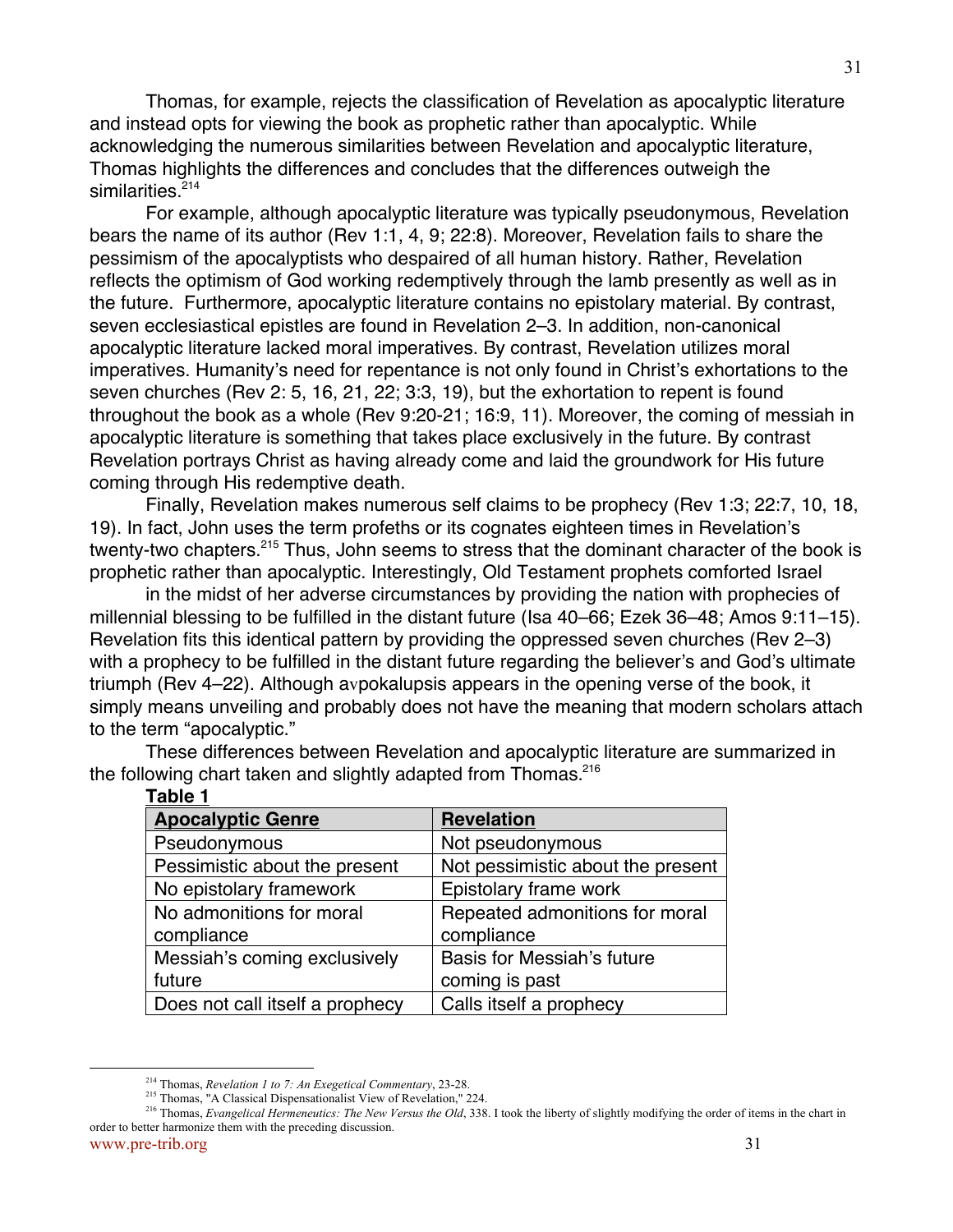Another ingredient of the Babylon approach is the recognition that the harlot of Revelation 17 represents a city. This identification becomes obvious upon observing Revelation 17:18, which says, "And the woman whom you saw is that great city which reigns over the kings of the earth." Thus, Dyer correctly observes, "Whatever else is said about the harlot, she is first a city, not an ecclesiastical system."<sup>217</sup> Although the recurring harlotry imagery (Rev 17:1, 2, 4, 15, 16: 18:3, 7) has led many interpreters to the conclusion that Babylon is a false religious system on account of the fact that infidelity is frequently used in Scripture to depict man's rebellion against God (Isa 1:21; Jer 2:20; Ezekiel 16; 23), harlotry is also used in Scripture to personify individual Gentile cites in rebellion against God. The Old Testament uses such imagery to portray the spiritual rebellion of Tyre (Isa 23:16-17) and Nineveh (Nah 3:4). A similar understanding of harlotry seems to be in operation in Revelation 17-18 because of the fact the harlot is also a city  $(17:18)$ <sup>218</sup> Aune buttresses this interpretation when he observes that there are a few places in the Old testament where the commercial trade of a city is described with the metaphor of prostitution because economic relationships typically led to the exchange of religious practices.<sup>219</sup>

Babylon proponents also note that in addition to the fact that the woman is a city (17:18), she is also named Babylon (17:5). As already discussed in the Rome section of this paper, it is best to view the syntactical role of musthrion (17:5) as one of apposition to ovnoma rather than part of the harlot's name. It was also mentioned in the Rome section that it is best to understand musthrion as connoting the notion of revealing new truth rather than communicating the idea of mysticism, spiritualism, or symbolism. In sum, Revelation 17 teaches that the harlot is a city who is named Babylon.

Thus, Babylon advocates observe that when other cities or geographic areas are mentioned in Revelation, they are always understood in a literal sense. Although not all names in Revelation are meant to be understood literally (Rev 2:14, 20), it does seem to be a general rule that the names of cities and geographical regions are literal. For example, most interpreters typically understand the following places and cities in Revelation literally: Patmos (1:9), Ephesus (2:1), Smyrna (2:1), Pergamum (2:8), Thyatira (2:12), Sardis (3:1), Philadelphia (3:7), Laodecia (3:14), Jerusalem (11:8), the Euphrates (Rev 9:14; 16:12) and Armageddon (16:16). Why should the city of Babylon depicted in Revelation 17-18 not be given the same literal interpretation? Moreover, when John wants to communicate that he is using a city in a non-literal sense, he makes this explicit as in 11:8 where he says "the great city which is spiritually called Sodom and Egypt." Because no similar formula is found in Revelation 17-18 to alert the reader that John is speaking of the city of Babylon figuratively, there is no reason that Babylon should be interpreted non-literally.<sup>220</sup>

A mention of the Euphrates at two places in the Apocalypse (9:14; 16:12) further confirms that assigning Babylon the literal significance of the city on the Euphrates is the most natural way of understanding Revelation 17-18.<sup>221</sup> The literal Babylon also seems bolstered by Revelation's use of the Old Testament. Jenkins explains:

<sup>217&</sup>lt;br>217 <sup>217</sup> Dyer, "The Identity of Babylon in Revelation 17-18 (Part 2)," 436.

 $218$  Ibid.: 434.

<sup>219</sup> Aune, *Revelation 17-22*, 930.

<sup>220</sup> Thomas, *Revelation 8 to 22: An Exegetical Commentary*, 206-207.

www.pre-trib.org 32  $221$  Ibid.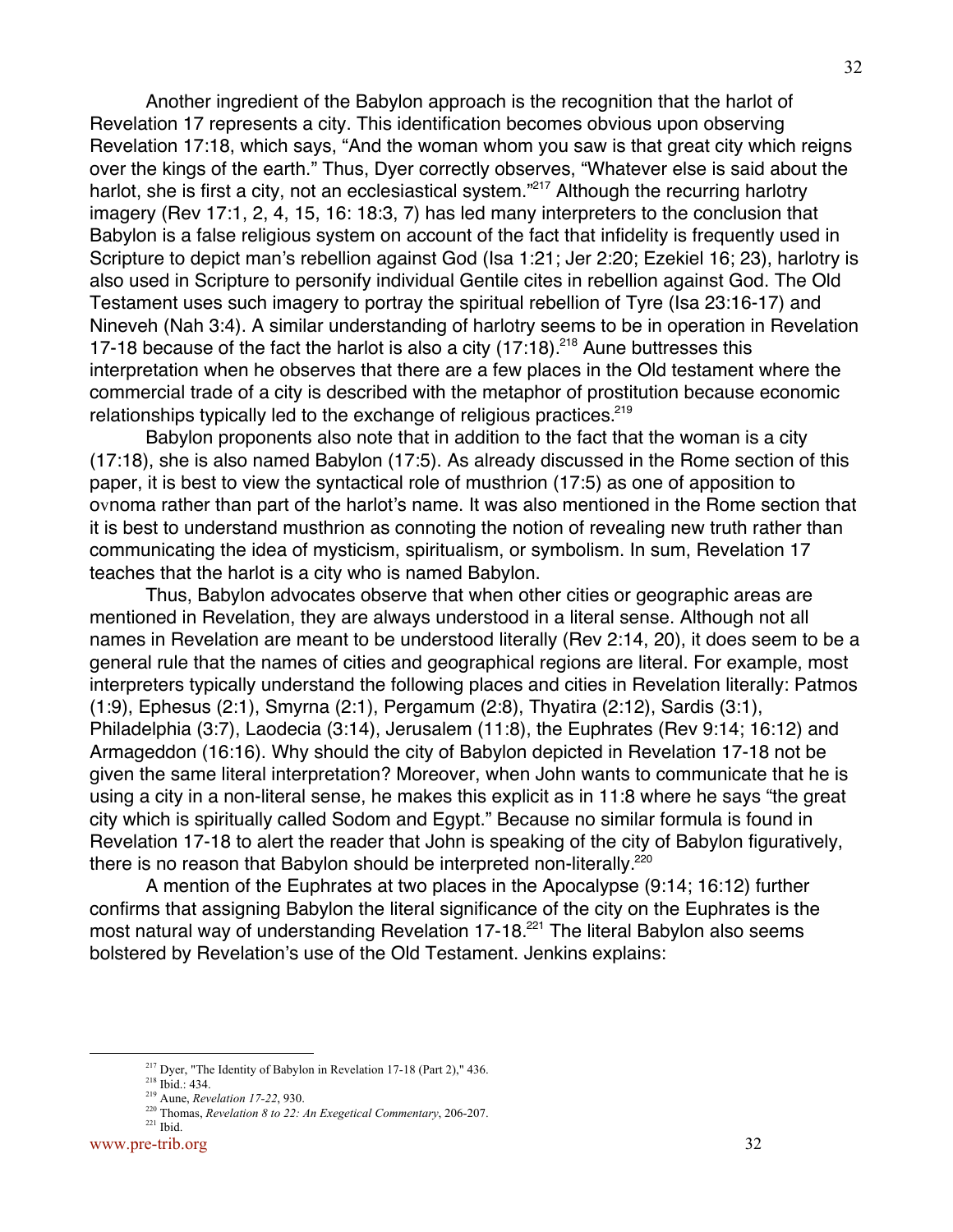The book of Revelation is the most thoroughly Jewish in its language and imagery of any New Testament book. The book speaks not the language of Paul, but of the Old Testament prophets Isaiah, Ezekiel, and Daniel.<sup>222</sup>

Because these prophets only used Babylon in the literal sense, it is logical to assume that John who is drawing so heavily from these prophets would also use Babylon in the same literal manner.

Understanding Revelation 17-18 as literal Babylon also seems most consistent with how these chapters describe the city's geography. For example, the imagery of the many waters corresponds well with Babylon's location on the Euphrates with its canals, dikes, irrigation ditches, and marshes surrounding the city.<sup>223</sup> Furthermore, according to Thomas and Seiss, Babylon on the Euphrates has a location that fits the description of the city of Revelation 17-18 politically and geographically as well as in the areas of accessibility, commercial facilities, and centrality of world trade.<sup>224</sup> Moreover, Revelation 18:17-18, which describes those who make their living from the sea standing a far off and wailing at the sight of Babylon's destruction, fits well with the geography of Babylon on the Euphrates. In ancient times, the Euphrates was navigable for ships for some 500 miles from its mouth.<sup>225</sup>

Another component of the literal Babylon view is the notion that the prophecies regarding Babylon's destruction as recorded Isaiah 13-14 and Jeremiah 50-51 have never been satisfied as demanded by the specific details of these passages and therefore await a future fulfillment. Therefore, the supposition that the destruction of literal Babylon on the Euphrates awaits a future fulfillment gives interpreters more confidence in assigning a literal meaning to Babylon's destruction in Revelation 17-18 since the both the Old Testament and New Testament passages regarding Babylon's destruction seem to be speaking of the same event. Dyer contends that the prophecies regarding Babylon's destruction as recorded in Jeremiah 50-51 were not fulfilled in Babylon's defeat in 539 B.C. because Babylon was never destroyed in the manner depicted by Jeremiah. Dyer points to the many differences between Babylon's historic defeat and how Jeremiah 50-51 describes Babylon's ultimate destruction.<sup>226</sup>

For example, Jeremiah predicts that an enemy from the north would destroy Babylon and yet the Persians came from the east. In addition, Jeremiah 51:8 predicts that Babylon would be destroyed suddenly and yet the actual destruction of the city was a gradual process taking several centuries. Furthermore, Jeremiah predicts that Babylon would be completely destroyed (Jer 50:3, 13, 26, 39-40; 51:29, 43, 62) and yet Babylon remained productive and populated after her initial fall. In fact, the city was spared and made one of the ruling centers of the Persian Empire with Daniel serving in an administrative position (Dan 5:30; 6:1-3).

Moreover, Jeremiah 51:26 predicts that Babylon's destruction would result in even her building materials never being used again and yet the materials from which ancient Babylon may have been built have been used extensively in the building of many surrounding cities. Also, Jeremiah predicts that believers would flee Babylon upon her destruction (Jer 50:8; 51:6, 45) and yet there is no record of the Jews fleeing Babylon when she fell to the Persians. In fact, Scripture specifically states that Daniel remained in the city after its fall (Dan 5:28, 30-

<sup>222&</sup>lt;br>222<br>222  $222$  Jenkins, 22.

<sup>223</sup> Thomas, *Revelation 8 to 22: An Exegetical Commentary*, 283.

 $224$  Ibid., 307.

 $225$  Ibid., 316-17.

<sup>&</sup>lt;sup>226</sup> Dyer, "The Identity of Babylon in Revelation 17-18 (Part 2)," 443-49.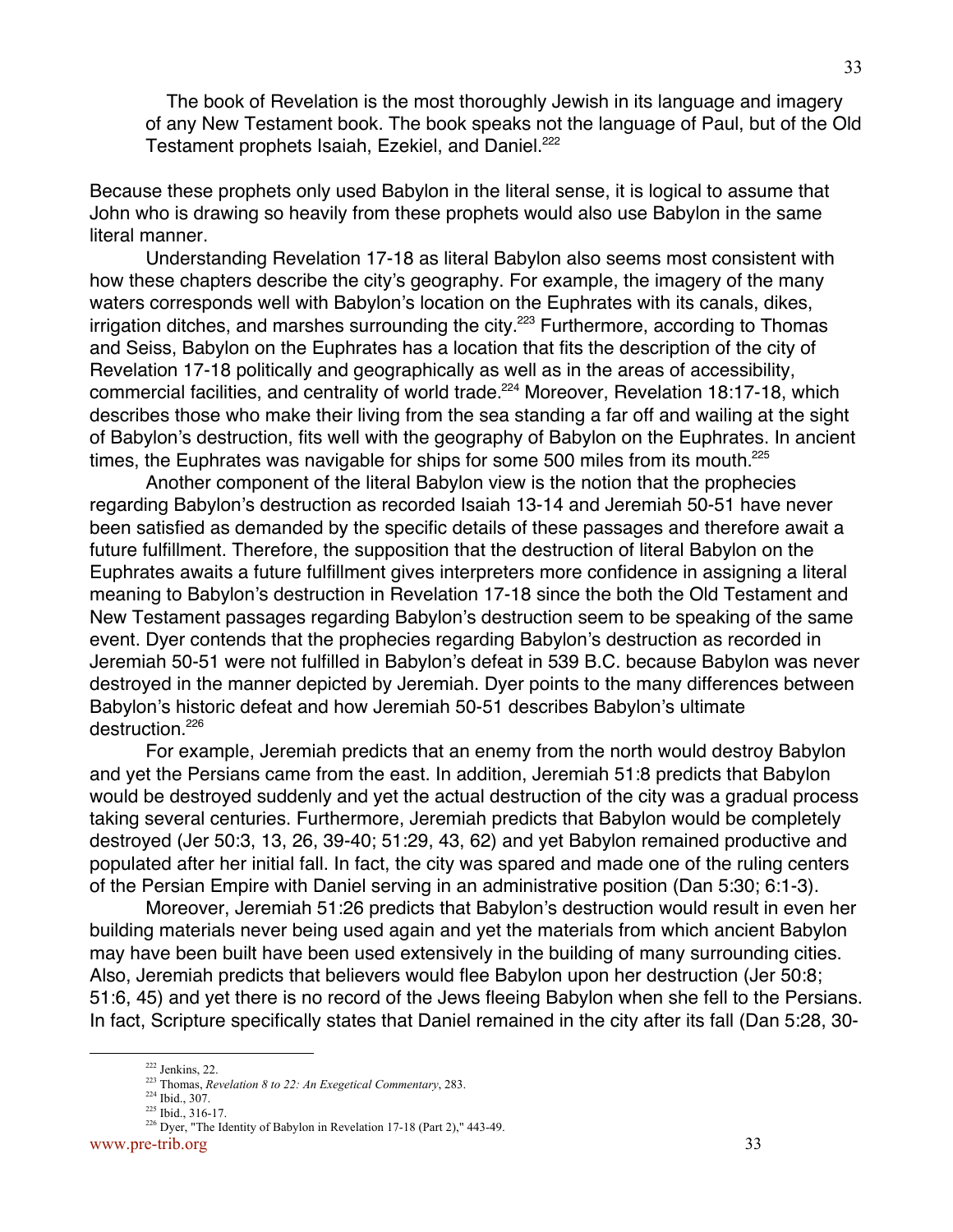31; 6:1-3). Finally, Jeremiah predicts the reuniting and national repentance of Israel following Israel's fall (Jer 50:2, 4-5, 20; 51:50) and yet such a reuniting never took place after Babylon fell. In fact, the postexilic record evidences God's continual rebuking of His people.

Others have noticed a similar pattern in Isaiah 13-14, which also is a prophecy of Babylon's destruction. Chapter 13 equates Babylon's destruction to the day of the Lord (13:6- 9), cosmic disturbances (13:10-13), the judgment of the world (13:11-12), the destruction of Sodom and Gomorrah (13:19), and complete and final desolation (13:20-22). Chapter 14 indicates that the world's universal rest and peace (14:5-8) and Israel's restoration (14:1-4) will transpire immediately after Babylon's destruction.<sup>227</sup> Again, a comparison of these chapters with the historic defeat of Babylon in 539 B.C. makes is difficult to argue that they have already been fulfilled. Thus, many commentators have noted a distinction between the fall of historic Babylon in 539 B.C. and the ultimate destruction of Babylon depicted in Isaiah 13-14, Jeremiah 50-51, and Revelation 17-18. Walvoord best summarizes the matter when he notes:

 As far as the historic fulfillment is concerned, it is obvious from both Scripture and history that these verses have not been literally fulfilled. The city of Babylon continued to flourish after the Medes conquered it, and though its glory dwindled, especially after the control of the Medes and the Persians ended in 323 B.C., the city continued in some form or substance until A.D. 1000 and did not experience a sudden termination such as is anticipated in this prophecy. $228$ 

Another Old Testament passage that seems to have some bearing on interpreting Revelation 17-18 as a future rebuilt Babylon is Zechariah 5:5-11. In these verses, Zechariah sees a woman named wickedness carried away in a basket in the last days to the land of Babylon where a temple will be built for her. Although the Babylonian Empire had already fallen, this passage seems to indicate that wickedness will again reside in that region of the world.<sup>229</sup> Moreover, the similarities depicted in the following chart seem to indicate that both Zechariah 5:5-11 and Revelation 17-18 are speaking of the same event.<sup>230</sup>

## **Table 2**

| Zechariah 5:5-11                                            | <b>Revelation 17-18</b>                                                                  |
|-------------------------------------------------------------|------------------------------------------------------------------------------------------|
| Woman sitting in a basket                                   | Woman sitting on the beast, seven<br>mountains, and many waters (17: 3, 9,<br>15)        |
| Emphasis on commerce (a basket for<br>measuring grain)      | Emphasis on commerce (merchant of<br>grain, 18:13)                                       |
| Woman's name is wickedness                                  | Woman's name is Babylon the Great,<br>Mother of Harlots and Abominations of<br>the Earth |
| Focus on False worship (a temple is built<br>for the woman) | Focus on False worship (17:5)                                                            |
| Woman is taken to Babylon                                   | Woman is called Babylon                                                                  |

<sup>227&</sup>lt;br>227 <sup>227</sup> Mark Hitchcock, *The Second Coming of Babylon* (Sisters, OR: Multnomah Publishers, 2003), 79-91.

<sup>228</sup> John F. Walvoord, *The Nations in Prophecy* (Grand Rapids: Zondervan, 1967), 63-64.

<sup>229</sup> Charles H. Dyer, *Old Testament Explorer*, ed. Charles R. Swindoll and Roy B. Zuck, Swindoll Leadership Library (Nashville: Word Publishing, 2001), 825-26.

www.pre-trib.org 34 230 Hitchcock, *The Second Coming of Babylon*, 109.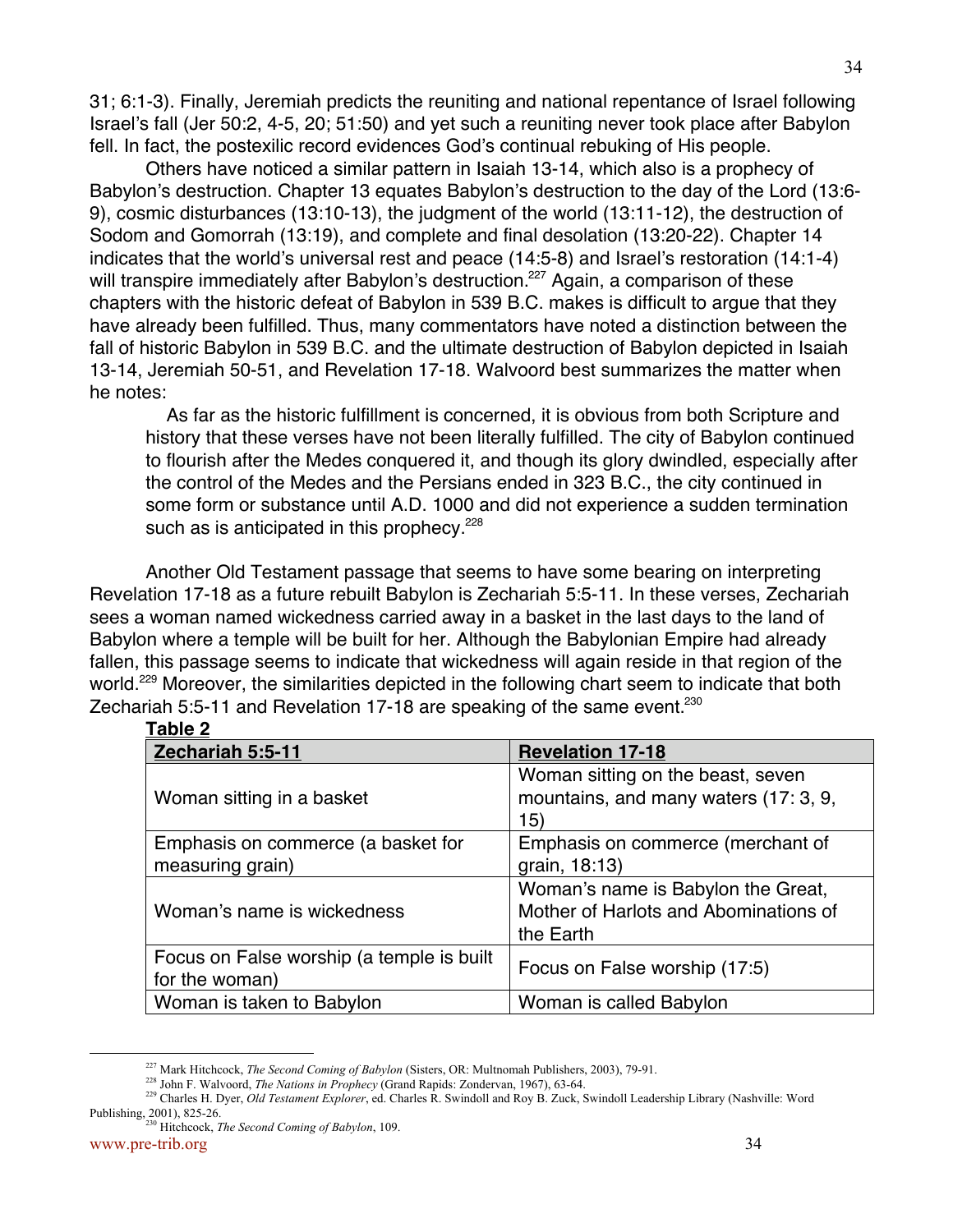In sum, various Old Testament passages (Jer 50-51; Isa 13-14; Zech 5:5-11) predicting the future rise and destruction of Babylon give the interpreter further confidence in literally construing Revelation 17-18, which also speaks of Babylon's future rise and fall.

# **Descriptive Words and Phrases from Revelation 17-18**

The literal Babylon view is also strengthened upon observing how John in Revelation 17-18 consistently employs Old Testament imagery of ancient Babylon. For example, the language Babylon the Great (16:19; 17:5; 18:2, 10, 21) seems to be drawn from Nebuchadnezzar's description of the Babylonian Empire in Daniel 4:30.<sup>231</sup> Moreover, the reference to the wilderness in 17:3 may be a reference to the "oracle concerning the wilderness of the sea" in Isaiah 21:1. The wilderness of the sea is a reference to the sandy wastes of the Persian Gulf area outside of Babylon on the Euphrates. Interestingly, this oracle also includes the statement "fallen, fallen is Babylon" (Isa 21:9).  $232$ 

Furthermore, the imagery of the many waters (Rev 17:1, 15) is reminiscent of the waters of Babylon (Ps 137:1; Jer 51:13). Thus, such imagery seems intentionally selected in order to conjure up the memory of ancient Babylon, with its series of canals, that straddled the Euphrates. In addition, the boast of Babylon, "I sit as queen and am no widow, and will not see sorrow" (18:7) echoes that of ancient Babylon (Isa 47:7-9).<sup>233</sup> John also employs imagery from the Tower of Babel. When Revelation 18:5 says, "her sins have piled up as high as heaven," the allusion is possibly to the use of bricks in building the Tower of Babel.<sup>234</sup> In using such imagery, John skillfully connects future worldwide apostasy led from Babylon back to the first wild apostasy that began from the central locale of Babylon.

Revelation 17-18 also repeatedly draws imagery from the description of Babylon and its destruction given in Jeremiah 50-51.<sup>235</sup> For example, both passages describe Babylon as holding a golden cup (Jer 51:7; Rev 17:3-4; 18:6), dwelling on many waters (Jer 51:13; Rev 17:1), involved with the nations (Jer 51:7; Rev 17:2), and having the same name (Jer 50:1; Rev 17:5; 18:10). Moreover, both passages illustrate Babylon's destruction the same way (Jer 51:63-64; Rev 18:21) and depict Babylon's destruction as sudden (Jer 51:8; Rev 18:8), caused by fire (Jer 51:30; Rev 17:16; 18:8), final (Jer 50:39; Rev 18:21), and deserved (Jer 51:63-64; Rev 18:21). Furthermore, both passages describe the response to Babylon's destruction in terms of God's people fleeing (Jer 51:6, 45; Rev 18:4) and heaven rejoicing (Jer 51:48; Rev 18:20). Other commentators have also noticed how frequently John in Revelation 17-18 draws from the imagery of Jeremiah 50-51. For example, Thomas observes ten parallels between the two sections of Scripture.<sup>236</sup> Aune also observes at least ten parallels between Jeremiah 50-51 and Revelation 18.<sup>237</sup>

## **Potential Weaknesses**

The literal Babylon view is not without its critics. However, I believe that most of the criticism raised against the view is answerable. Perhaps the most strenuous objection to the view is that it treats literally what should be treated symbolically given the fact that Revelation is apocalyptic literature. When interpreting such literature, symbolism is the rule and literalism is the exception. Thus, most New Testament scholars would counter Thomas' list of differences between Revelation and apocalyptic literature by emphasizing the similarities

<sup>231</sup> Thomas, *Revelation 8 to 22: An Exegetical Commentary*, 207.

<sup>232</sup> Hitchcock, *The Second Coming of Babylon*, 105.

<sup>&</sup>lt;sup>233</sup> Gregg, ed., 431.

<sup>234</sup> Walvoord, *The Revelation of Jesus Christ*, 260.

<sup>&</sup>lt;sup>235</sup> Dyer, "The Identity of Babylon in Revelation 17-18 (Part 2)," 441-43.

<sup>236</sup> Thomas, *Revelation 8 to 22: An Exegetical Commentary*, 307.

<sup>237</sup> Aune, *Revelation 17-22*, 983.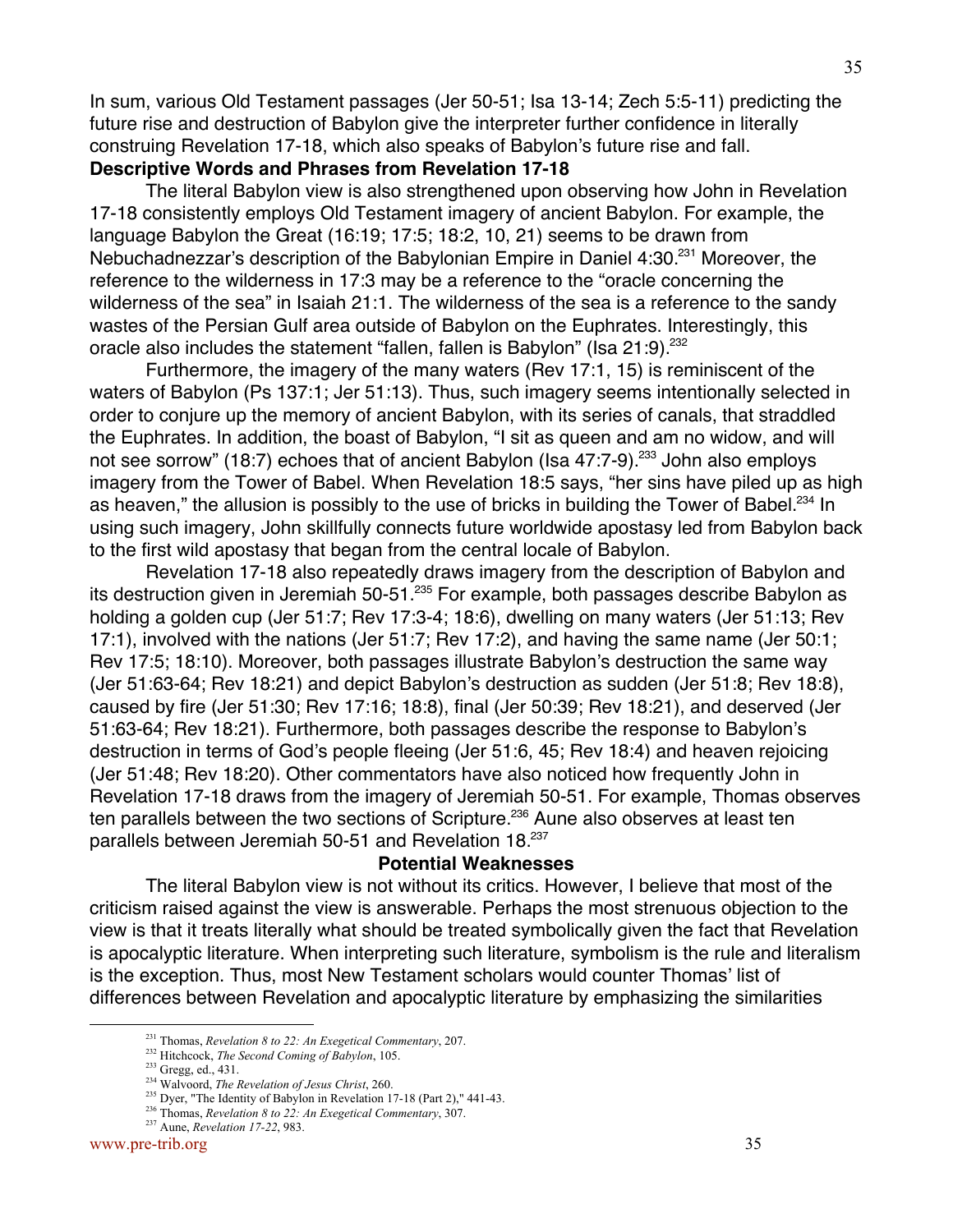between the two and by arguing that the similarities outweigh the differences. Using Semeia  $14^{238}$  as a starting point, most New Testament scholars, such as Ladd<sup>239</sup> and Murphy,  $240$ would argue that a common cluster of traits characterizes apocalyptic literature. They would also argue that Revelation shares in these characteristics.

These characteristics include the following: extensive use of symbolism, vision as the major means of revelation (Rev 1:10-11), angelic guides (Rev 1:1), activity of angels and demons (Rev 12:7-8), focus on the end of the current age and the inauguration of the age to come (Rev 1:3), urgent expectation of the end of earthly conditions in the immediate future (Rev 21:1), the end as a cosmic catastrophe, new salvation that is paradisal in character (Rev 21-22), manifestation of the kingdom of God (Rev 11:15), a mediator with royal functions (Rev 3:7), dualism with God and Satan as the leaders, spiritual order determining the flow of history, pessimism about mans' ability to change the course of events, periodization and determinism of human history (Rev 6:11), other worldly journeys (Rev 4:1- 2), the catchword glory (Rev 4:11), and a final showdown between good and evil (Rev 19:11- 21). The scriptural citations from Revelation in the preceding list indicate that Revelation obviously shares many of these attributes. The question at this point is do the similarities between Revelation and apocalyptic literature outweigh the differences? While most New Testament scholars would say yes, some Babylon advocates such as Thomas would say no.

Moreover, many New Testament scholars would object that the differences between Revelation and apocalyptic literature cited by Thomas are significant enough to take Revelation out of the category of apocalyptic genre. For example, apocalyptic writings sometimes do contain moral imperatives. 1 Enoch 91:19 says, "…walk in the way of righteousness and do not walk in wickedness..." Other apocalyptic writings also contain moral imperatives (Testament of the Twelve Patriarchs; 1 Enoch 92-105) and focus upon a sense of human sinfulness (4 Ezra 4:12; 7:118). However, the apocalyptists are not generally motivated by a strong sense of moral urgency. The reason for this is the apocalyptists' conviction that they were part of the righteous remnant. Thus, they saw their role as one of encouraging the righteous remnant to endure, remain faithful, and have hope rather than persuade people to turn from known sin.241

In addition, Collins contends that Revelation's self claim of prophecy is not sufficient to disqualify the book from the apocalyptic category. According to Collins, "Prophecy was a broad category in the Hellenistic and Roman worlds; it could encompass various kinds of Revelation including what we call apocalyptic."<sup>242</sup> However, because 278 of Revelation's 404 verses allude to the Old Testament, it is more likely that John was employing the word prophecy as it is commonly used in the Old Testament. Most would agree that the function of Old Testament prophecy was to cause God's people to repent and bring them back to their covenant so that the covenant curses would stop and the covenant blessings would begin. This type of understanding of prophecy seems to be absent from most apocalyptic writings because of their focus upon the righteous remnant.

Observing other differences between Revelation and apocalyptic genre also strengthens Thomas' argument that Revelation should not be regarded as apocalyptic literature. For example, according to Kallas, apocalyptic literature has a different view of

<sup>238&</sup>lt;br>238 <sup>238</sup> John J. Collins, ed., *Apocalypse: The Morphology of a Genre*, Semia; 14 (Missoula: MT: Scholars Press, 1979), 9.

<sup>&</sup>lt;sup>239</sup> George Eldon Ladd, *The Presence of the Future* (Grand Rapids: Eerdmans, 1974), 76-101.

<sup>240</sup> Frederick J. Murphy, *Early Judaism: The Exile to the Time of Jesus* (Peabody, MA: Hendrickson, 2002), 130-33.

<sup>&</sup>lt;sup>241</sup> Bart D. Ehrman, *The New Testament: A Historical Introduction to the Early Christian Writings*, 2d ed. (New York: OUP, 2000), 227.

<sup>&</sup>lt;sup>242</sup> Collins, *The Apocalyptic Imagination: An Introduction to Jewish Apocalyptic Literature*, 269.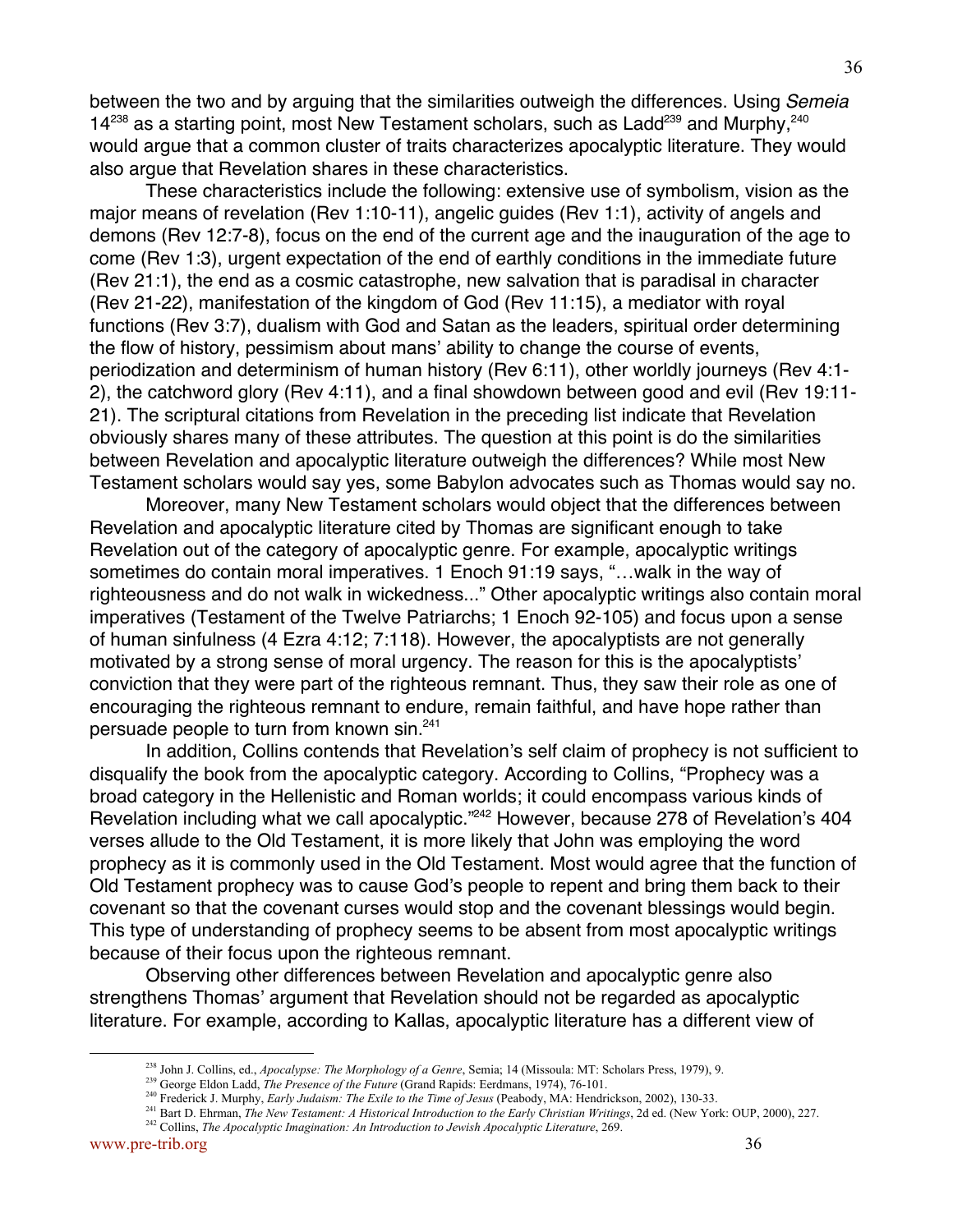suffering than that portrayed in Revelation. In apocalyptic writings, suffering is something that emanates from God opposing forces that God will eventually overthrow rather than from God Himself. Thus, the apocalyptists did not see suffering as something good that is to be submitted to. By contrast, in Revelation, suffering comes from the hand of God because it is He who initiates the judgments (Rev 5:5; 6:1; 16:1). Therefore, at times, suffering is something good and must be submitted to.<sup>243</sup>

Moreover, apocalyptic literature is pseudo-prophecy or vaticinia ex eventu, which means "prophecies after the fact." In other words, apocalyptists typically retrace history under the guise of prophecy. From the perspective of someone in the remote past, they predict what will happen up to their own day. However, this is not so in Revelation where John looks from his own day into the future.<sup>244</sup> In addition, Revelation is dominated by an already not yet tension as John looked to the needs of his own day as well as the eschatological "Day of the Lord." Yet, this same tension is not evident in other apocalypses.<sup>245</sup>

Furthermore, according to Gregg, other apocalypses typically use numbers to convey concepts rather than count units.<sup>246</sup> By contrast, Revelation appears to use many numbers to indicate specific count units. For example, many futurist scholars believe that various numbers found in Revelation, such as 1260 days (Rev 12:6) or 42 months (Rev 11:2; 13:5), are direct references to the unfulfilled aspects of Daniel's prophecy of the seventy weeks (Dan 9:24-27).<sup>247</sup> Because Hoehner's calculations indicate that the fulfilled aspects of this prophecy had the potential of being accurate to the exact day,<sup>248</sup> it stands to reason that the prophecy's unfulfilled aspects will also be fulfilled to the minutest detail. Thus, the numbers 1260 days and 42 months should not be taken as merely communicating concepts but rather should be interpreted as specific count units. According to Thomas, "…no number in Revelation is verifiably a symbolic number. On the other hand, nonsymbolic usage of numbers is the rule."249

Moreover, Revelation's heavy dependence upon on Ezekiel and Daniel<sup>250</sup> also raises questions as to whether the book should be categorized as apocalyptic. Ezekiel and Daniel prophesied 400 years before apocalyptic literature became dominant in the intertestamental period. Also, Revelation 12:1 borrows imagery from Genesis 37:9-10, which took place in the patriarchal era nearly 1800 years before apocalypticism began to flourish. A further variance from apocalyptic writings includes Revelation's unique epistolary introduction (Rev 1:4-5).<sup>251</sup> Finally, many apocalyptic writings, such as the Book of Watchers, fail to present a precise eschatological scheme.<sup>252</sup> Yet, many have argued that Revelation 6-19, with its telescoping and fixed seven-year duration, does communicate a fixed eschatological scheme. A chronology of events also seems to be employed in Revelation 20-22.<sup>253</sup>

In sum, although Revelation has many affinities with apocalyptic literature, it is difficult to classify it as apocalyptic because these similarities seem slightly outweighed by the

<sup>&</sup>lt;u>243</u> <sup>243</sup> Kallas: 169-80.

<sup>244</sup> Leon Morris, *Apocalyptic*, 2d ed. (Grand Rapids: Eerdmans, 1980), 94.

<sup>245</sup> Ibid.

 $246$  Gregg, ed., 11-12.

<sup>247</sup> Walvoord, *The Revelation of Jesus Christ*, 177, 191, 200.

<sup>248</sup> Harold W. Hoehner, *Chronological Aspects of the Life of Christ* (Grand Rapids: Zondervan, 1977), 115-39.

<sup>249</sup> Thomas, *Revelation 8 to 22: An Exegetical Commentary*, 408.

 $250$  Jenkins, 22.

<sup>251</sup> J. Ramsey Michaels, *Interpreting the Book of Revelation* (Grand Rapids: Baker, 1992), 22.

<sup>&</sup>lt;sup>252</sup> Collins, *The Apocalyptic Imagination: An Introduction to Jewish Apocalyptic Literature*, 56.

<sup>253</sup> Harold W. Hoehner, "Evidence from Revelation 20," in *The Coming Millennial Kingdom*, ed. Donald K. Campbell and Jeffrey L. Townsend (Grand Rapids: Kregel, 1997), 245-61.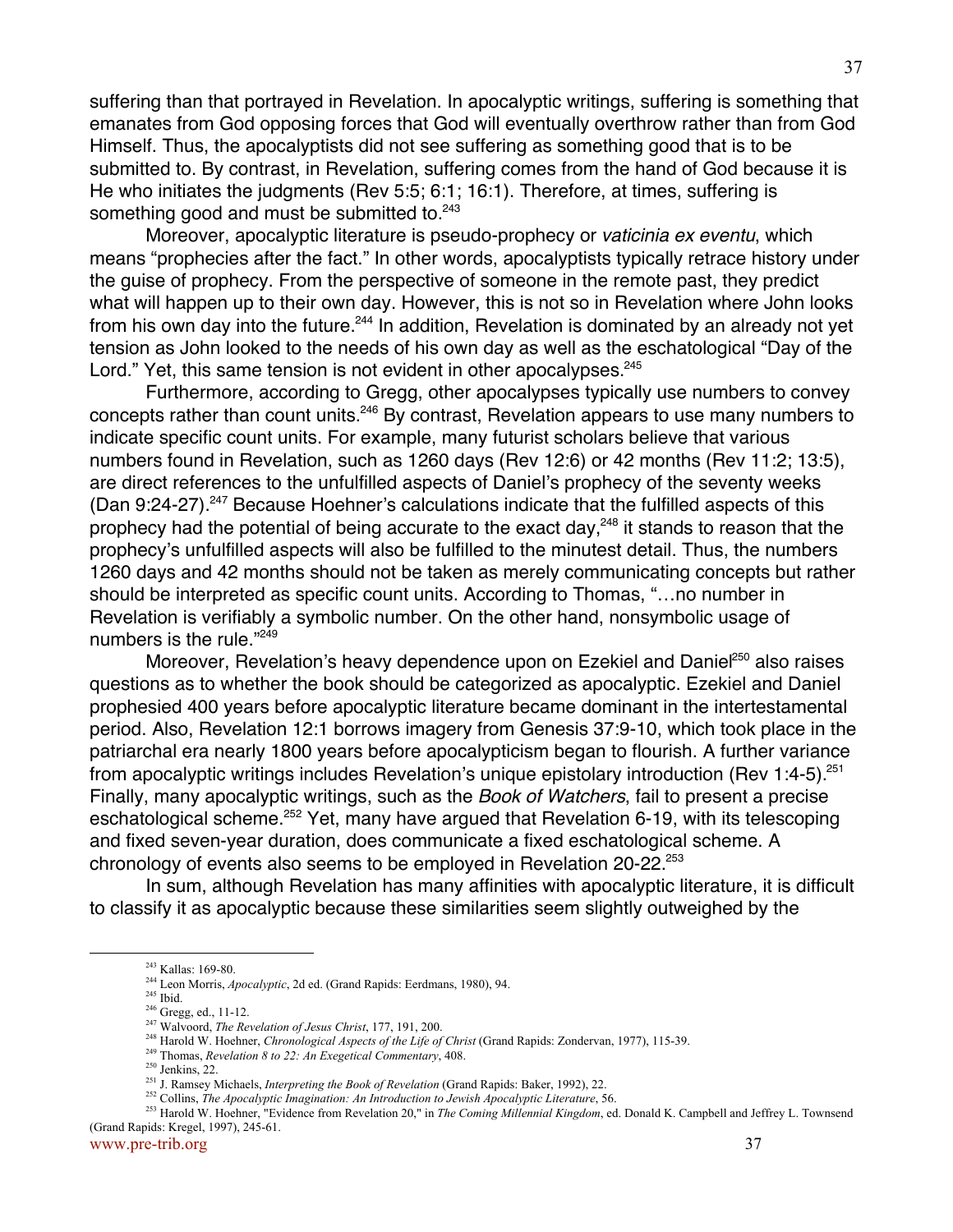differences between it and apocalyptic writings. A better classification for the book is prophecy rather than apocalyptic. This classification best takes into account Revelation's numerous self claims to be prophecy, emphasis upon repentance, and purpose of comforting God's people in the present through a vision of victory to take place in the distant future. Although this classification is a minority opinion, it is interesting to observe other scholars reaching the same conclusion. Among them are the previously cited Morris and Thomas as well as Michaels<sup>254</sup> and even preterist David Chilton.<sup>255</sup>

The literal Babylon view is also criticized on the grounds that Isaiah 13-14 and Jeremiah 50-51 were essentially fulfilled in 539 B.C. and therefore do not await a future fulfillment. Critics maintain that these prophetic texts should not be approached with a wooden literalistic hermeneutic that demands that every minute prophetic detail come to pass before these prophecies can be labeled fulfilled.<sup>256</sup> For example, Heater points out that it is common for various Old Testament passages as well as Ancient Near East treaties to describe the coming destruction of an enemy in hyperbolic, non-literal terms. Heater categorizes such language as "destruction genre."<sup>257</sup> Chisholm calls such language "stylized and exaggerated" and therefore argues that these texts were "essentially fulfilled" with the historic defeat of Babylon.<sup>258</sup> Johnston echoes these thoughts when he notes, "...Dyer's approach shows the danger of an overly narrow hermeneutic of prophecy which always demands a literal/precise fulfillment."<sup>259</sup>

However, none of these critics sufficiently interacts with Dyer's argument that after Babylon's destruction, the northern and southern kingdoms would be reunited and national repentance would result. Moreover, following Babylon's destruction, Isaiah 14 indicates that the world's universal rest and peace (14:5-8) and Israel's restoration (14:1-4) will transpire. Because these events await the fulfillment of Israel's covenant's after her national repentance, they have never happened in history and are yet to occur. Interestingly, Chisholm treats Israel's restoration as depicted in Amos  $9:11-15$  as a future event.<sup>260</sup> Why should Israel's restoration be treated differently in Isaiah 13-14 and Jeremiah 50-51?

It is also possible to question the literal, futuristic Babylon interpretation on the grounds that such a prophecy would have little relevance to John's original first century audience. However, such a criticism also calls into question the routine practice of numerous Old Testament prophets who comforted Israel with prophecies predicting the ultimate triumph of God to be fulfilled in the distant future (Isa 40–66; Ezek 36–48; Amos 9:11–15).

Finally, the Babylon view has been criticized as being the product of reading current events regarding the present Iraqi crisis back into the text rather than being the product of sound exegetical principles. Pate and Hays either expressly or tacitly level this charge in several instances.<sup>261</sup> However, this accusation seems unfair in light of the fact that numerous interpreters held the view long before Sadam Hussein rose to power. Such commentators include Newell (1935), $^{262}$  Jennings (1937), $^{263}$  Cooper (1942), $^{264}$  and Lang (1948). $^{265}$  Other

<sup>254&</sup>lt;br>254 <sup>254</sup> Michaels, 21-23.

<sup>&</sup>lt;sup>255</sup> Chilton, 25-27.

<sup>256</sup> Pate, *Iraq-Babylon of the End Times*, 41.

<sup>&</sup>lt;sup>257</sup> Homer Heater, "Do the Prophets Teach That Babylonia Will Rebuilt in the Eschaton?," *Journal of the Evangelical Theological Society* 41 (March 1998): 31-36.<br><sup>258</sup> B obort

Robert B. Chisholm, *Handbook on the Prophets* (Grand Rapids: Baker, 2002), 53, 213.

<sup>259</sup> Gordon Johnston, *Introduction to the Study of the Prophets. Unit 5: Hermeneutics of Fulfillment / Non-Fulfillmet of Prophecy* (unpublished class notes in 104 Hebrew Exegesis, Dallas Theological Seminary, Spring Semester, Spring 2003), 26.

<sup>&</sup>lt;sup>260</sup> Chisholm, 401-403.

<sup>261</sup> Pate, *Iraq-Babylon of the End Times*, 40, 97, 100.

<sup>262</sup> William R. Newell, *The Book of Revelation* (Chicago: Grace Publications, 1935), 268.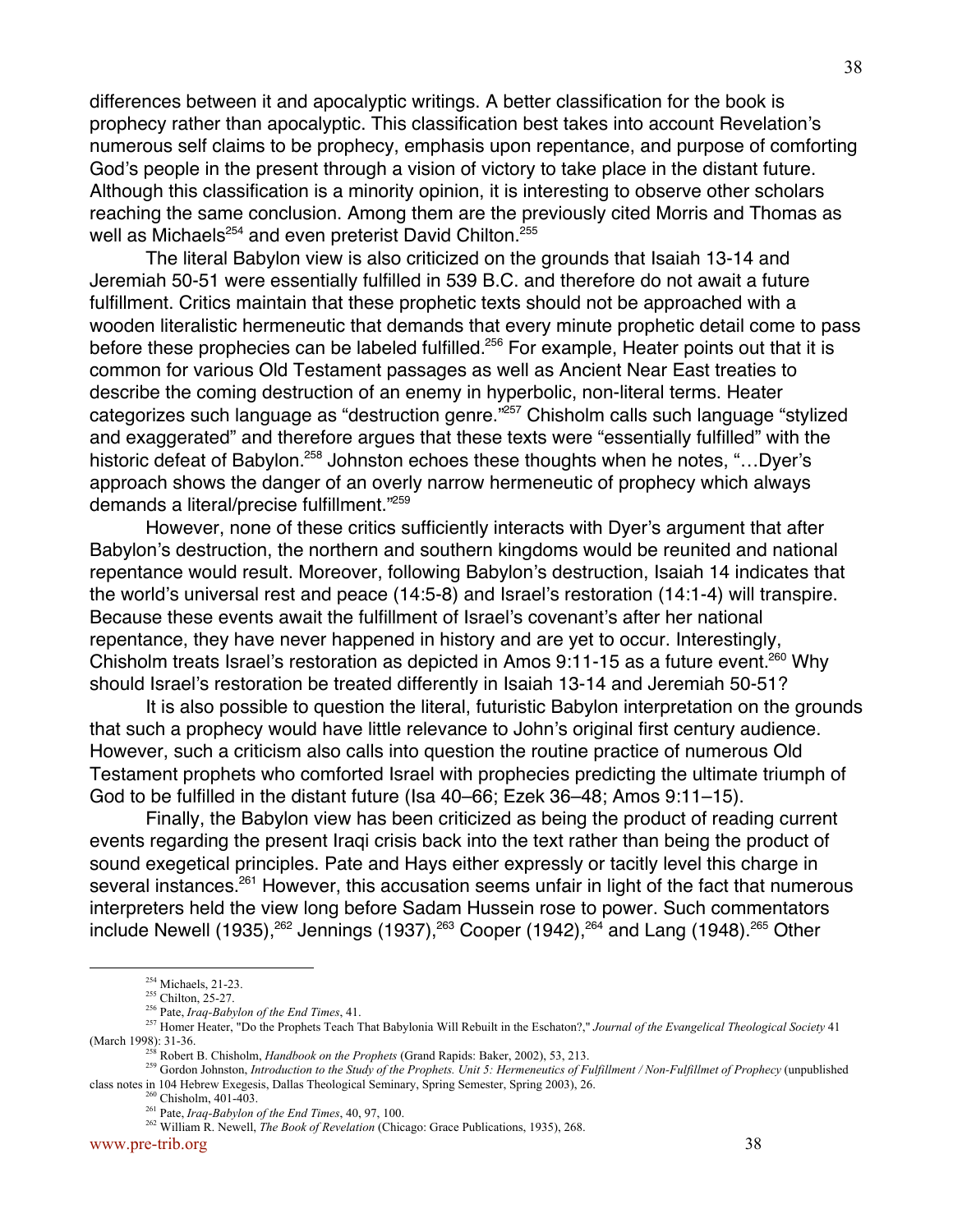commentators held the view even before Iraq became a nation in 1932. Such commentators include Seiss (1909)<sup>266</sup> and Larkin (1919).<sup>267</sup> It is true that Dyer released his book advocating the literal Babylon view on the eve of the Gulf War<sup>268</sup> and recently on the eve of the present war with Iraq.<sup>269</sup> However, it should also be noted that the content of these books is based upon Dyer's master's thesis that was completed in May of 1979<sup>270</sup> long before Hussein's rise to power and escalating tensions between America and Iraq.

## **Conclusion**

This section of the paper has surveyed five prominent approaches for identifying Babylon in Revelation 17-18. These approaches include identifying Babylon as the world, Jerusalem, Rome, an end time religious system, and futuristic, literal, rebuilt Babylon. As indicated in the preceding discussion, I lean toward the Babylon position. Although this position is not without its weaknesses and is presently a minority position in the scholarly world, it seems to have fewer problems than the other views.

## **BIBLIOGRAPHY**

Alford, Henry. The Greek Testament. 4 vols. 3d ed. Cambridge: Deighton, Bell and Co., 1866.

- Aune, David E. Revelation 6-19 Word Biblical Commentary, ed. Bruce M. Metzger. Nashville: Thomas Nelson, 1997.
	- . Revelation 17-22 Word Biblical Commentary, ed. Bruce M. Metzger. Nashville: Thomas Nelson, 1997.
- Barr, James. The Semantics of Biblical Language. London: Oxford University Press, 1961.
- Beagley, Alan James. The 'Stitz Im Leben' of the Apocalypse with Particular Reference to the Role of the Church's Enemies. New York: de Gruyter, 1987.
- Beale, G. K. The Book of Revelation New Century Bible Commentary Series, ed. I. Howard Marshall and Donald A. Hagner. Grand Rapids: Eerdmans, 1999.

<sup>&</sup>lt;u>263</u> Frederick C. Jennings, *Studies in Revelation* (New York: Loizeaux Brothers, 1937), 476.

<sup>264</sup> David L. Cooper, *The World's Greatest Library Graphically Illustrated* (Los Angeles: Biblical Research Society, 1942), 114.

<sup>265</sup> George H. Lang, *The Revelation of Jesus Christ* (London: Paternoster, 1948), 305.

<sup>266</sup> Seiss, 397.

<sup>267</sup> Clarence Larkin, *The Book of Revelation* (Glenside, PA: Rev. Clarence Larkin Estate, 1919), 150.

<sup>268</sup> Charles H. Dyer, *The Rise of Babylon* (Wheaton: Tyndale House, 1991).

<sup>269</sup> Charles H. Dyer, *The Rise of Babylon*, rev. ed. (Chicago: Moody Publishers, 2003).

<sup>&</sup>lt;sup>270</sup> Charles H. Dyer, "The Identity of Babylon in Revelation 17 and 18" (Th.M. thesis, Dallas Theological Seminary, 1979).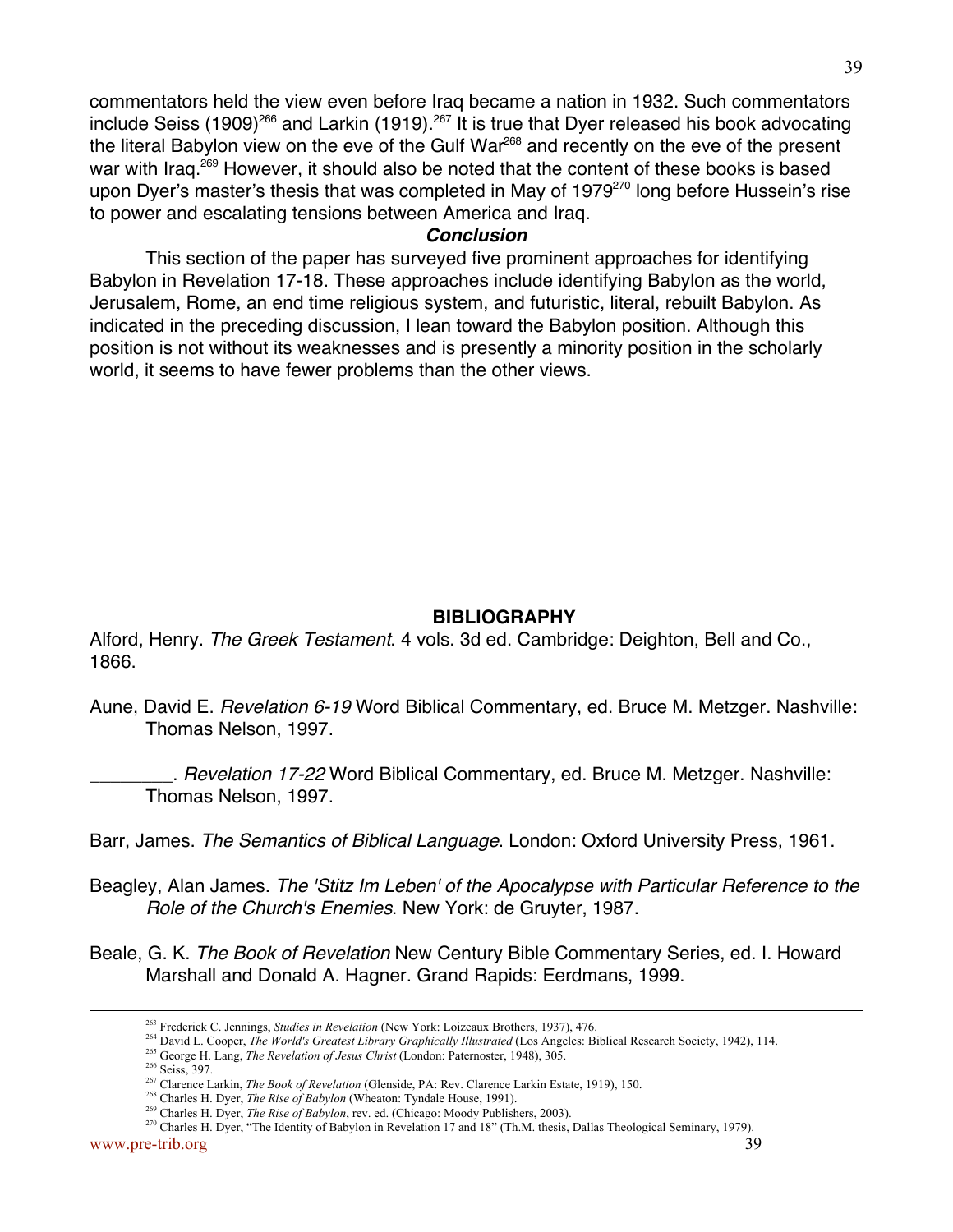Beasley-Murray, G.R. The Book of Revelation New Century Bible Commentary. London: Marshall, Morgan, and Scott, 1974.

Beckwith, Isbon T. The Apocalypse of John. New York: Macmillan, 1919.

- Bell, Albert A. "The Date of John's Apocalypse. The Evidence of Some Roman Historians Reconsidered." New Testament Studies 25 (October 1978): 93-102.
- Bock, Darrell L. "Interpreting the Bible-How Texts Speak to Us." In Progressive Dispensationalism, ed. Darrell L. Bock Craig A. Blaising. Wheaton: Victor, 1993.

. "Summary Essay." In Three Views on the Millennium, ed. Darrell L. Bock. Grand Rapids: Zondervan, 1999.

Caird, G.B. The Revelation of Saint John Black's New Testament Commentaries, ed. Henry Chadwick. London: Black, 1966.

The Language and Imagery of the Bible. London: Duckworth, 1980.

- Carson, D.A. New Testament Commentary Survey. 5th ed. Grand Rapids: Baker, 2001.
- Charles, R. H. The Revelation of St. John. Vol. 2 International Critical Commentary, ed. S.R. Driver and A. Plummer and C.A. Briggs. Edinburgh: T & T Clark, 1920.
- Chilton, David. The Days of Vengeance: An Exposition of the Book of Revelation. Tyler, TX: Dominion Press, 1987.
- Chisholm, Robert B. Handbook on the Prophets. Grand Rapids: Baker, 2002.
- Collins, J. J. "The Sibylline Oracles, Book 5." In The Old Testament Psuedepigrapha, ed. James H. Charlesworth. Garden City, NY: Doubleday, 1983.
- Collins, John J. The Apocalyptic Imagination: An Introduction to Jewish Apocalyptic Literature. 2d ed. Grand Rapids: Eerdmans, 1998.

d. Apocalypse: The Morphology of a Genre, Semia; 14. Missoula: MT: Scholars Press, 1979.

- Cooper, David L. The World's Greatest Library Graphically Illustrated. Los Angeles: Biblical Research Society, 1942.
- Dyer, Charles H. "The Identity of Babylon in Revelation 17 and 18." Th.M. thesis, Dallas Theological Seminary, 1979.

\_\_\_\_\_\_\_\_. The Rise of Babylon. Wheaton: Tyndale House, 1991.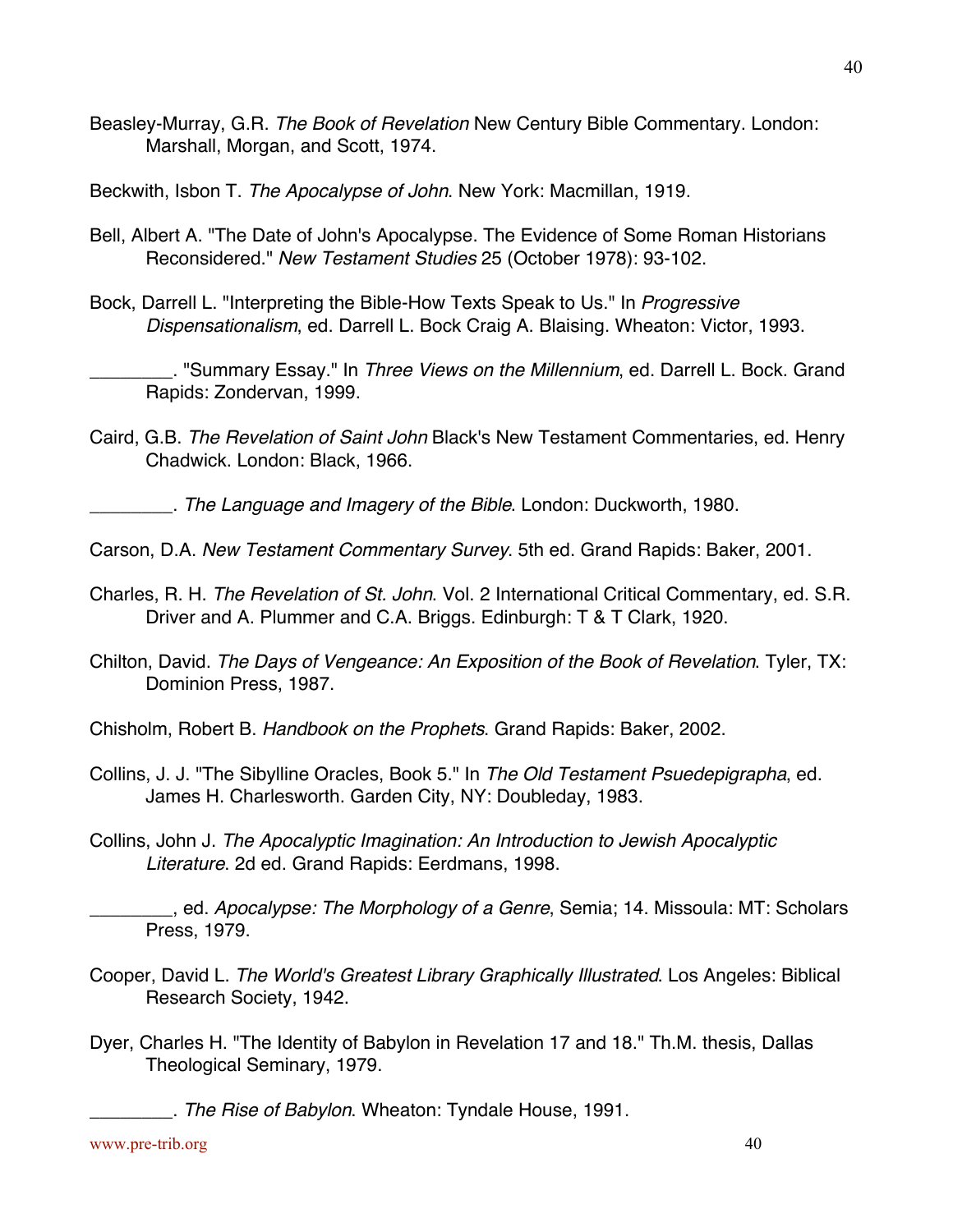\_\_\_\_\_\_\_\_. Old Testament Explorer Swindoll Leadership Library, ed. Charles R. Swindoll and Roy B. Zuck. Nashville: Word Publishing, 2001.

\_\_\_\_\_\_\_\_. The Rise of Babylon. rev. ed. Chicago: Moody Publishers, 2003.

<sup>1</sup> The Identity of Babylon in Revelation 17-18 (Part 1)." Bibliotheca Sacra 144 (July-September 1987): 305-17.

. "The Identity of Babylon in Revelation 17-18 (Part 2)." Bibliotheca Sacra 144 (October-December 1987): 433-449.

- Ehrman, Bart D. The New Testament: A Historical Introduction to the Early Christian Writings. 2d ed. New York: OUP, 2000.
- Ewing, D. Ragan. "The Identification of Babylon the Harlot in the Book of Revelation." Th.M. thesis, Dallas Theological Seminary, 2002.
- Ford, J. Massyngberde. Revelation. Vol. 38 Anchor Bible, ed. William Foxwell Albright and David Noel Freedman. Garden City, NY: Doubleday, 1975.
- Frost, Samuel M. Misplaced Hope: The Origins of First and Second Century Eschatology. Colorado Springs: Bimillennial Press, 2002.

Fruchtenbaum, Arnold G. Footsteps of the Messiah. Tustin: Ariel Ministries, 1983.

\_\_\_\_\_\_\_\_. Israelology: The Missing Link in Systematic Theology. rev. ed. Tustin: Ariel Ministries, 1994.

Gentry, Kenneth L. Before Jerusalem Fell. Tyler, TX: Institute for Christian Economics, 1989.

. "A Preterist View of Revelation." In Four Views on the Book of Revelation, ed. C. Marvin Pate. Grand Rapids: Zondervan, 1998.

\_\_\_\_\_\_\_\_. The Beast of Revelation. Powder Springs, GA: American Vision, 2002.

. "The Days of Vengeance: A Review Article." The Council of Chalcedon (June 1987).

Gregg, Steve, ed. Revelation: Four Views, a Parallel Commentary. Nashville: Thomas Nelson, 1997.

Gromacki, Robert G. New Testament Survey. Grand Rapids: Baker, 1974.

Hamstra, Sam. "An Idealist View of Revelation." In Four Views on the Book of Revelation, ed. C. Marvin Pate. Grand Rapids: Zondervan, 1998.

www.pre-trib.org 41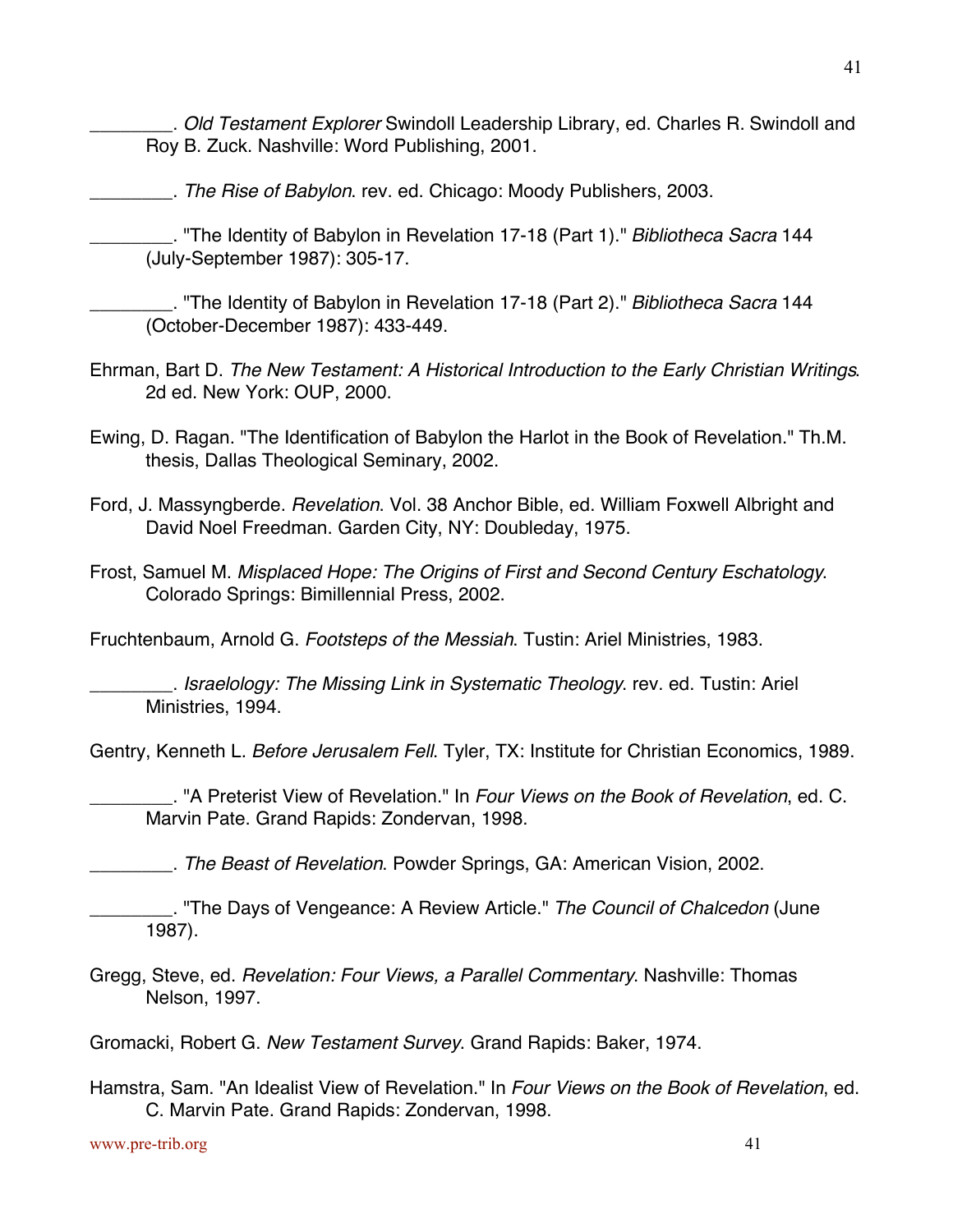- Heater, Homer. "Do the Prophets Teach That Babylonia Will Rebuilt in the Eschaton?" Journal of the Evangelical Theological Society 41 (March 1998): 23-43.
- Hendrickson, William. More Than Conquerors: An Interpretation of the Book of Revelation. Grand Rapids: Baker, 1939.

Hitchcock, Mark. The Second Coming of Babylon. Sisters, OR: Multnomah Publishers, 2003.

. "The Stake in the Heart: The A.D. 95 Date of Revelation." In The End Times Controversy, ed. Tim LaHaye and Thomas Ice. Eugene, OR: Harvest House, 2003.

Hoehner, Harold W. Chronological Aspects of the Life of Christ. Grand Rapids: Zondervan, 1977.

. "Evidence from Revelation 20." In The Coming Millennial Kingdom, ed. Donald K. Campbell and Jeffrey L. Townsend. Grand Rapids: Kregel, 1997.

\_\_\_\_\_\_\_\_. Ephesians: An Exegetical Commentary. Grand Rapids: Baker, 2002.

Ice, Thomas. "Has Bible Prophecy Already Been Fulfilled? (Part 2)." Conservative Theological Journal 4 (December 2000): 291-327.

Jenkins, Ferrel. The Old Testament in the Book of Revelation. Grand Rapids: Baker, 1976.

Jennings, Frederick C. Studies in Revelation. New York: Loizeaux Brothers, 1937.

- Johnston, Gordon. Introduction to the Study of the Prophets. Unit 5: Hermeneutics of Fulfillment / Non-Fulfillmet of Prophecy: unpublished class notes in 104 Hebrew Exegesis, Dallas Theological Seminary, Spring Semester, Spring 2003.
- Kallas, James. "The Apocalypse-an Apocalyptic Book?" Journal of Biblical Literature 86 (1967): 69-80.
- Keener, Craig S. The Ivp Bible Background Commentary: New Testament. Grove, IL: Inter Varsity Press, 1993.
- Kiddle, M. The Revelation of St. John. New York: Harper, 1940.
- Klijn, A. "2 (Syriac Apocalypse of) Baruch." In The Old Testament Psuedepigrapha, ed. James H. Charlesworth. Garden City, NY: Doubleday, 1983.
- Kreitzer, Larry. "Hadrian and the Nero Redivivus Myth." Zeitschrift Fur Die Nuetestamentliche Wissenschaft 79 (1988): 92-115.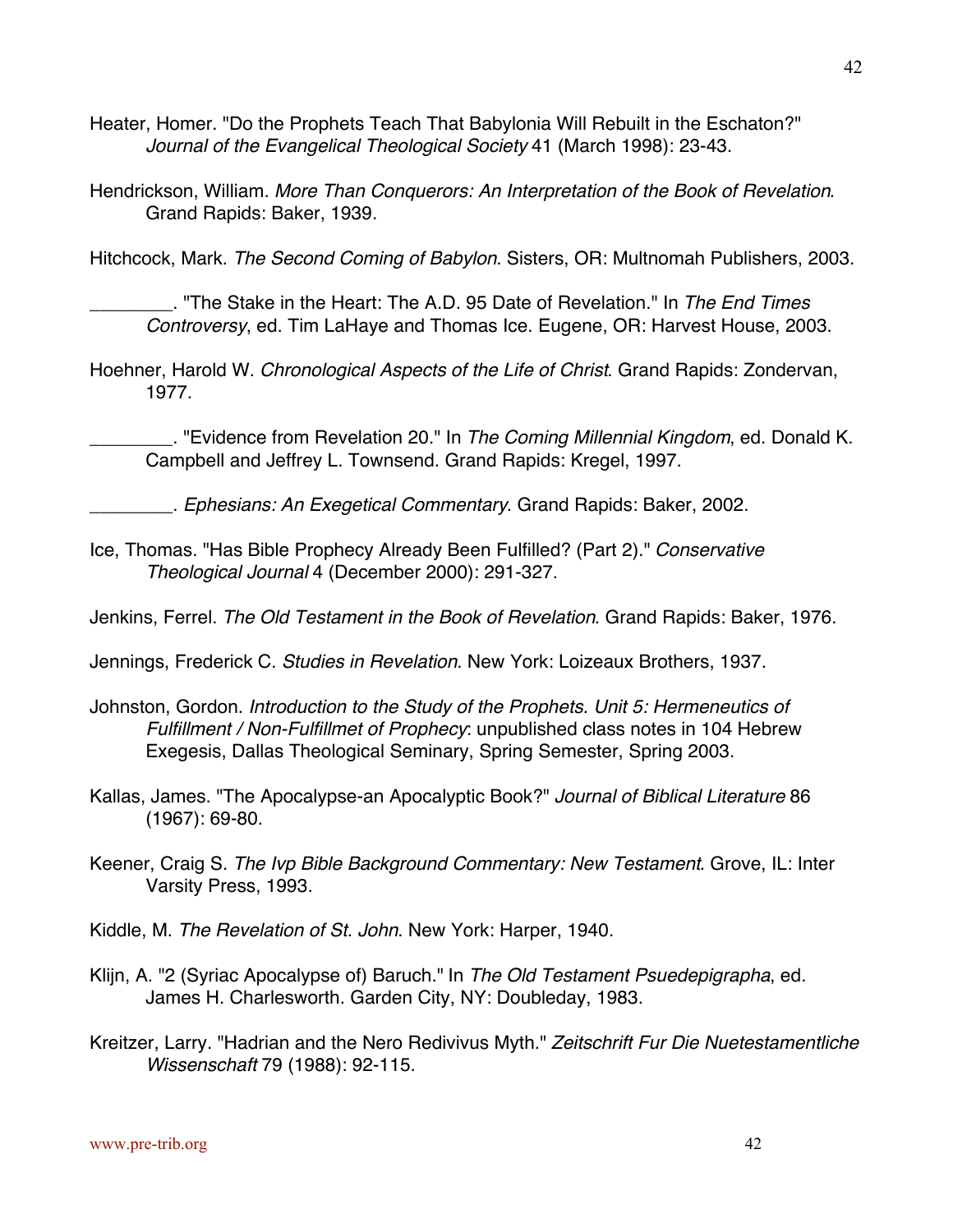- Ladd, George Eldon. A Commentary on the Revelation of John. Grand Rapids: Eerdmans, 1972. Reprint, 1979.
	- \_\_\_\_\_\_\_\_. The Presence of the Future. Grand Rapids: Eerdmans, 1974.

Lang, George H. The Revelation of Jesus Christ. London: Paternoster, 1948.

Larkin, Clarence. The Book of Revelation. Glenside, PA: Rev. Clarence Larkin Estate, 1919.

Michaels, J. Ramsey. Interpreting the Book of Revelation. Grand Rapids: Baker, 1992.

Morris, Leon. Apocalyptic. 2d ed. Grand Rapids: Eerdmans, 1980.

Moule, Charles. "The Nature and Purpose of 1 Peter." New Testament Studies 3 (1956-7).

- Mounce, Robert H. The Book of Revelation. rev. ed. Commentary on the New Testament, ed. Gordon D. Fee. Grand Rapids: Eerdmans, 1998.
- Murphy, Frederick J. Early Judaism: The Exile to the Time of Jesus. Peabody, MA: Hendrickson, 2002.
- Newell, William R. The Book of Revelation. Chicago: Grace Publications, 1935.
- Pate, C. Marvin. "A Progressive Dispensationalist View of Revelation." In Four Views on the Book of Revelation, ed. C. Marvin Pate. Grand Rapids: Zondervan, 1998.

\_\_\_\_\_\_\_\_. Iraq-Babylon of the End Times. Grand Rapids: Baker, 2003.

Provan, Iain. "Foul Spirits, Fornication and Finance: Revelation 18 from an Old Testament Perspective." Journal for the Study of the New Testament 64 (December 1996): 81- 100.

Ramm, Bernard. Protestant Biblical Interpretation. Boston: W.A. Wilde, 1956.

- Reddish, Mitchell G., ed. Apocalyptic Literature: A Reader. Peabody, MA: Hendrickson, 1990.
- Robertson, Archibald Thomas. Word Pictures in the New Testament. 6 vols. Nashville: Broadman Press, 1933.

Robinson, A. T. Redating the New Testament. Philadelphia: Westminster, 1976.

Russell, J. Stuart. The Parousia: A Critical Inquiry into the New Testament Doctrine of Our Lord's Second Coming. London: Unwin, 1887. Reprint, Grand Rapids: Baker, 1999.

Ryrie, Charles Caldwell. Revelation. Chicago: Moody Press, 1968.